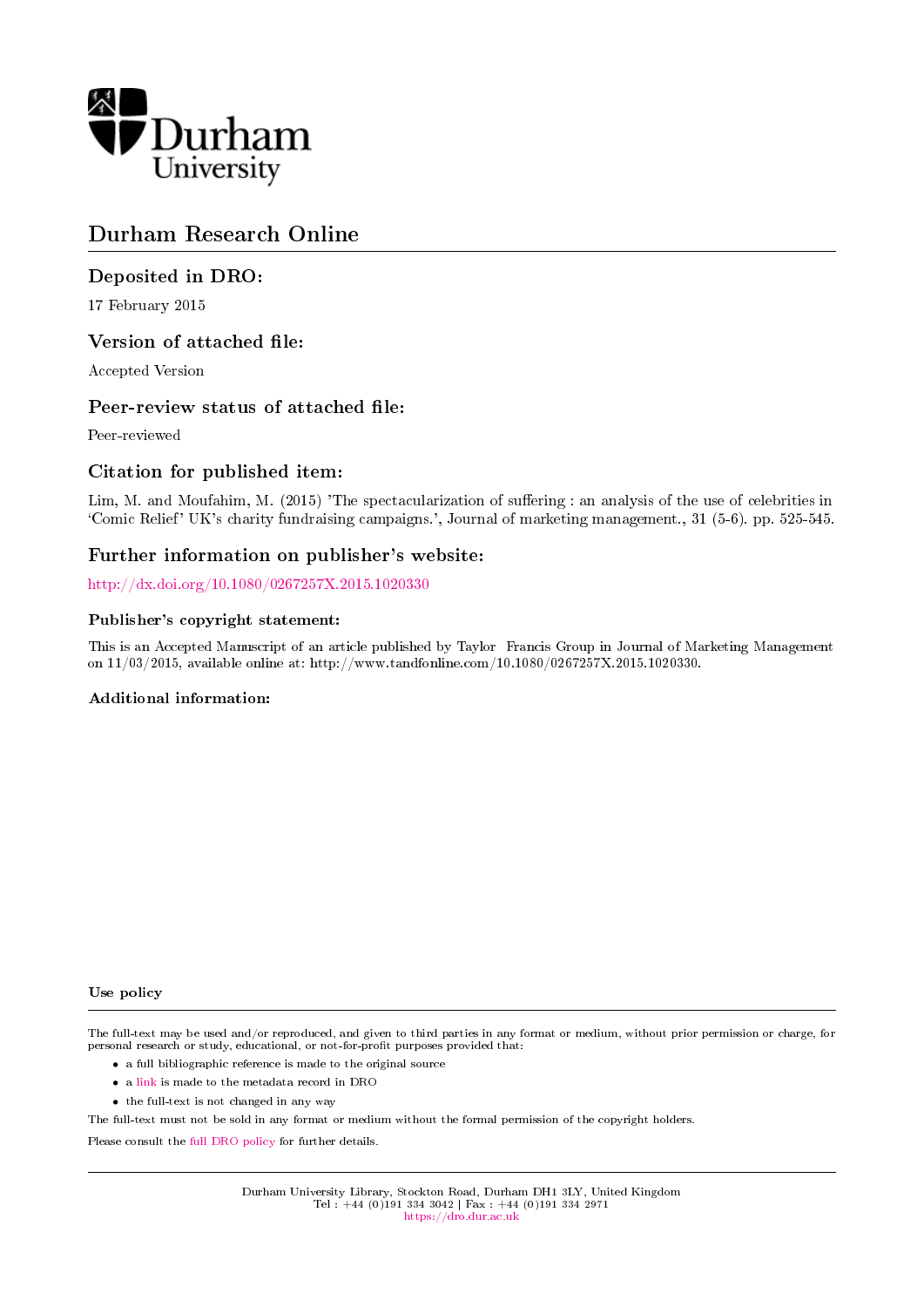# The Spectacularization of Suffering: An Analysis of the Use of Celebrities in

'Comic Relief' UK's Charity Fundraising Campaigns

# **Ming LIM**

University of Leicester

School of Management

University Rd

Leicester LE1 7RH

[ml170@le.ac.uk](mailto:ml170@le.ac.uk)

Tel: +44 (0) 116 252 3999

# **Mona MOUFAHIM**

Durham University Business School, Queen's Campus University Boulevard Thornaby, Stockton on Tees, TS17 6BH [mona.moufahim@durham.ac.uk](mailto:mona.moufahim@durham.ac.uk)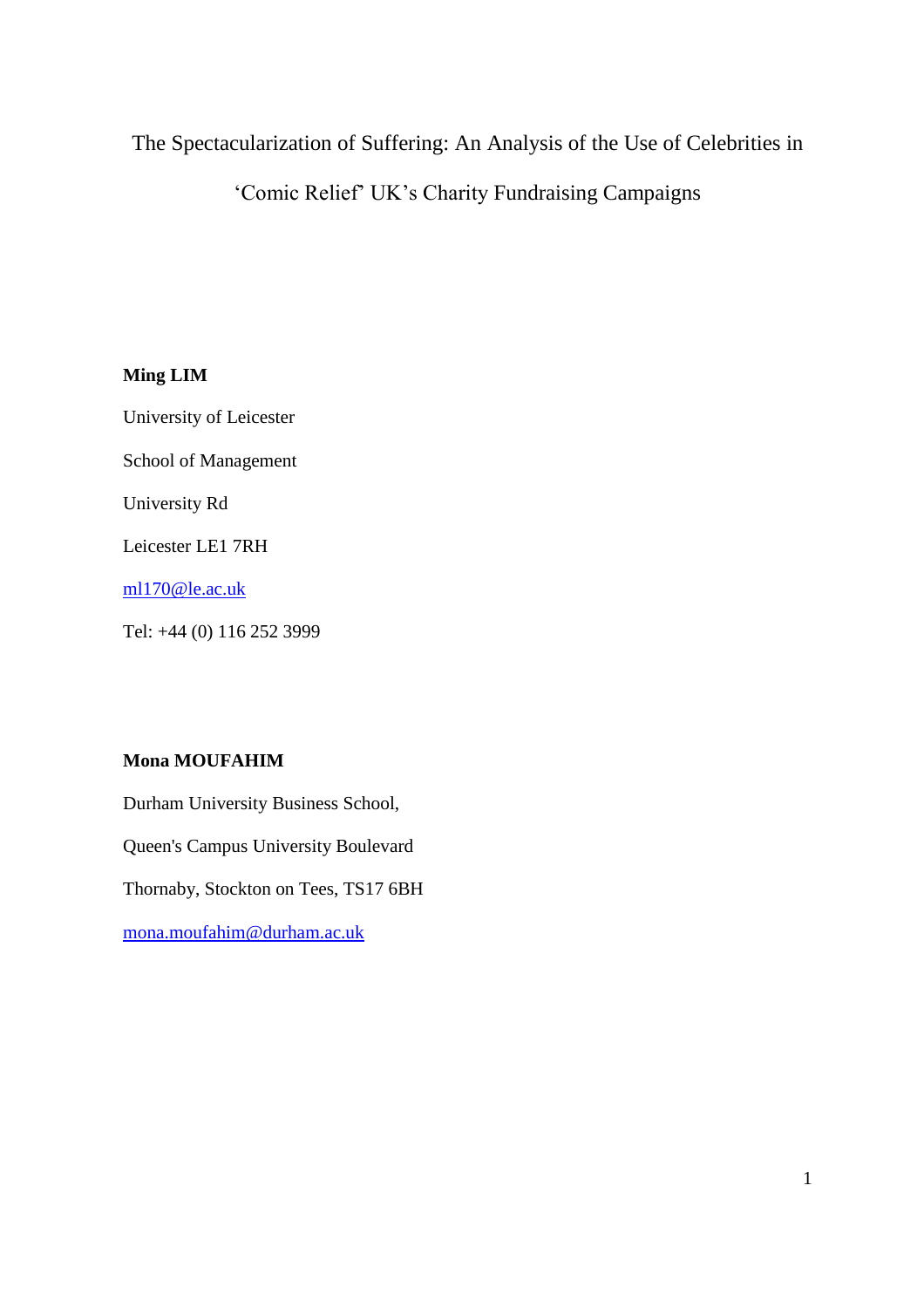### **ABSTRACT**

In this paper, we engage with recent charity fundraising campaigns in the UK such as 'Sport Relief' and 'Red Nose Day,' both of which are organized by Comic Relief, an operating British charity. These campaigns are increasingly extreme spectacles of celebrity-suffering that concentrate public attention on the spectacle-image itself rather than on the charities these spectacles espouse. Drawing upon Guy Debord's critique of spectacle and celebrity in *Society and the Spectacle*, we contend that the phenomenon of celebrity fundraising in this context is interesting not only because of its voyeuristic dimensions (as argued by a number of scholars on celebrity humanitarianism) but also because it raises issues about how the use of highly visual and visceral images of celebrities' suffering has banalized the charitable causes to which they lend their names, often erasing them altogether. Celebrities' suffering in this context is framed by the media both as mega-spectacles of entertainment but also as lavishly-staged journeys of heroism and suffering set apart from the material and social abundance celebrities represent. We demonstrate, using a range of empirical sources from news reports and live TV coverage that when celebrities submit to these extreme journeys of physical suffering, it raises new questions about the moral limits of the marketization of emotion and the commodification of the charitable journey itself.

**Keywords**: Spectacle, Charity, Celebrity, Hero, Guy Debord, Comic Relief.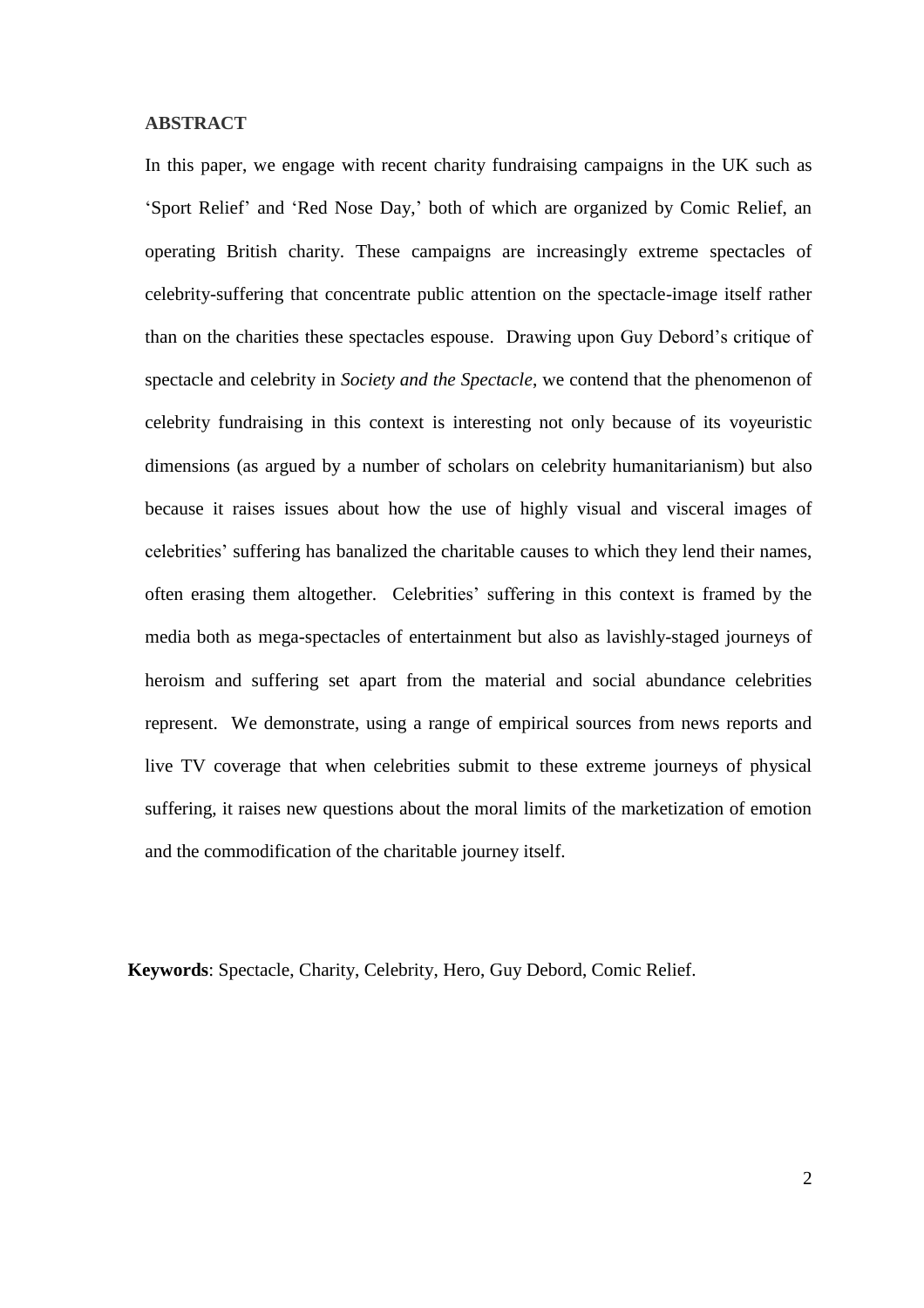# **Introduction**

In 2012, the British comedian John Bishop completed a 290-mile triathlon from Paris to London in five days for Sport Relief, calling it his 'Week of Hell' (Anisiobi and Dadds, 2012). In late 2011, David Walliams became seriously ill after contracting a virus from his 140-mile swim in the Thames for Sport Relief (Vidal, 2011). In 2009, Eddie Izzard completed, in 51 days, a 1,100-mile marathon (i.e. 43 marathons), also for Sport Relief, leaving him with gruesome foot injuries (Barkham, 2009). The stories of celebritysuffering keep coming: the 2009 Kilimanjaro trek, the 2011 Big Red Nose Desert Trek in Kenya, and the 2013 Comic Relief Challenge 'Hell and High Water,' where comedian Dara O'Briain had to be rescued after being thrown overboard from his raft into the Zambezi River (Sheridan, 2013). The latest hellish celebrity experience in the charity game is Davina McCall's 2014 Sport Relief challenge, appropriately called 'Davina-Beyond Breaking Point,' which showed her collapsing from exhaustion and hypothermia after completing a swim across Lake Windermere as part of her charity triathlon for Sport Relief (BBC, 2014)

In recent years, celebrity fundraising has scaled new heights of physical, mental and psychological torture, all culminating in victory against odds that would fell lesser mortals. Celebrities undertake journeys of danger and deprivation which end, like a fairy tale, with ultimate victory, huge smiles and a sense of achievement on the part of the celebrities themselves and their adoring public. All these emotions are neatly tied up into a bounded narrative of mutual congratulations between the 'public' and the heroic figure of the celebrity. In the words of Bishop, "*You've changed the lives of people. I haven't*." (The Huffington Post, 2012). The visceral, spectacular suffering associated with charity fundraising appears to be *de rigueur* – the new frontier – for celebrity elites.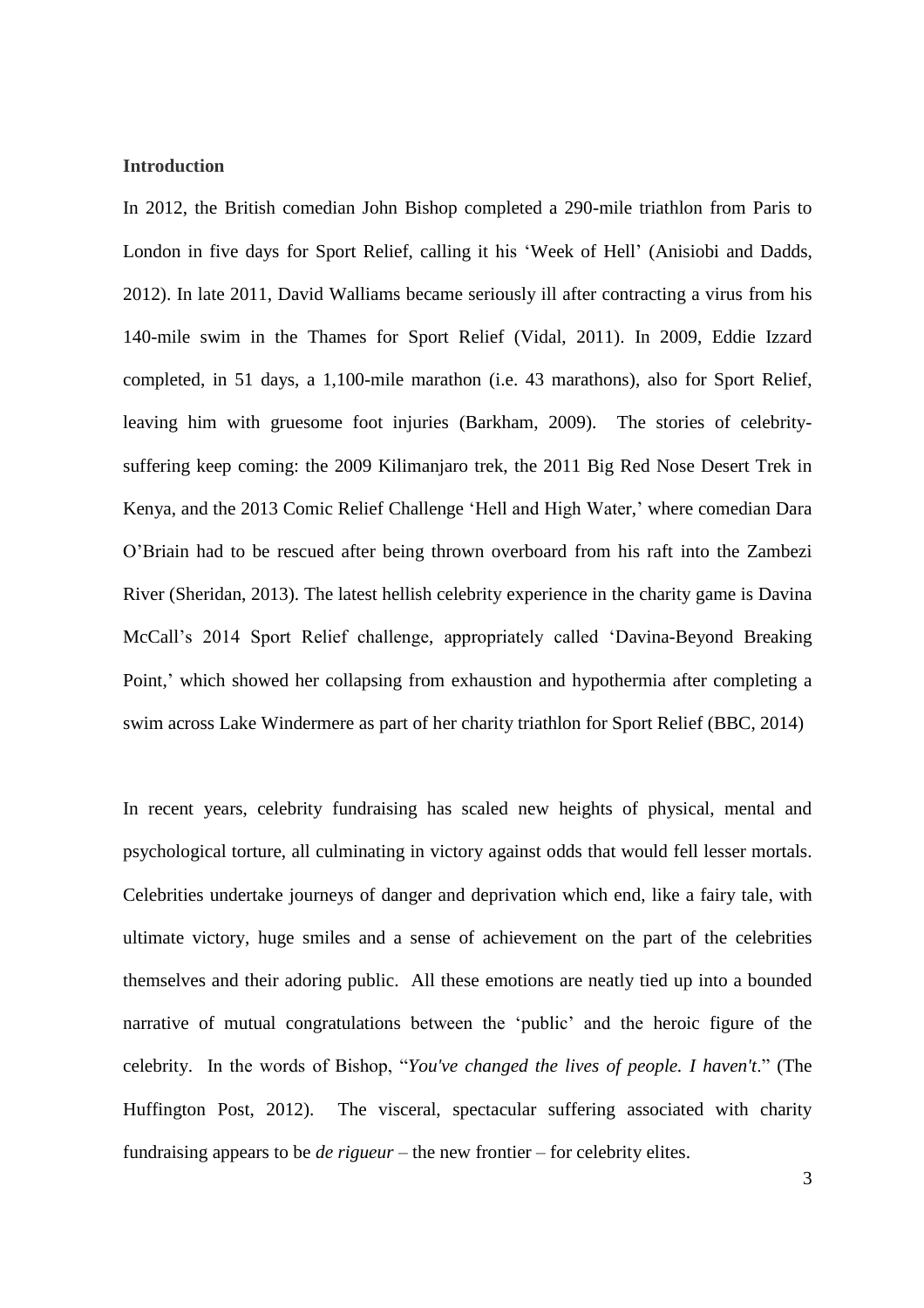The use of celebrities by charities in their marketing communications is, of course, far from new, especially in the area of international development research and in the campaigns of environmental and humanitarian causes (e.g. Bennet, 1998; Smith and Yanacopulos, 2004; Merchant et al, 2010; Mittelman and Neilson, 2011; Neilson and Mittelman, 2012). The celebrification of emotion has recently been analyzed through the lens of celebrity advocacy (e.g. Chouliaraki, 2006, 2012). Although such studies have usefully highlighted the 'politics of pity' and the politics of compassion in the deeply mediatized world of celebrity fundraising, however, there is still a large theoretical and empirical terrain that remains unexplored with regards to the discursive construction of 'the celebrity' within such literature. While Chouliaraki (2012) focuses on the celebrity's emotions, we take it further with our analysis by analysing how the *body* of the celebrity is sacrificed for the cause, further complicating the consumption and commodification of the celebrity.

A key question is, therefore: how are images of celebrities in the context of physical philanthropy constructed and mediatized? Further, how is the commodification of celebrities played out in the mass media and what are its imagistic expressions? We addressthese questions by analyzing the ways in which a specific type of celebrity-charity engagement is textually and visually constructed: visceral portrayals of celebrities engaging in acts of superhuman endurance and courage.

Drawing upon recent examples of multi-million pound fundraising campaigns by UK charities such as *Comic Relief*, we study the staged situation, the crafted nature of the spectacle itself, with the celebrity-figure as 'the main event,' the conduit of emotions associated with charitable giving and also with entertainment: fun, fear, pity, compassion.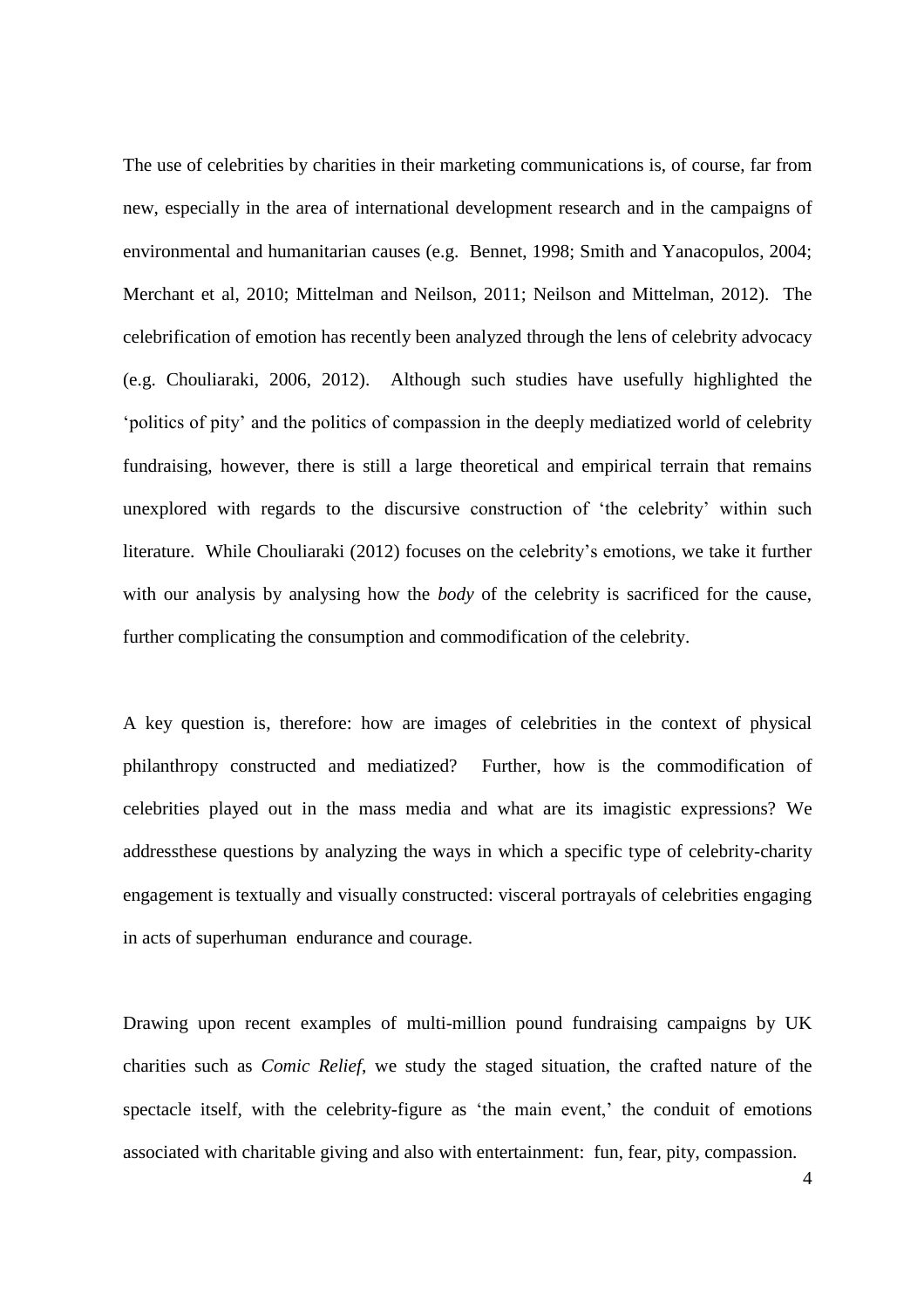To address this subject from a fresh perspective, we consider the French philosopher and cultural critic Guy Debord's political economy of the commodity/celebrity nexus. For Debord (1931-1944), 'spectacle' in modern societies has arisen because men and women are detached from the unitariness of social life and all others in it. We are no longer in emotional or economic concord with our labour nor can we express our souls through its products. Instead – and moving far beyond Marxist doctrine – Debord argues that a consumerist 'media' (or, more accurately, the 'spectacle') dominates every sphere of lived experience. For him, the celebrities personify the split within capitalist societies between life and artifice, spectacle and the everyday. They embody the fragmentation and separation that underlie spectators' hunger for wholeness and non-separation (Debord, 1967).

In the rest of this paper, we employ Debord's theory to illuminate Britain's biggest charity campaign, Comic Relief. The questions we ask are: do these spectacles constitute an entertainment system that isolates, rather than liberates, men and women from the suffering of others, as Debord would argue, or do celebrities really channel public emotion, social relations and experiences that would otherwise not find expression through other means?

#### **Spectacularization in Charity Marketing: The New Normal?**

Charity marketing has attracted a healthy amount of scholarly interest, covering the study of different fundraising strategies and their effectiveness (e.g. Peloza and Hassay, 2007; Fennis et al., 2009) to the marketing communications of the charities themselves (e.g. Coulter, 1989; Radley and Kennedy, 1997; Bennet, 1998; Smith and Yanacopulos, 2004; Merchant et al, 2010; Mittelman and Neilson, 2011; Neilson and Mittelman, 2012). For example, Neilson and Mittelman (2011 and 2012) have focused on the representational issues faced by development agencies. They showed how marketers play a role in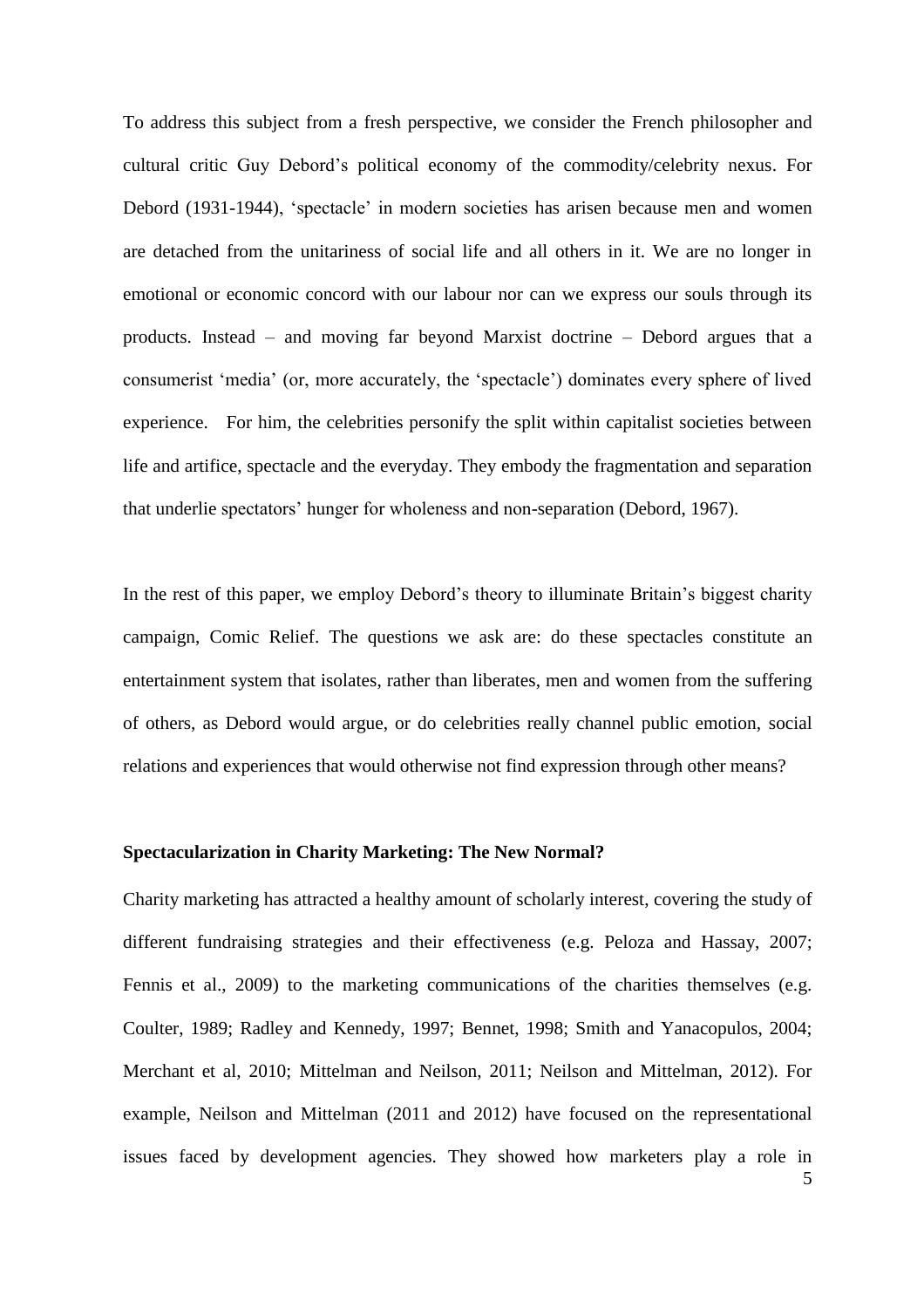perpetuating negative outcomes (such as reinforcing notions of cultural difference, privilege and superiority, and racism), even when the aid recipients were treated with respect in their marketing campaigns. Other scholars (mostly from development studies) have focused on celebrity advocacy in humanitarian and environmental causes and how different publics respond to them (see Meyer and Gamson, 1995; Brockington, 2014; Brockington and Henson, 2014). The nexus of celebrity advocacy and consumption/marketing has also been under scrutiny, with many criticizing the promotion of consumption as a meaningful means of tackling global problems (Ponte and Richey, 2014), while reproducing or leaving unquestioned the forces that support poverty and degradation (Brockington, 2014: 92; see also among others Boykoff and Goodman, 2009; Yrjola, 2009; Richey and Ponte, 2011; Hawkins, 2012).

Despite these criticisms, celebrities and charitable causes are now inextricably tied to each other (Brockington and Henson, 2014). As Littler (2008: 238) notes, 'offering support for global charities has become practically part of the contemporary celebrity job description'. Brockington (2014: 94) pinpoints the 1980s as the moment when humanitarian activists "awoke to the power of the celebrity industry," with Bob Geldof setting up Band Aid, the creation of 'USA for Africa' in response to the Ethiopian famine of 1984; with the Amnesty International tour, and the start of Comic Relief in the UK. Many more global campaigns and 'mega-events' have followed these, attracting their fair share of controversy (McDougall, 2006; Bradley, 2013; Brockington, 2014).

While celebrity do-goodism continues apace in the age of cosmopolitan globalisation (Littler, 2008), however, its increasingly spectacular imagery merits further study, especially as charities increasingly rely on social media platforms to connect with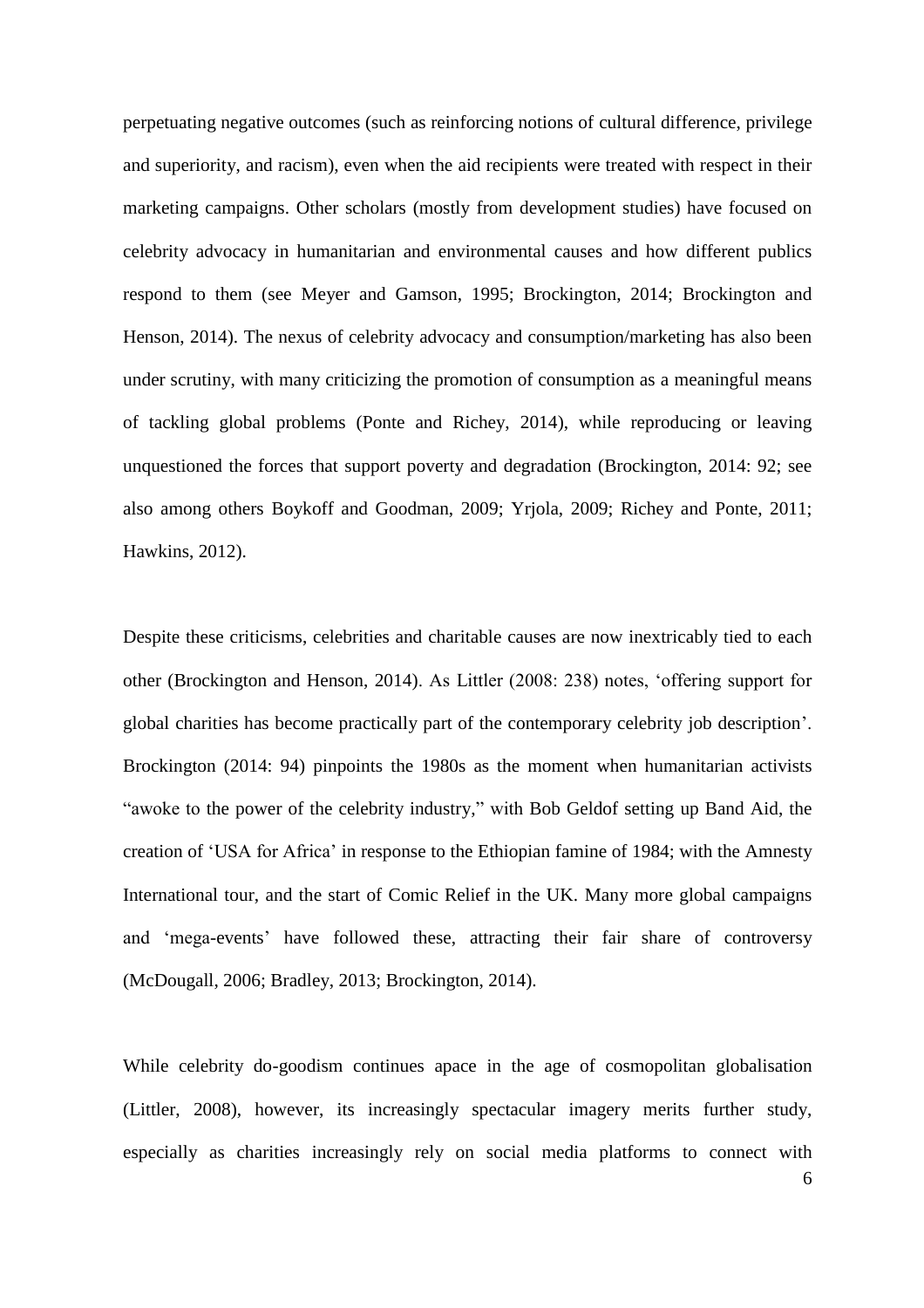celebrities, their fans, and the media (Featherstone, 2007). The media-savvy, continually tweeting, instagramming, selfie celebrity invites her/his fans to live out voyeuristic visions of their everyday lives, thus raising (or lowering) the banal and the ordinary to the level of spectacle.

More recently, media and communications scholars have focused on what Chouliaraki (2012:1) calls "the theatricality of humanitarianism" and the "dependence on spectacle" (ibid: 2) as a way of capturing public attention. She shows that celebrity advocacy focuses the attention of potential donors on celebrities rather than the cause or beneficiaries (see also Goodman, 2010; Brockington and Henson, 2014). She highlights a discourse of humanitarian 'theatricality' which privileges the emotions of the celebrity and donors' connectivity with the celebrity. In this regard, her arguments complement Debord's critique of spectacle as a constructed process of emotionalizing events, to the exclusion of the intended purpose of the exercise in the first place, namely, the alleviation of suffering on the part of the individuals for whom such spectacles have no meaning or worth. In capitalist societies, however, celebrities now signify public desires and aspirations and is thus *a proxy for public engagement*, even though in pretty much all cases they, the public, were not engaged initially (in Brockington and Henson, 2014: 15, our emphasis).

# **Debord on celebrity and spectacle**

In his seminal work, 'The Society of the Spectacle' (1967/1994), Debord analyzes the spectacular logic of everyday life and the role of celebrities as the superficially free symbols of it in the media. His critique of the spectacle as the defining feature of capitalist society "has had a major impact on a variety of contemporary theories of society and culture,"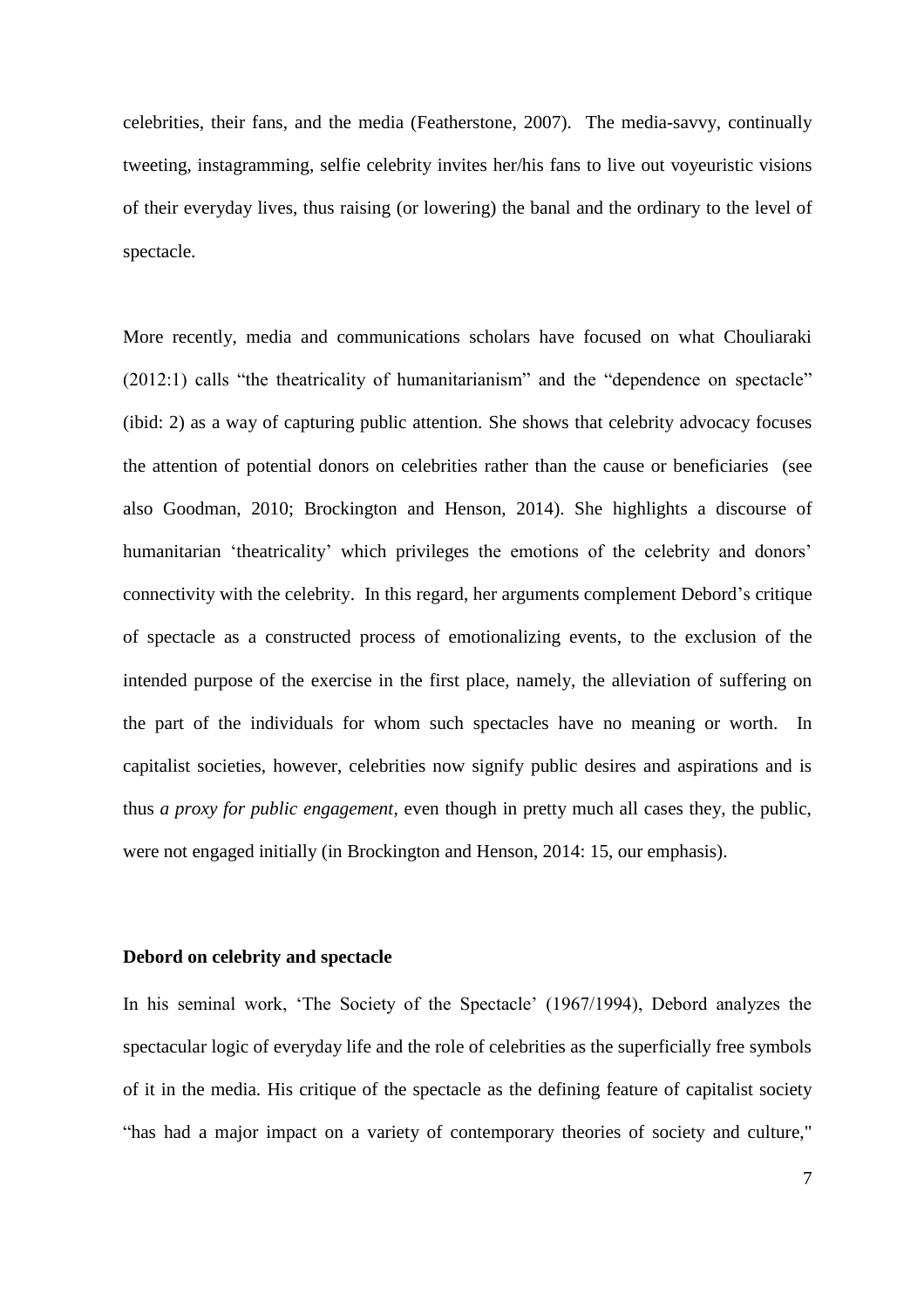continuing to generate huge interest "through the Internet and other academic and subcultural sites today" (Kellner, 2003: 2). 'The Society of the Spectacle' is made up of 221 numbered "theses," as Debord called them, and what appears in brackets in this paper is the numbers of the theses being quoted.

Like Adorno, Horkheimer and others of the Frankfurt School, Debord was strongly critical of the commodification and fragmentation of social experience born out of the division of (alienated) labour. The fragmented nature of existence has culminated in the *image*, the cornerstone of an *entertainment system* that isolates rather than liberates men and women from the loneliness of crowds. The role of spectacle is essentially to unify the fragments into a coherent whole that then take on commodity forms we consume. As noted by Jappe (1999, cited by Trier, 2007: 89), the "fragmentation of life into more and more widely separated spheres" has to be resolved "at the level of the image."

The image is controlled by the media and its currency is the spectacle (sustained by its opposite, lack or privation) (Debord, 1967/1994). The media thrives on the presentation of spectacle "as an ensemble of independent representations" or images (Trier, 2007: 89). At the same time, these 'independent representations' of life are put together by some kind of constructed logic, a narrative that implies the neatness of unities, a package that conceals its own fissures and caveats. Put another way, *wholeness is dependent on fragmentation* (or unity and division, as inseparable categories of consumption) and *abundance on struggle*. For Debord, celebrities fulfill the role of bringing to a state of completeness and plenitude what the masses experience as fragmented and inchoate. Put another way, celebrity advocacy commodifies social relations and experiences into consumable goods. The framing of this commodification is the spectacle.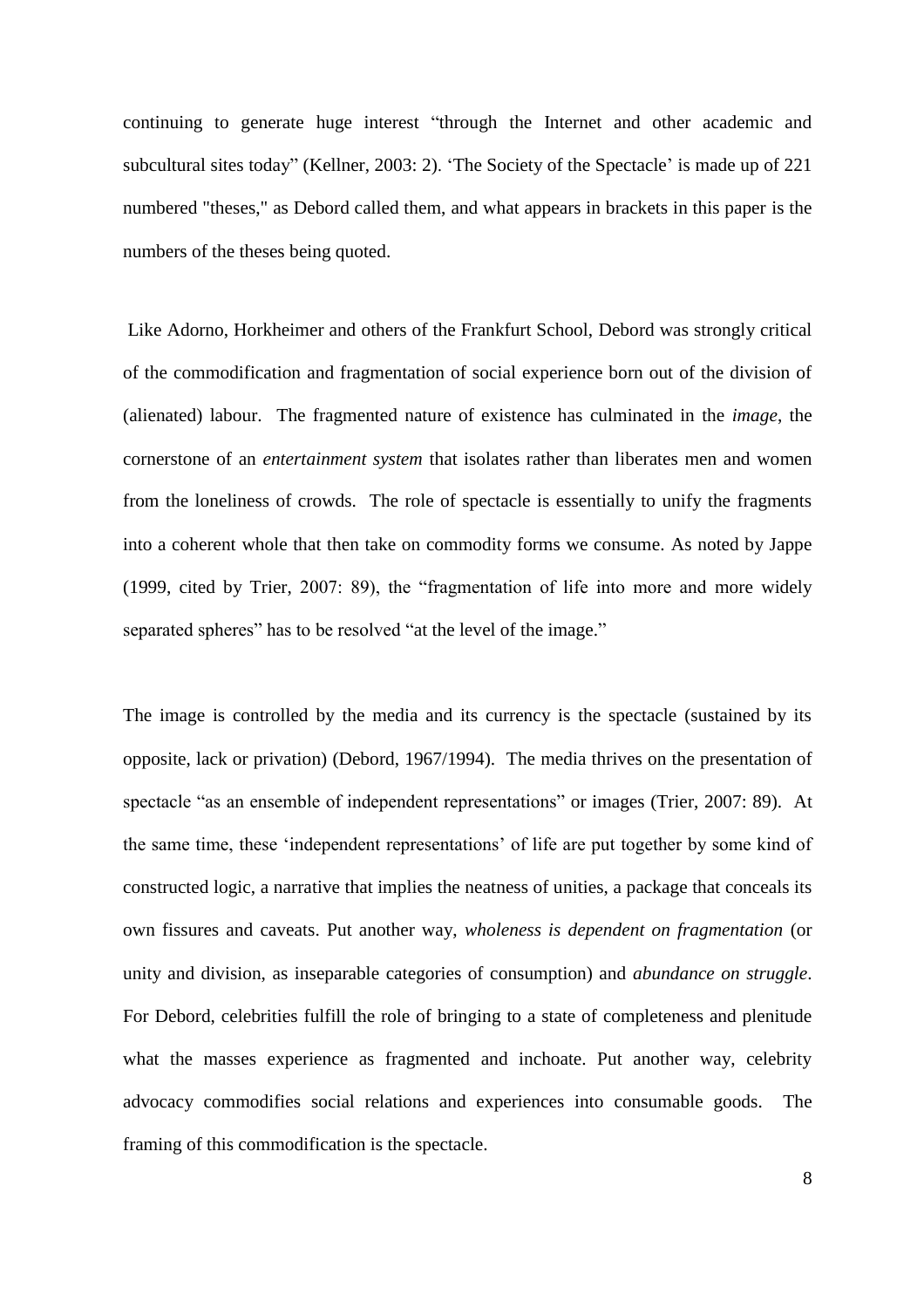Debord's 'situationism' is a warning to be vigilant in the face of such duplicity. Unless individuals and groups begin to construct new "situations"' (Best and Kellner, 1999: 131) to subvert those of the spectacle, they became complicit in, rather than resistant to, the forces of social control: 'in this society, individuals consume a world fabricated by others rather than producing one of their own' (ibid: 132). Entertainment and staged events become the organizing principle of capitalist society, in a way that is both 'fun' and deeply unequal (Best and Kellner, 1999). The masses are fed spectacle after spectacle as though each one were special, incomparable to anything else:

*Each individual commodity fights for itself. It avoids acknowledging the others and strives to impose itself everywhere as if it were the only one in existence. The spectacle is the epic poem of this struggle, a struggle that no Fall of Troy can bring to an end. This spectacle does not sing of men and their arms, but of commodities and their passions* (Debord, theses 32-33).

It is not that Debord thought consumers were dupes; it is that there is no longer any space in capitalist life that is free from spectacularization. When combined with the kind of images of material plenitude that celebrities embody, spectacle can be transformed and channeled in myriad ways. Spectacularization thus offers an aura of wholeness against the perturbations and inconsistencies of social life. It does this through its capacity to symbolize both privation and aspiration, to reconcile opposites in overwhelming, immersive images of human heroism, epitomized in our time by the actions of an Angelina Jolie, for example. We now explain how the images in which they appear enable these acts of heroism to be consumed and swallowed whole.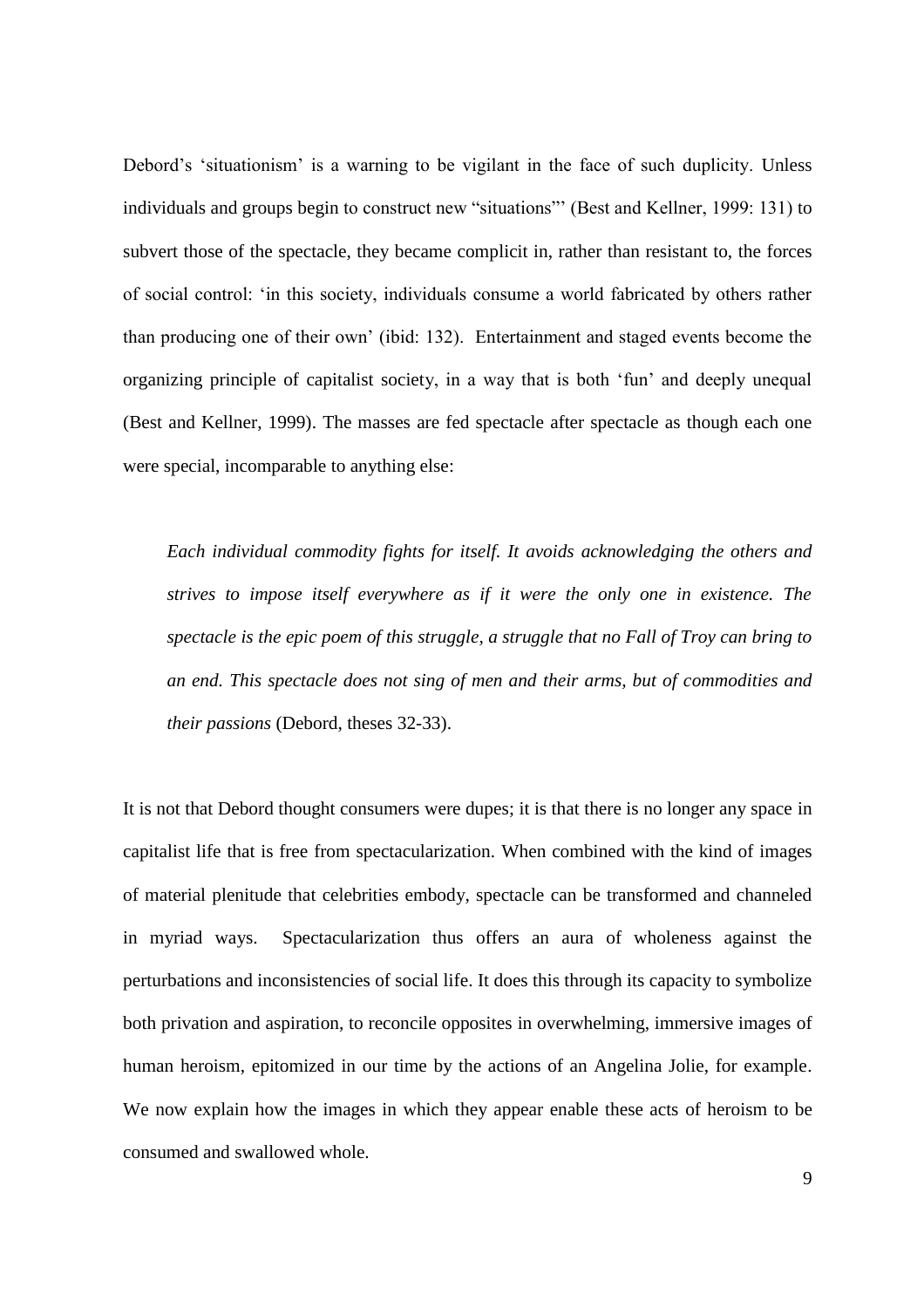# **Context: Comic Relief (Red Nose Day and Sport Relief)**

Comic Relief is an operating British charity that was established in 1985, raising millions of pounds through two fundraising events: 'Red Nose Day' and 'Sport Relief' (Comic Relief, 2014). Comic Relief fundraising campaigns are heavily mediatized and enjoy the support of some of the country's biggest corporate organizations such as British Telecom, Sainsbury's and British Airways. It is covered by the BBC (which donates studio space, TV crew and production facilities), thus guaranteeing an audience of millions at every broadcast.

'Red Nose Day' was launched in 1988. It is a bi-annual telethon alternating with 'Sport Relief'. Politicians, comedians, athletes and other well-known entertainment figures in Britain take part in a television special filled with comedy acts to encourage people to give to charity while having a laugh at the same time. In recent years, international events based on this format have sprung up in Africa, the Middle East and the rest of Europe [\(http://www.comicrelief.com/rednoseday\)](http://www.comicrelief.com/rednoseday).

Sport Relief is held in association with BBC Comic Relief - it combines entertainment and sport to raise money for charities both in the UK and in the world's poorest countries. Sport Relief Mile is a key part of the programme. For both 'Red Nose Day' and Sport Relief, members of the public are encouraged to hold their own events, e.g. swimming, running, cake-baking and quizzes to raise funds. Comic Relief-inspired events have spread across the globe. The events are licensed to, and by, local organisers; the BBC only deals with TV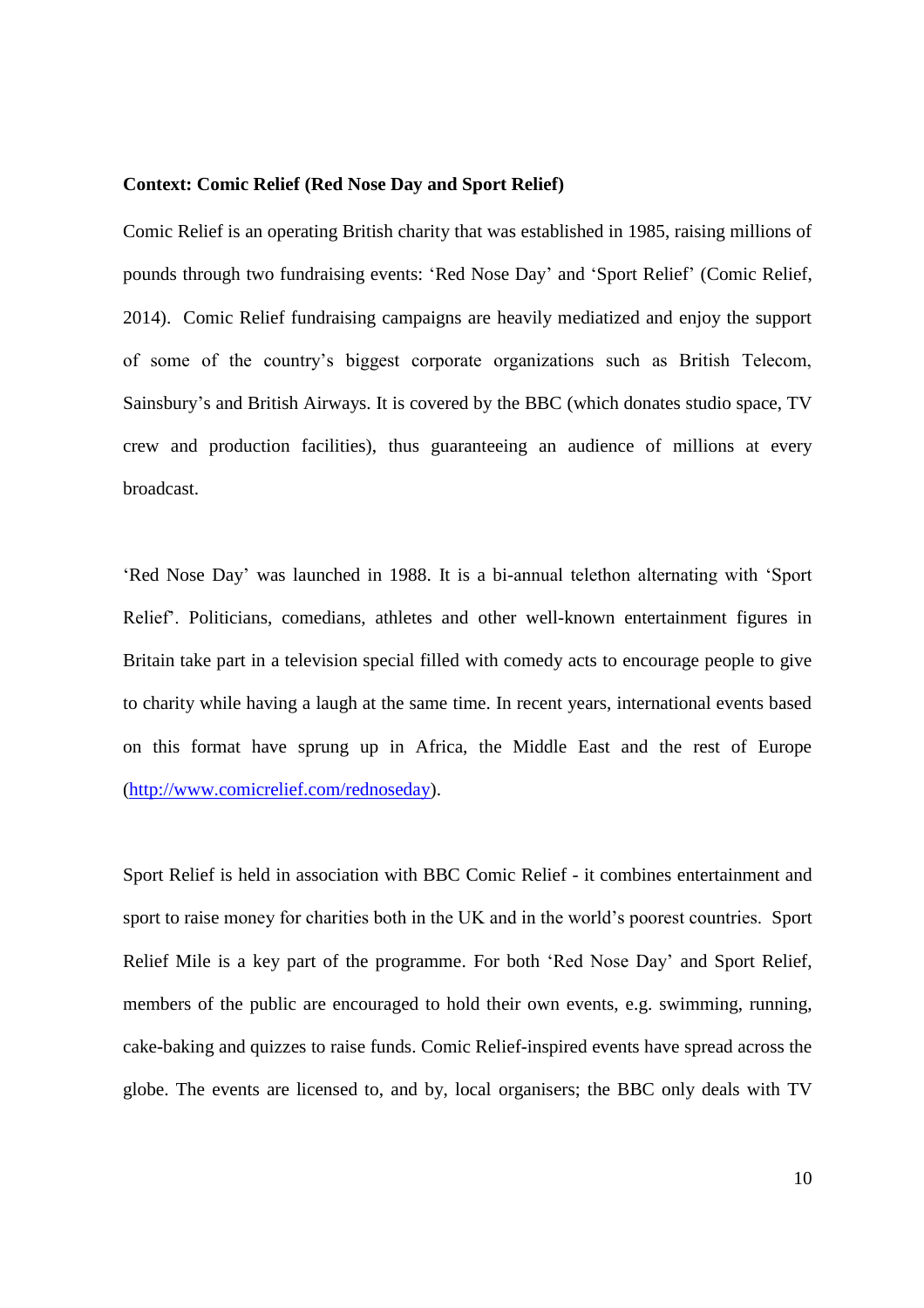stations, charities and other parties [\(http://www.comicrelief.com/support-us/international](https://email.le.ac.uk/owa/redir.aspx?C=QRSvf9RkUECi1k-yeJXUsPiAI94mfdEIOVAGDBHAcM33D419MiVLQV0ZN3OqwyPge3ROTf3bG3s.&URL=http%3a%2f%2fwww.comicrelief.com%2fsupport-us%2finternational-events)[events\)](https://email.le.ac.uk/owa/redir.aspx?C=QRSvf9RkUECi1k-yeJXUsPiAI94mfdEIOVAGDBHAcM33D419MiVLQV0ZN3OqwyPge3ROTf3bG3s.&URL=http%3a%2f%2fwww.comicrelief.com%2fsupport-us%2finternational-events).

This year, Sport Relief raised a staggering £51,242,186.00 for charitable causes (BBC News, 2014). In 2013, Red Nose Day raised £75,107,852.00 (BBC News, 2013). The involvement of celebrities in Comic Relief has been a mainstay of the charity since the late nineties. It was, after all, founded by celebrities (the comedian Lenny Henry and actor Richard Curtis) and has since attracted a large support network of artists, politicians and the general public.

## **Method**

To address our aims for this paper, we undertook a discursive and visual analysis of narratives and images of the celebrities' journeys of suffering (with the idea of 'journey' deconstructed through Debord's (1967/94) framing of spectacle). Visuality – or the image – has become the dominant lens of consumption in our consumer culture (Schroeder, 2002) and shapes – indeed, constitutes – the 'reality' into which consumers are socialised (Borgerson and Schroeder, 2005). Images are, therefore, a kind of text, a visual narrative for comprehending reality. As Barthes (1977) notes, the close relationship between image and text exists in two categories: 1) where the verbal text extends the meaning of the image (or vice-versa), and 2) where the verbal text elaborates the meaning of the image (or viceversa), giving an illustration or a more precise restatement. Textual analysis can, therefore, show what representations include and exclude, what they make salient, and what differences they construct between people, places and things (Van Leeuwen and Jewitt, 2001: 7).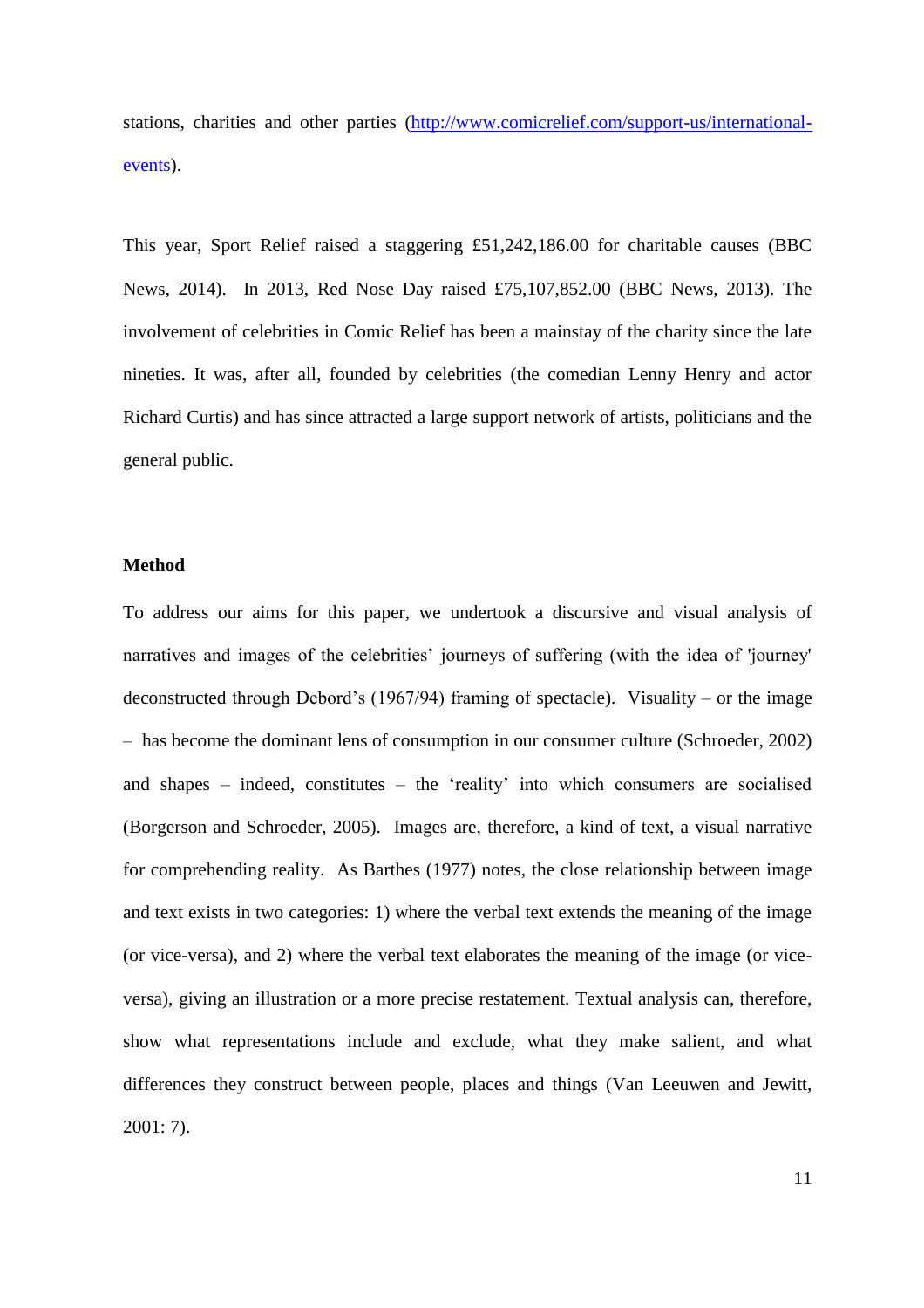Our analysis is based upon our reading and interpretation of news articles and online reports published between 2009 and 2014 - related to Comic Relief's Red Nose and Sport Relief campaigns, respectively. The material reviewed included both written and visual material published by the BBC, Sport Relief and Comic Relief websites, and popular news media (e.g. the *Mirror* and the *Daily Mail*). Both authors reviewed and analyzed this material independently. This material was subjected to an inductive in-depth discursive analysis - a multi-layered process which focused on both the textual and visual dimensions of the data. We have focused in particular, for each text, on the semantic dimension (what is the narrative about? What happens? What is the most important information conveyed?) and the strategic dimension (what does the text do? How is meaning conveyed? How is the narrative structured/organized? What makes the story compelling, believable?). Answers to the questions above were coded for each text, and across texts, searching for similarities, and identifying main themes (Silverman, 1994; Butler-Kiesberg, 2010). We then discussed themes and analytical categories, contrasting our observations and findings. We agreed that the most interesting data appear from 2012 when celebrity 'extreme' physical challenges became prominent for Comic Relief's Red Nose Day and Sport Relief events. We have thus chosen to focus on the 2011, 2012, 2013 and 2014 Red Nose Day and Sport Relief challenges (see Table 1).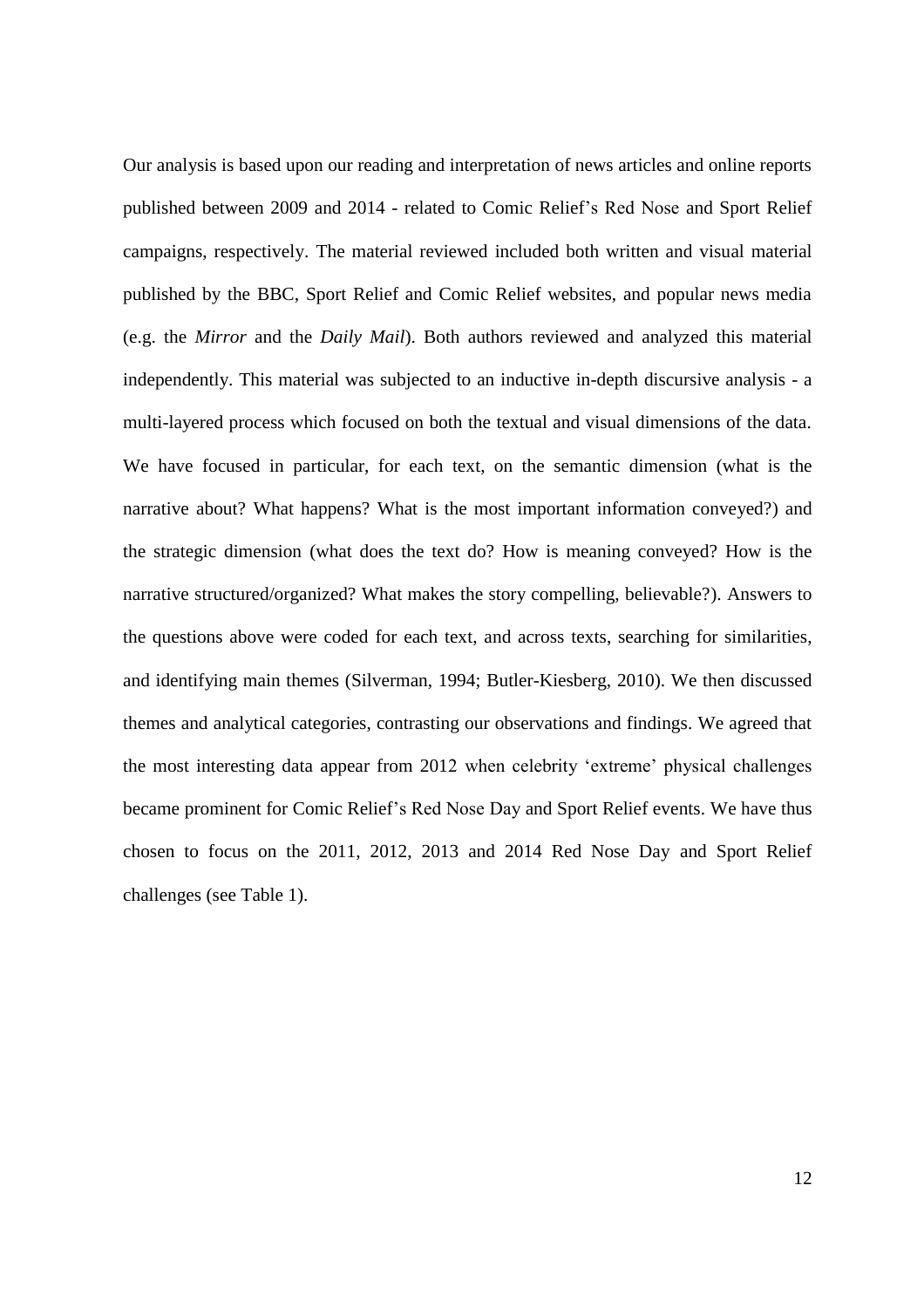| Date                                      | Event               | Celebrity <sup>1</sup>                                                                                                    | <b>Physical</b><br>challenge                                                                        | <b>Money raised</b> | Data                                                                                                                           | <b>Themes</b>                                           |
|-------------------------------------------|---------------------|---------------------------------------------------------------------------------------------------------------------------|-----------------------------------------------------------------------------------------------------|---------------------|--------------------------------------------------------------------------------------------------------------------------------|---------------------------------------------------------|
| 2011                                      | Red Nose Day        | Dermot<br>$O'$ Leary,<br>Lorraine Kelly,<br>Kara Tointon,<br>Ronni Ancona,<br>Craig David,<br>Olly Murs,<br>Nadia Sawalha | 'Big Red Nose<br>Desert Trek'<br>$100 \text{ km}$ trek<br>across the desert<br>in Northern<br>Kenya | £1.4 Million        | Photographs (14<br>videos on BBC<br>website); BBC<br>website (TV)<br>highlights); BT<br>website:<br>newspapers<br>(Daily Mail) | physical<br>hardship; hostile<br>nature                 |
| $(Sept. 2011 - for$<br>2012 Sport Relief) | <b>Sport Relief</b> | David Walliams                                                                                                            | 'David<br>Walliams vs the<br>Thames'                                                                | £2.5 Million        | Photographs $(6)$ ;<br>newspaper<br>articles (Daily<br>Mail, Mirror);                                                          | physical<br>hardship;<br>survival (life)<br>threatening |

1

<sup>&</sup>lt;sup>1</sup> These celebrities are mostly television presenters, actors and comedians who all found fame either fronting or featuring in the BBC's programmes. Among the comedians are: John Bishop, Jack Dee, Dara O'Briain and David Walliams. Olly Murs, Lorraine Kelly, Davina McCall, Dermot O'Leary, Nadia Sawalha and Peter White are television presenters (Peter White is visually impaired and a fusion guitarist). Kara Tointon and Chelsee Healey are young actresses in a popular soap drama series who also took part in the popular BBC show 'Strictly Come Dancing' (called 'Dance with the Stars' in the US) in 2012 while Ronnie Ancona is a Scottish actress and author. Sporty Spice (Mel C) was a member of the famous 80s pop group, the Spice Girls and Craig David a singer/songwriter. Greg James and Philip Idowu are track and field athletes who were Olympians during the London 2012 Games.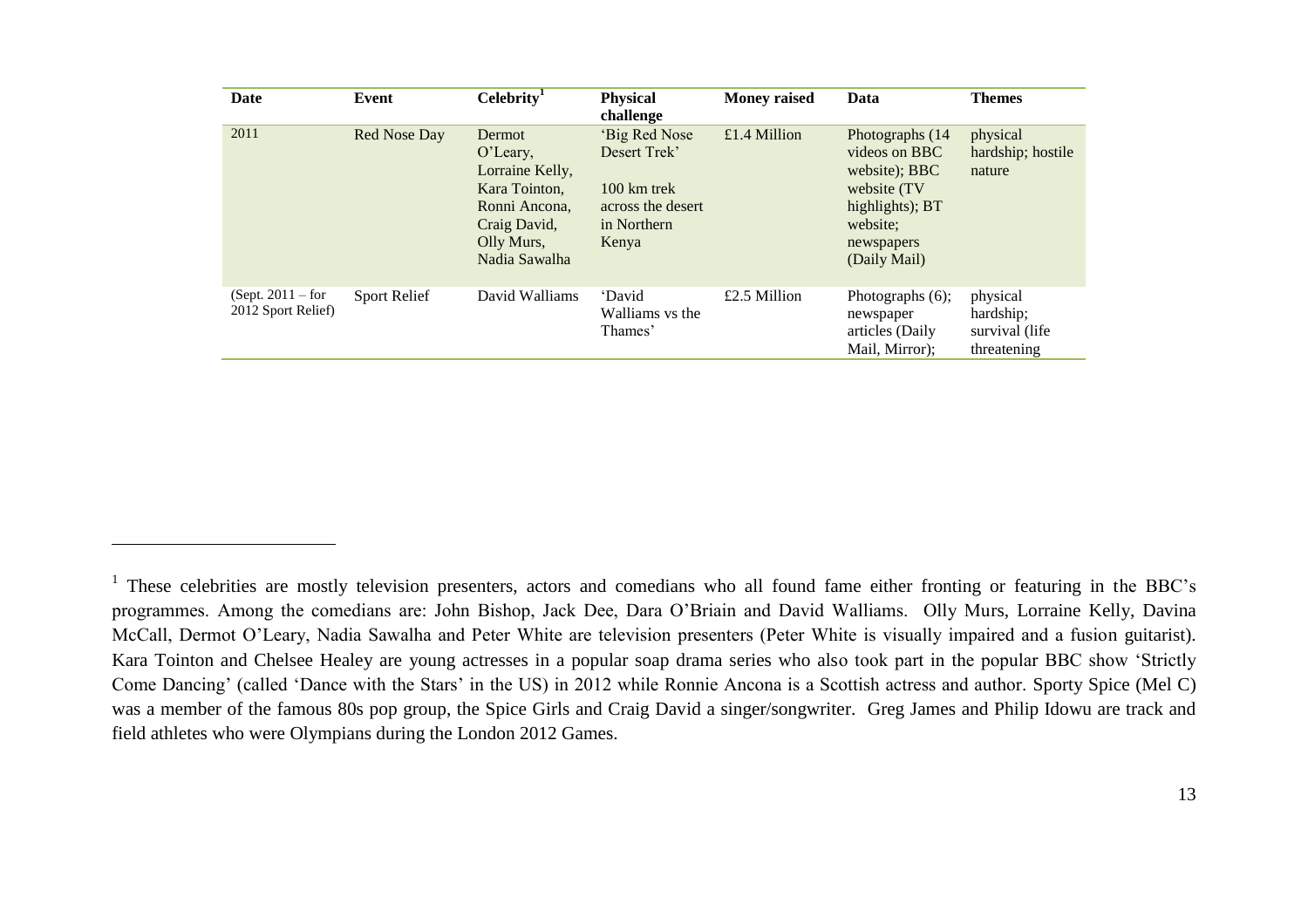|      |                     |                                                                                                              | Swimming<br>140.54 miles of<br>the River<br><b>Thames</b>                                                          |                | Sport Relief<br>website; BT<br>website; BBC<br>website                                                                                                                                   | challenge);<br>hostile nature                                                                                    |
|------|---------------------|--------------------------------------------------------------------------------------------------------------|--------------------------------------------------------------------------------------------------------------------|----------------|------------------------------------------------------------------------------------------------------------------------------------------------------------------------------------------|------------------------------------------------------------------------------------------------------------------|
| 2012 | <b>Sport Relief</b> | John Bishop                                                                                                  | 'Week from<br>Hell'<br>Cycling, rowing<br>and running over<br>295 miles from<br>Paris to London<br>in 5 days       | £4 million     | Photographs<br>$(43)$ ; newspaper<br>articles (Mirror;<br>Daily Mail);<br><b>Sport Relief</b><br>website; BBC<br>website                                                                 | physical<br>hardship;<br>bravery<br>(heroism);<br>hostile nature                                                 |
| 2013 | Red Nose Day        | Sporty Spice<br>(Mel C), Jack<br>Dee, Chelsee<br>Healey, Dara<br>O'Briain, Greg<br>James and Philip<br>Idowu | 'Hell and High<br>Water,'<br>White water<br>rafting down the<br>Zambezi River<br>$(111 \text{ km in } 5)$<br>days) | $£1.2$ million | Photographs<br>$(10)$ , newspaper<br>articles (Daily<br>Mail, Mirror);<br>Comic Relief<br>website (videos),<br>Charity<br>Challenge<br>website; BBC<br>website                           | physical<br>hardship;<br>survival (life-<br>threatening<br>challenge);<br>hostile nature                         |
| 2014 | <b>Sport Relief</b> | Davina McCall                                                                                                | 'Davina-<br>Beyond<br><b>Breaking Point'</b><br>Running,<br>swimming and<br>cycling over 7<br>days                 | £2.2 million   | Photographs<br>$(52)$ ; newspaper<br>articles (Daily<br>Mail; Mirror; the<br>Telegraph, the<br>Guardian,<br>Glasgow<br>Evening Times);<br><b>Sport Relief</b><br>website; BBC<br>website | physical<br>hardship;<br>survival (life-<br>threatening<br>challenge);<br>bravery,<br>heroism, hostile<br>nature |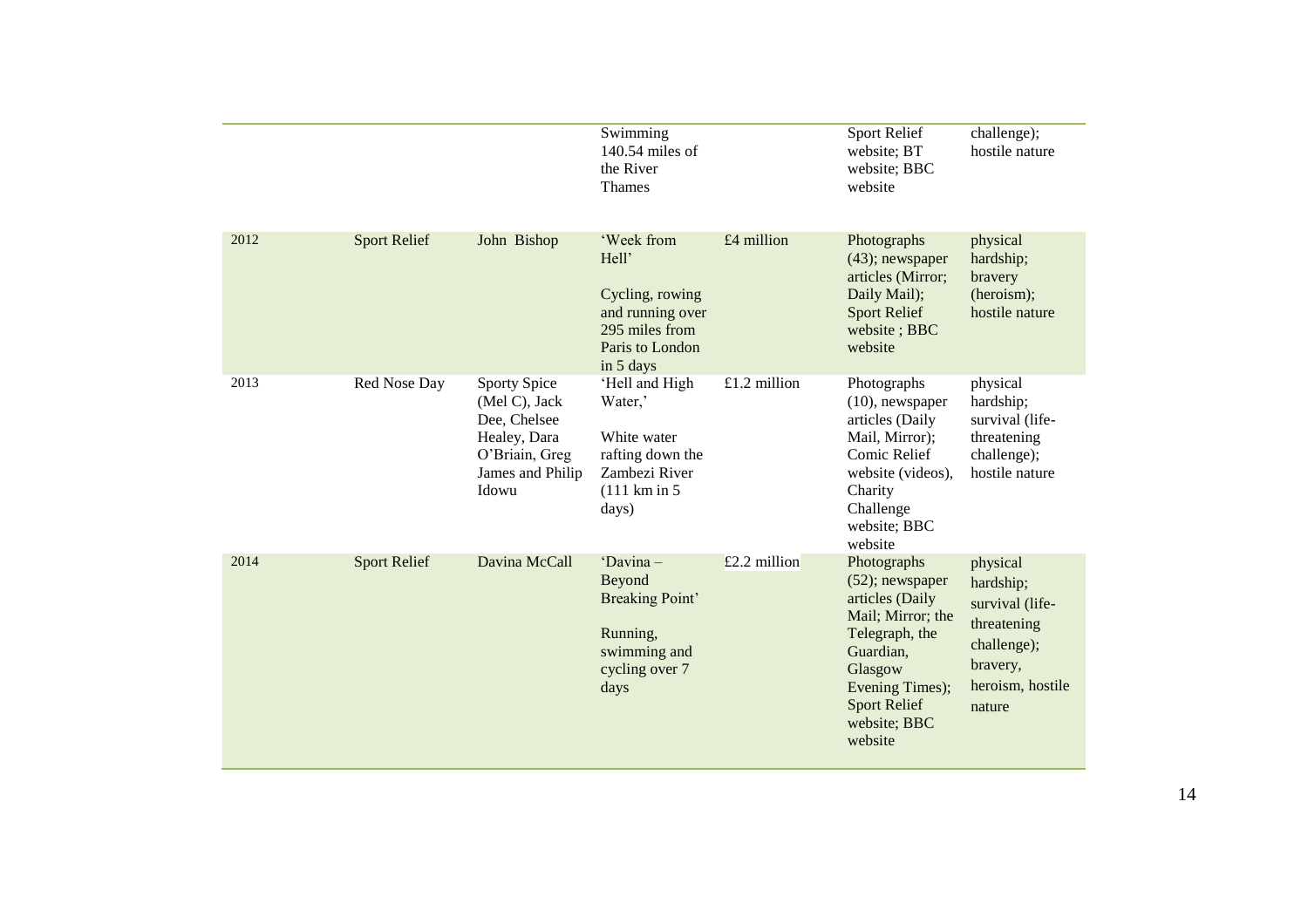It should be noted that while linguistic elements (word repetition, metaphors, grammar, etc.) were analyzed (to help us understand the semantic and strategic use of language) we do not provide here a detailed review of the micro-structure of language, the way other studies who use news reports as data might do (see among many others van Dijk, 1992; Teo, 2000; Furniss, 2001; Bishop and Jaworski, 2003; Harding, 2006). These studies share a concern for the construction and reproduction of discriminatory social relations in media discourse, such as the stereotyping of minorities, prejudice, sexism, racism and nationalism (e.g. van Dijk, 1992; Teo, 2000; Furniss, 2001; Harding, 2006). Discourse *per se* (and its link to power, hegemony and ideology) is not the primary focus of our research. For the sake of illustrating Debord's relevance for understanding the intersection of celebrity and charity work, we present our findings organized by themes constructing the journey/transformation of celebrities as heroes for the Comic Relief campaigns.

The material was initially examined for broad categories and then coded in detail, by delineating themes from our interpretations of the written data. In our interpretation of images, we followed Kress and Van Leeuwen (1996) who note that the visual component of a text is an independently organized and structured message, connected to the written component, but not necessarily dependent on it. In total, 125 pictures from the different campaigns and news reports were analyzed for their textual components, not as evidence of the *who*, *where* and *what* they referred to, but as evidence of *how* their maker(s) have chosen to represent 'reality' (van Leeuwen & Jewitt, 2001). That is to say, images are culturally constructed rather than objective records of visual data.

For our visual analysis, we used interpretive tools including: information which is both internal and external to the object, such as context, comparisons, denotation, and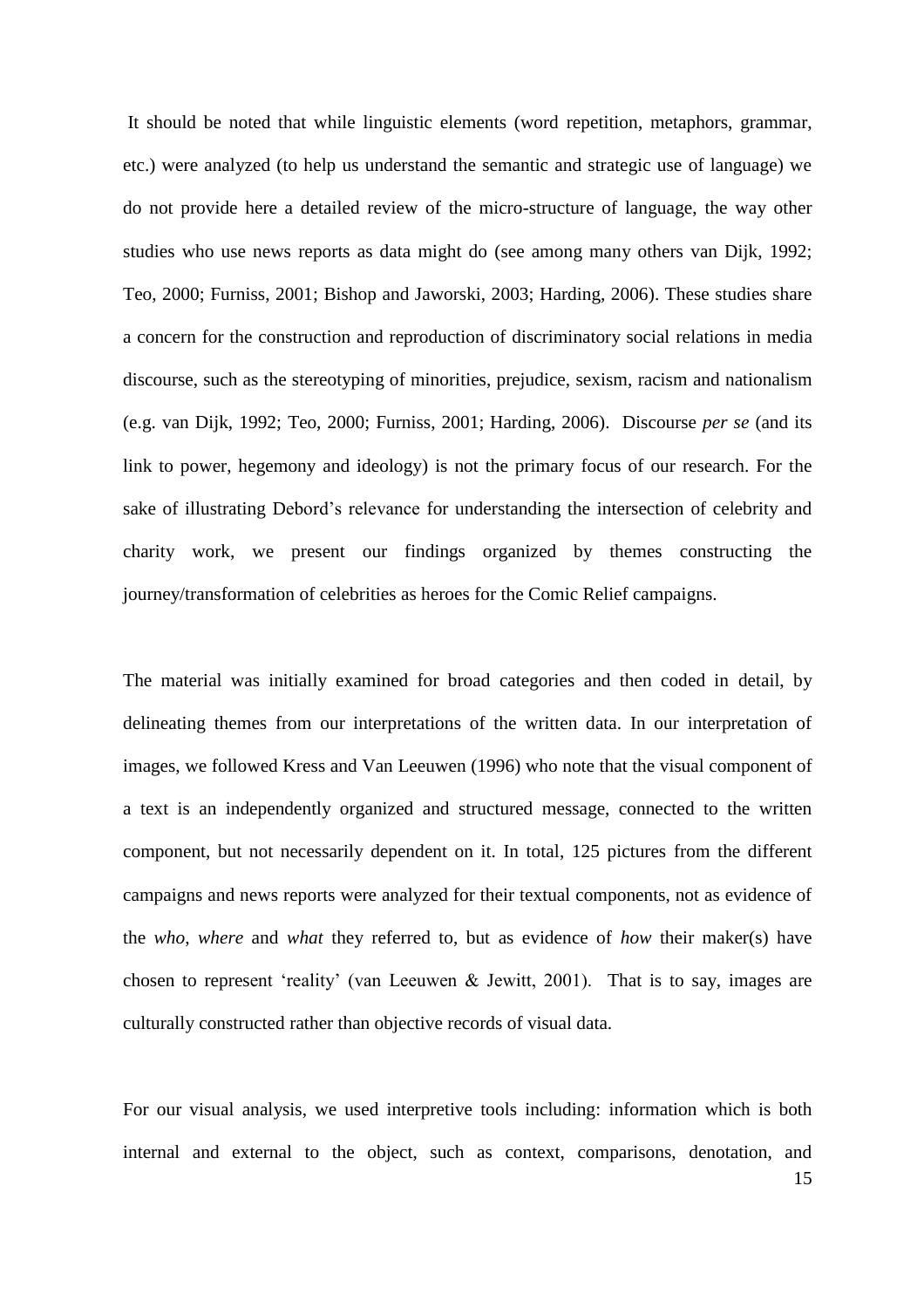connotation. The basic interpretive techniques are: subject matter (e.g. group, models), form (e.g. fold-out ads), medium (e.g. black and white photographs), style (e.g. harsh, realistic), genre (refers to a type or category of art, e.g. group portrait) and contextual issues (e.g. the purpose of the picture and how it is presented, encompassing concerns external to the photograph or advertisement) (Schroeder, 2002: 119).

Because we agree with Schroeder (2002) that the interpretation of images is never complete or closed (Schroeder, 2002), each author reviewed the data independently before crosschecking interpretations with the other. This process of combining two sets of analysis proved useful for creating codes and generating the following themes: 1- physical hardship; 2- danger (life threatening challenge); 3- emotion/bravery (heroism); 4- hostile nature; all these themes contribute to the creation and representation of the celebrity as hero/superhuman and the celebrity as human. We discuss these in detail in the following section.

# **Findings**

Our findings show a certain formulaic narrative undergirding the journeys of celebrities in both charity campaigns. This template may be described as the overcoming of extreme odds in a spectacular context and 'exotic' locales (for Red Nose Day challenges). Locally, equally spectacular feats of endurance are undertaken by celebrities (for Sport Relief). Thus, we see celebrities risking life and limb swimming the Thames, whitewater rafting in the Zambezi and running, swimming and cycling in a 7-day triathlon. Notably, these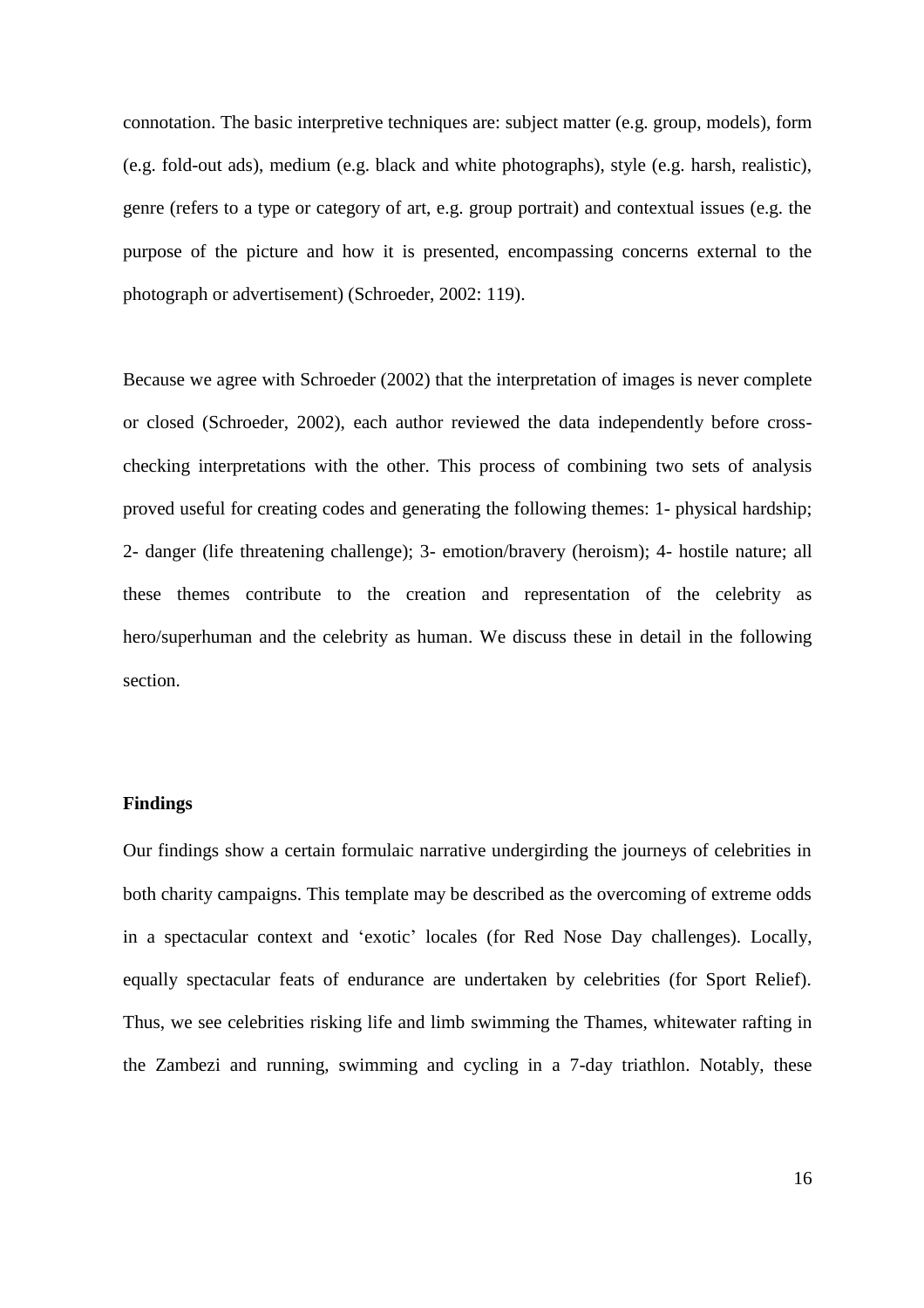celebrities are not professional athletes<sup>2</sup> although many of them have a track record of physical fitness and achievement. The core themes identified throughout the five campaigns studied here are: physical hardship, survival in the face of danger, bravery/heroism and battling with Nature (set up as a hostile or unfriendly 'opponent'). The combination of sheer physicality and emotional endurance demonstrated by the celebrities is then mediatized within the template of a heroic journey. They did not start as heroes – the journey creates them as such.

# *1-Physical Hardship*

 $\overline{a}$ 

Each challenge highlights the physical hardship that the celebrity would be experiencing. The words used to describe the challenge echo this theme: '*gruelling challenge'*; '*arduous physical challenge'*; 'a *series of arduous back-to-back feats of endurance*' (e.g. http://www.yorkpress.co.uk/news/national/news/11010454.Davina\_in\_tears\_as\_challenge\_ ends/l/)and several other news outlets on the well-known television presenter Davina McCall's challenge) and '*brutal seven-day triathlon* (e.g. Watts, 2014), and in various other websites and newspapers). The length and details of the challenge are described quantitatively (i.e. 500 miles; 7 days; 'gruelling 500-mile quest'); "*Davina braved brutal conditions, tackling a punishing 130-mile cycle on Day One, swimming the lifethreateningly cold Lake Windermere, scaling the colossal Scafell Pike on foot in freezing snow* […]" (Hislop, The Edinburgh Reporter, 2014). David Walliams, a highly successful comedian,*"completed the toughest challenge of his life in Walliams vs. The Thames, swimming 140 miles of the Thames in just eight days – raising over £2.5m in the process*"

 $2$  An exception is the British World Champion triple jumper Phillips Idowu who took part to the 2013 'Hell and High Water' Red Nose challenge.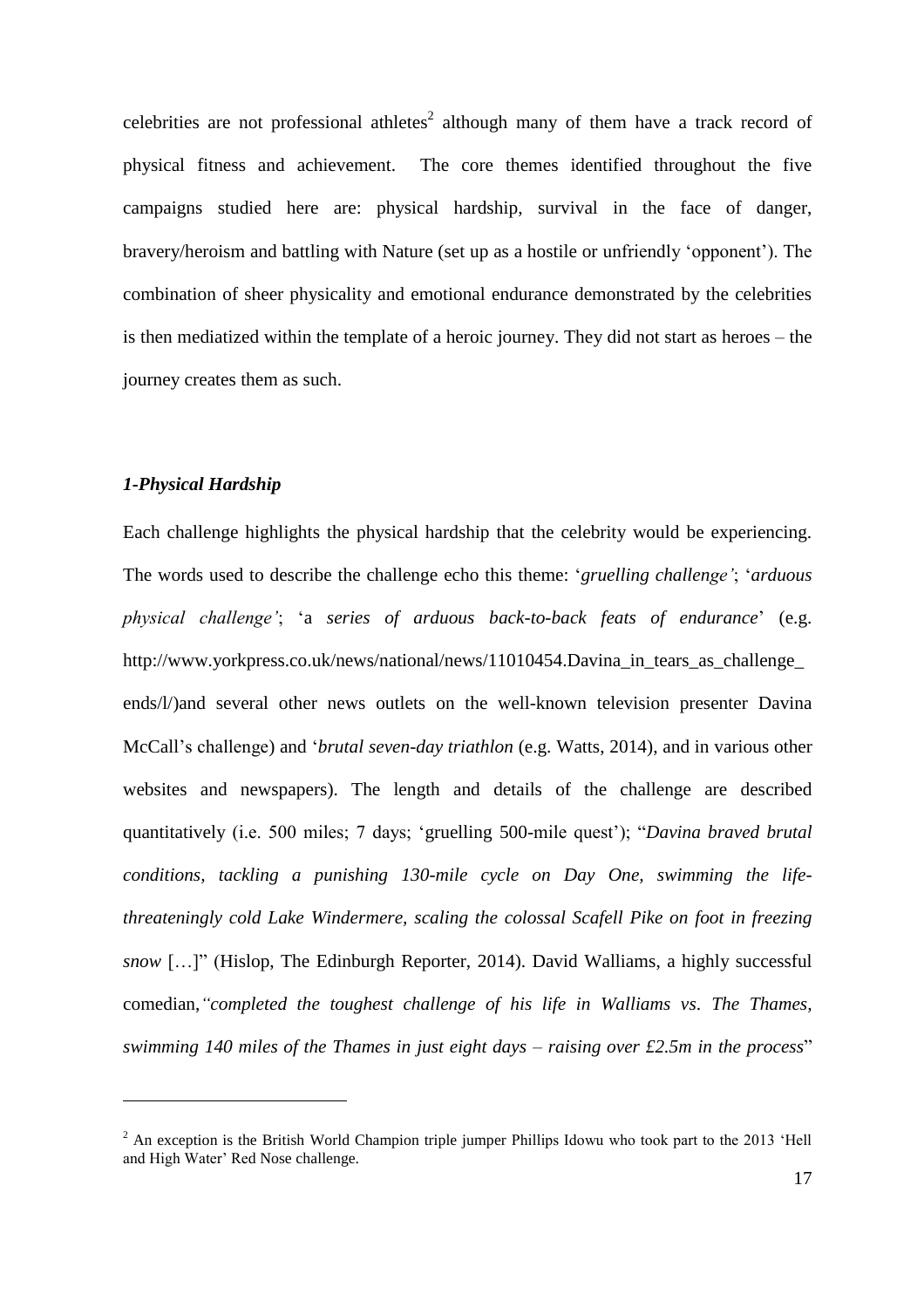(Anonymous [1], 2012). In the process, he "*endured freezing waters, a stomach bug, severe vomiting and diarrhea*, *which caused him to fall behind schedule*" (BBC, 2014). The physical hardship is vividly captured on film (video and still images). The news reports and the Sport Relief website provide photographs of the celebrity, dishevelled, in distress (e.g. collapsing, recovering in bed), or grimacing through medical treatment (massage and ice treatments) (see Hodgson, 2014; the *Telegraph*, 2014).

Red Nose Day has also been described in similarly impressive terms: "[about the Hell and High Water challenge] *the toughest yet Comic Relief challenge to date*" (Anon. BBC, 2013). The suffering of the celebrities becomes the focal point to attract viewers to the TV programme. For example, List, an online TV guide, uses the title '*TV stars suffering on Comic Relief desert trek*' (see The List, 2011) to preface a vivid description of the suffering in question :

"*Olly Murs, Dermot O'Leary and Lorraine Kelly have all been struck down with painful injuries in Kenya. The telly trio - who are currently taking part in gruelling 100-kilometre BT Red Nose Desert Trek across the African country's inhospitable Kaisut Desert to raise vital funds for Comic Relief - are all suffering at the hands of the scorching heat. […] the usually chirpy Lorraine Kelly is suffering from painful mouth ulcers."* 

Since blisters are a minor ailment that all readers and viewers might have also experienced themselves, the following quote by Radio 4 presenter Peter White highlights the scale of the pain as 'uncommon' (i.e. beyond 'normal' blisters): "*The medic that looked at my feet, who happens to be an ex-soldier, said he's seen squaddies removed from battle for having feet as bad as mine.*" (The List, 2011).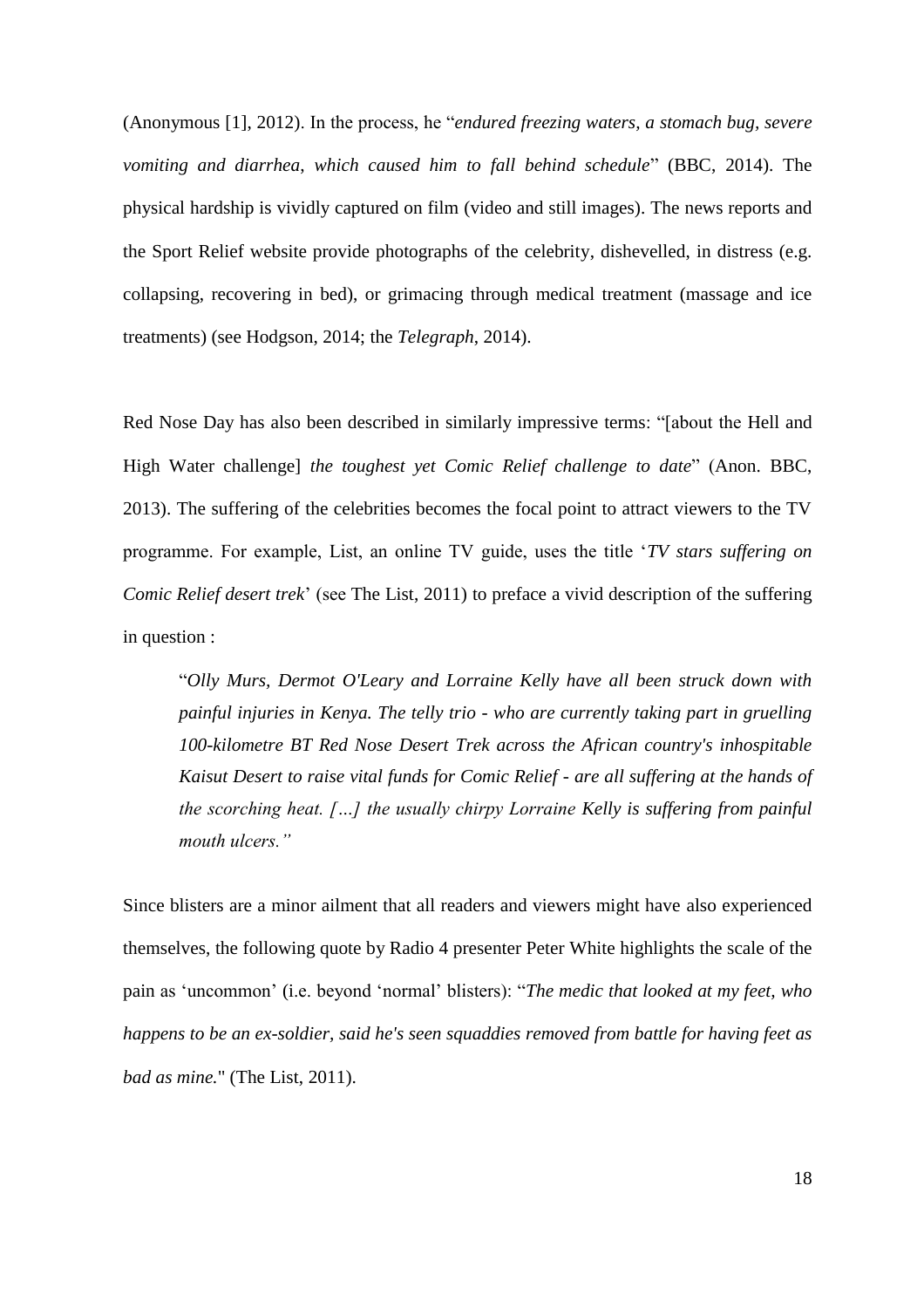# *2- Hostile Nature*

Mountains, rivers, lakes and other natural phenomena are constructed in these celebrity journeys as forces that have to be overcome. The difficult weather conditions (wind, snow, rain, storms, floods, scorching heat/sun) are systematically cited to highlight the difficulty of the task. For the Desert Trek, the desert landscape and the "*blistering heat*" make the challenge particularly tough for the celebrities:

"*Despite the punishing heat, the daunting distance and accumulated fatigue, the trekkers, inspired by your donations, reach their final destination* […]*" "Embarking on the toughest physical challenge of their lives, nine celebrities attempted to cross one of the world's most inhospitable deserts in Northern Kenya to raise cash for Comic Relief"* (BBC, 2011a).

For or the challengers taking on the Sport Relief activities on the UK soil, the weather is the enemy: '*dire conditions'*, '[Davina McCall had to] *battle snow and ice as she cycled and ran through the Peak district*'; '[…] *struggled against snow'*; '*battling the elements*' (various articles on Davina-Beyond Breaking point, e.g. BBC 2014; Hodgson, 2014). McCall's trainer is quoted as saying: "*these are the worst weather conditions we've seen on any challenge- it's the worst weather ever*" (BBC News, 2014). In one shot, Davina is photographed walking alone, desolate, amidst a snowy landscape (never mind that an entourage and camera crews were clearly in attendance).

#### *3-Survival*

The 'journey' as a transformational voyage of physical, emotional and psychological suffering and self-discovery is, as we have seen, a key part of packaging the spectacle. Going beyond one's limits, and surviving ordeals and dangers of every kind, are important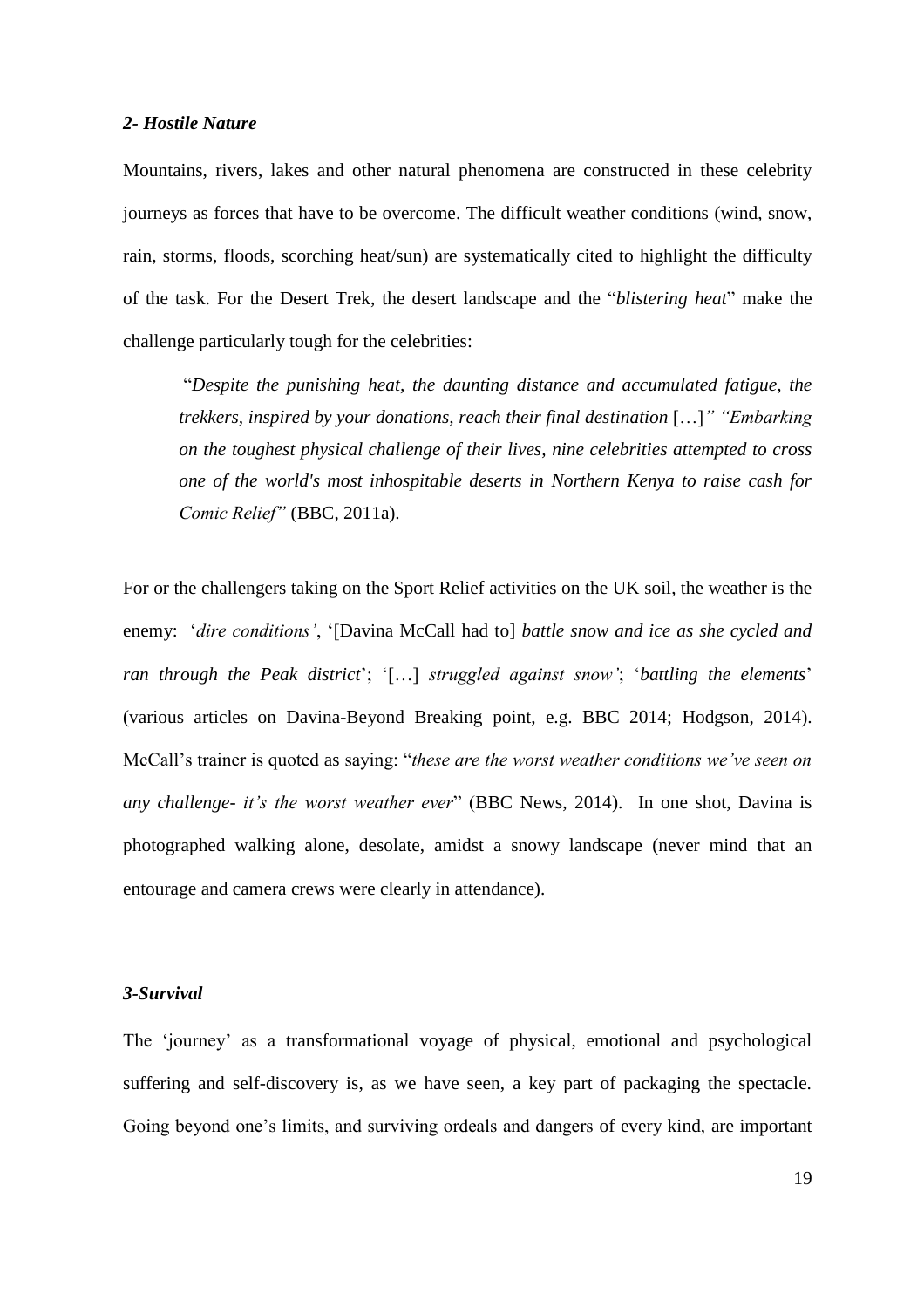aspects of the extreme physical challenges the celebrities face. We noted earlier that the dangers facing the celebrity have become an important theme for the most recent campaigns (from 2012 onwards for Sport Relief, and from 2013 onwards for Red Nose Day). For example, the Zambezi is branded as 'deadly' and dramatic acclaim follows as soon as it is known that the celebrities have in fact 'survived' their challenge:

"They made it! Our BT Red Nose Challenges: Hell and High Water team survived *over 100km of the deadly Zambezi, all to raise money for Comic Relief*" [\(Red Nose](file:///C:/Users/mmoufahim/AppData/Local/Microsoft/Windows/Temporary%20Internet%20Files/AppData/Local/Microsoft/Windows/mmoufahim/AppData/Local/Microsoft/Windows/Temporary%20Internet%20Files/Content.Outlook/Anonymous%20%5b6%5d,%202013)%20http:/www.rednoseday.com/whats-going-on/challenges/hellandhighwater)  [Day, 2013;](file:///C:/Users/mmoufahim/AppData/Local/Microsoft/Windows/Temporary%20Internet%20Files/AppData/Local/Microsoft/Windows/mmoufahim/AppData/Local/Microsoft/Windows/Temporary%20Internet%20Files/Content.Outlook/Anonymous%20%5b6%5d,%202013)%20http:/www.rednoseday.com/whats-going-on/challenges/hellandhighwater) our emphasis).

The description of the TV broadcast on BBC of the 'Hell and High Water' documentary promises viewers a riveting programme, saturated with images of danger and the potential death of the celebrity (almost to the point of excluding the beneficiaries' own plight):

"*Daunting, testing and genuinely dangerous, this challenge will see the celebrities face raging rapids, crocodile-infested waters, near-death experiences, emotional school visits and marauding hippos as they go through 'Hell and High Water'. The six celebrities face some of their darkest moments and share their heart wrenching experience, all to raise funds to help educate some of the poorest children on the planet*" (BBC, 2013).

Nature and local wildlife, in particular, are also constructed as dangerous and lifethreatening in the case of the Red Nose challenges taking place overseas (in Africa) for both the 2011 and 2012 events. Journalists gleefully relayed the dangers in detail for the 'Hell and High Water' challenge: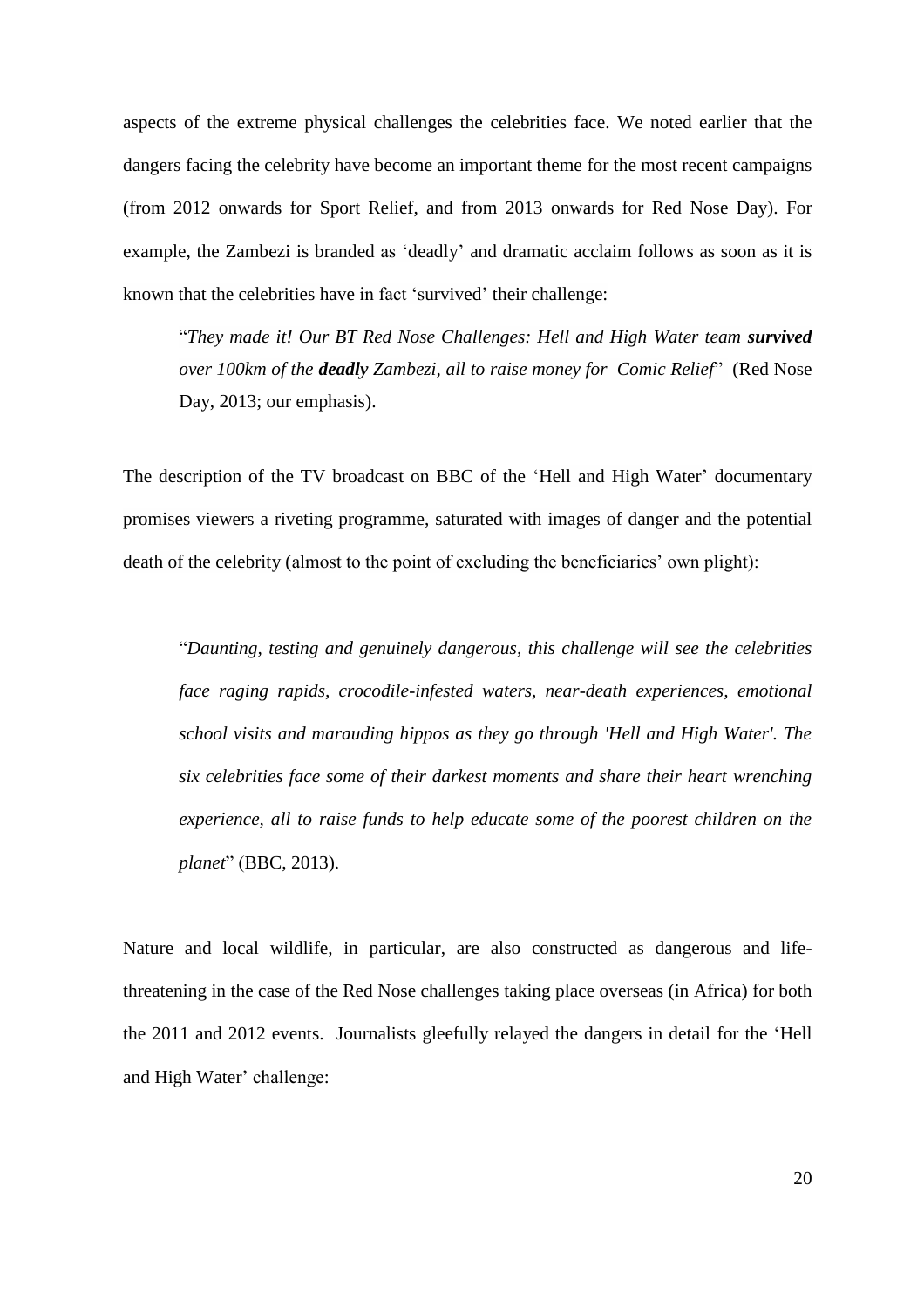"*Before setting off, the celebrities were briefed about …hippos that chomp at boats to knock them over, and crocodiles that then line the shore, attacking rafters as they swim to safety. With the threat from wildlife growing greater by the day, the challengers have to be off the river by nightfall to help avoid attack from hippos – who kill an average of 3000 people a year on the Zambezi*" (Croft, 2013).

Comedian Dara O'Briain adds: "*The brief this morning was really scary… apparently, if the hippos don't get you, the crocodiles will chew the boat until it's dragged down.""*(Croft, 2013). In comparison, the celebrities taking part in the Desert Trek in 2011 only (!) had to deal with "*fighting exhaustion, blisters, scorpions, stomach bugs and high temperatures (50 degrees Celsius)*" (BBC, 2011).

For the challenges undertaken on British soil (and remarkably lacking in dangerous wildlife), the danger is still emphasized. David Walliams fell very ill after swallowing the bacteria-infected Thames river water during his charity swim. He told reporters:

*I've got quite an upset stomach, so I'm really, really feeling sick. I haven't been able to eat anything. .. I've been sweating all morning but I'm hoping it will pass. I like to stay positive. We'll see what happens. This is a journey, not a race* […]. *If I get seriously, seriously ill and I have to have a day out of the water, so be it. We'll get back in again the next day"* (*Mirror*, 2011).

In addition to tearing a disc in his back, he also showed signs of hypothermia and had to put on a wetsuit (which caused him painful rashes on the neck) (*Mirror*, 2011). The '*dramatic collapse*' of Davina McCall after her swim was also widely relayed in the media. The challenge is also described in glowing terms: '*an outstanding achievement',* '*stunning*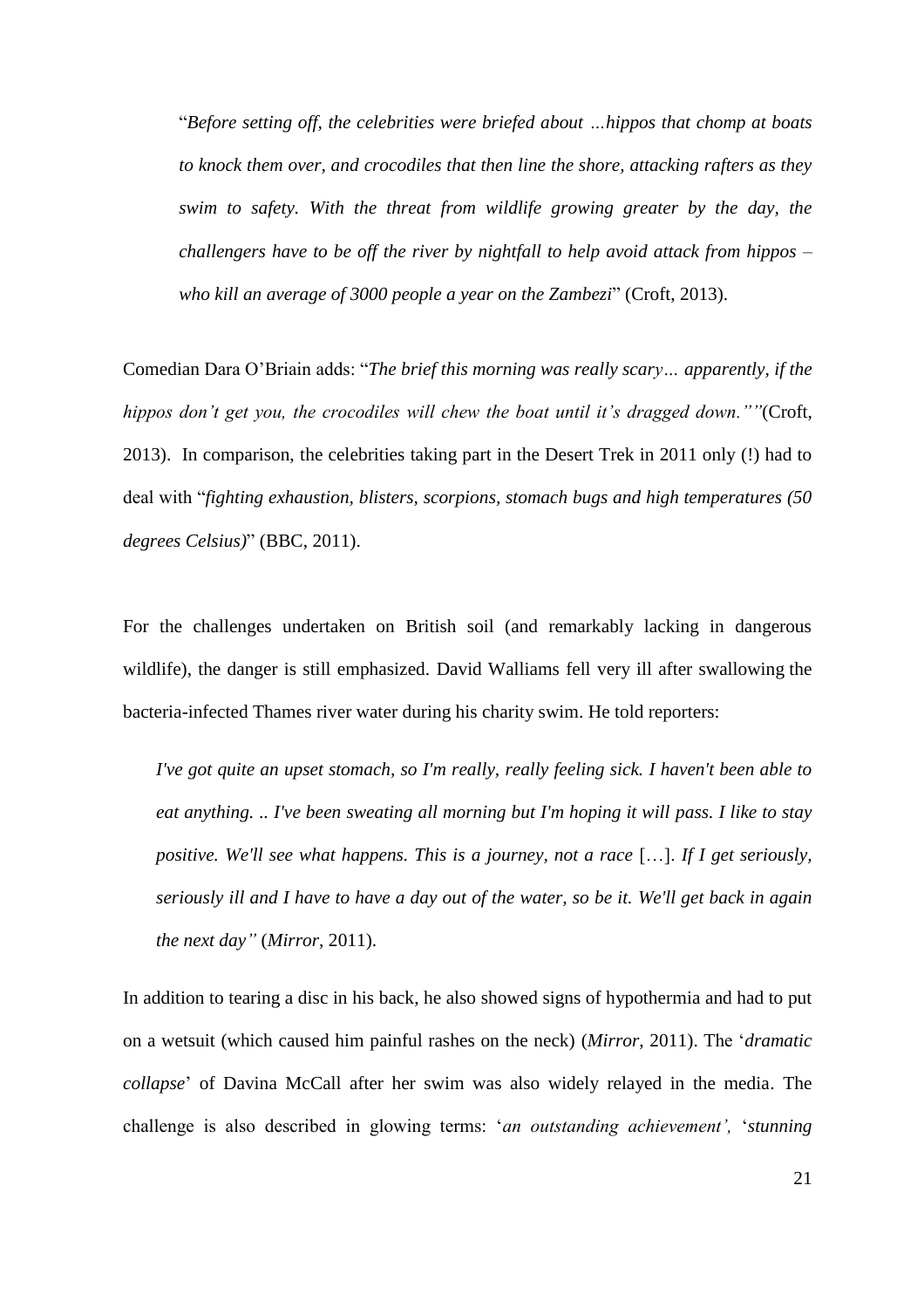*effort*', '*a life-changing experience*' for the celebrity; but also the physical and emotional toll it has taken on her. Davina's face and physique are described in detail over and over again: '*she looked weary'*; '*looking far from happy'*; '*sobbing'*; '*left physically drained by the experience*' (*The Times*, 2014); '*The TV star has also been battling with the pain of being in the saddle for so long,..*'; '*Lost her appetite'*; '*suffers from hypothermia*' (Leyfield, 2014). The celebrity herself also provides updates on her physical condition. Davina McCall posted on Twitter (for her 1.9 million followers) a photo of her legs covered with ice packs with the comment: '*very sore knees and right shin*'. She actively participates in the construction of her 'epic' journey of pain and suffering for fundraising.

## **4- Bravery and Heroism**

Bravery and heroism are highlighted in several news reports of the Sport Relief and Red Nose challenges. Photographs that accompany the articles praise the heroic celebrity who endures extreme physical pain to raise money. The team of celebrities who took on the "*gruelling*" BT Red Nose Challenges: Hell and High, is described as "*intrepid*" (Croft, 2013). They indeed need to be fearless if they are to "*take on their next set of terrifying rapids, amid dangerous wildlife*" (Croft, 2013).

The celebrities are often portrayed as flawed (in a human way) but ultimately overcome their physical weakness and/or fear. For example, readers are made aware of Davina's phobia of open water: "*The brave former BB presenter….who has a fear of open water …had to be treated for hypothermia*" (Armstrong and Jefferies, *Mirror* 2014). The reader is told that: "*She has won over the public with her resilience over the past few days with TV viewers seeing her sobbing and barely able to enter the water during a 1.5 mile swim*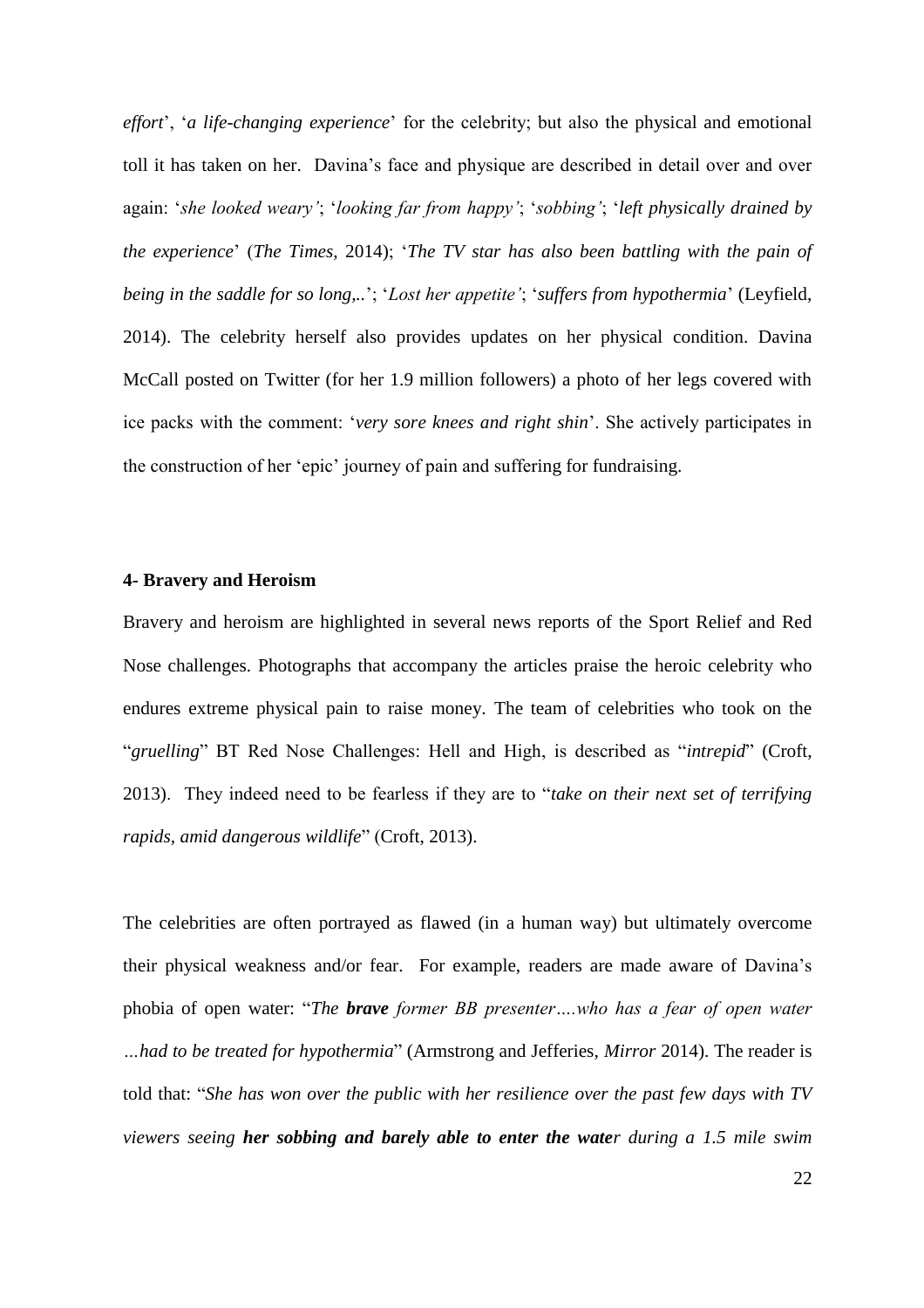*across Windermere*" (*Herald Scotland*, 2014). A similar tactic is used to describe the additional challenge facing Peter White who is visually impaired:

*"The five-day adventure* [Desert Trek] *saw the team deal with snakes, spiders and scorpions, and endure temperatures as high as 118 degrees Fahrenheit. The route presented them with frequent rock slides and dangerously rocky paths. Hard enough for the sighted celebrities, but for visually impaired Radio 4 presenter Peter White, it was a real test of skills*. "*I would say that today was the most physically challenging day of my entire life so far,"* he said on Day One. […] "*As a blind person, trying to combine a steep climb while dodging rock slides is really tough."*" (BT, 2011).

The transition from mere mortal with physical weaknesses and fears to a hero is visible with the triumphant arrival of the celebrity at the end of the challenge, greeted and cheered by journalists, supporters, family and friends as she/he comes home. Davina is photographed holding up the British flag upon arriving at the final destination (which reminds us of the way gold medalists take to the winner's podium or run the victory lap at major international sporting events). She quipped: "*wearing this is like being an Olympian, but I don't really feel like I should be allowed to wave the flag around*" (Leyfield, 2014). Evidently, someone gave her the flag for a great photo op, highlighting the heroic status of the celebrity. Athletes and Olympians are modern-day national heroes but the peculiar irony and incongruity of the situation where she is obliged to wave the British flag after the ritual of heroic/human suffering appears to have escaped her and the British public.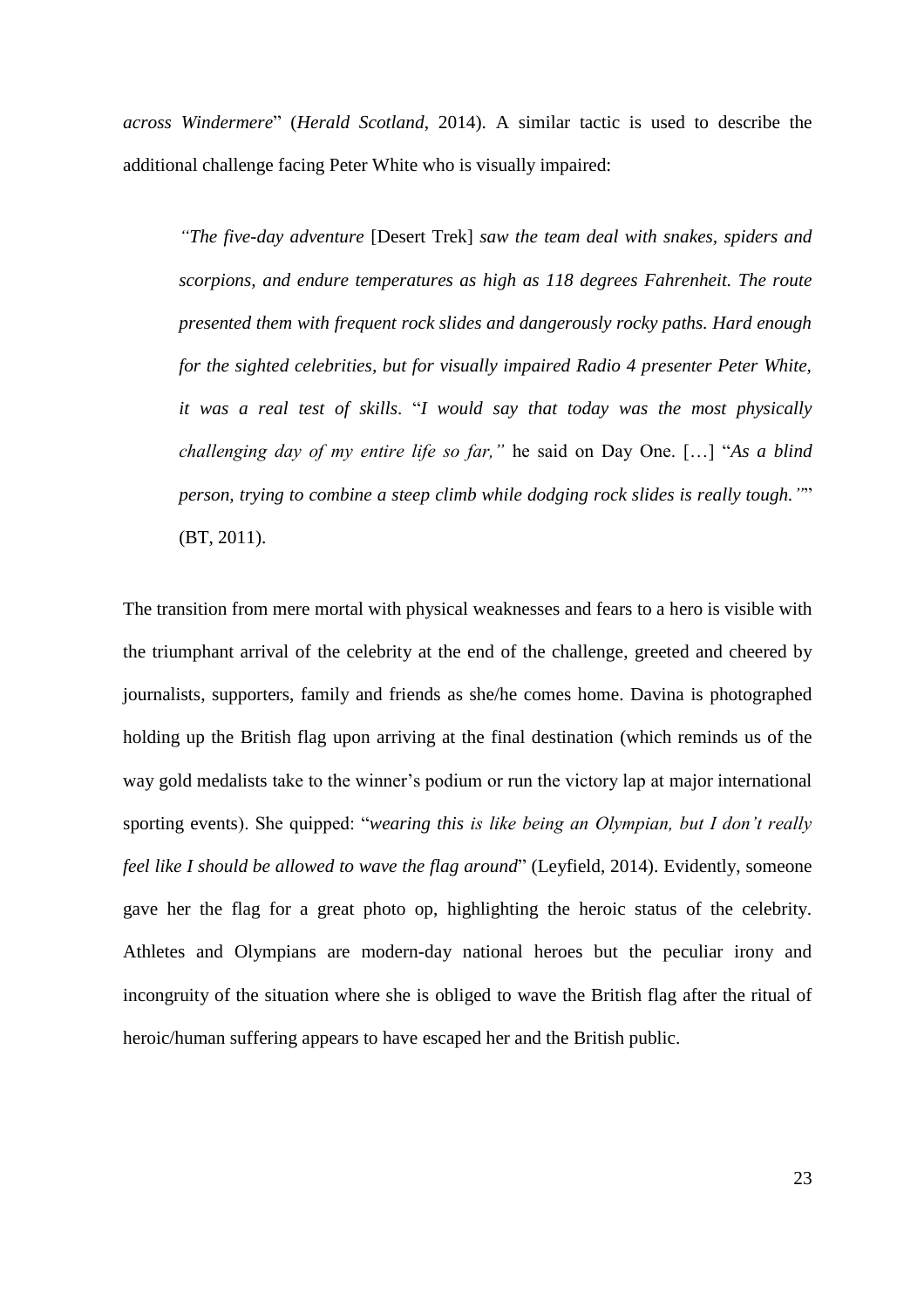## **Discussion**

Our findings show in detail the spectacularized suffering of celebrities as they undertake journeys of adventure, fear and deprivation. A dominant theme running through our analysis is the physical nature of the suffering: extreme pain, blood and injury – 'exhaustion, blisters, scorpions,' 'really, really ill' and so on – accompanied by real tears and a sense that death could be round the corner. Media discourse, it has been shown, has tremendous power in contributing and reproducing social processes (see for example, Teo, 2000; Furniss, 2001; Bishop and Jaworski, 2003; Harding, 2006). The media shapes people's perceptions and knowledge of the world and social situations, their interpersonal roles and their identities (de Cilla et al., 1999). This has important consequences for the way people 'receive' media discourse, and in this case, the representation of role models (i.e. the celebrities) in epic journeys of suffering and heroism.

Spectacular suffering in this context is illuminated by Debord's theory of spectacularization and the two pillars of his critique we have identified as particularly relevant for this purpose: wholeness/fragmentation and abundance/privation. Underpinning these dualities is the concept of the spectacle as that which gives the illusion of "unreal unity" [theses 72]. Thus, the celebrification of suffering or, in other words, the mass visual consumption of what he calls 'privation' [44] must fit a neat narrative. Our findings show that the elements of the narrative rest not only upon a structure of the hero overcoming physical hardship (privation) but also ultimate victory (wholeness). By analyzing the visuality of suffering and the discourse of pain, survival, heroism and triumph against extreme odds while battling 'Nature,' we show how suffering is inscribed upon the bodies of celebrities in dramatic, even gruesome ways.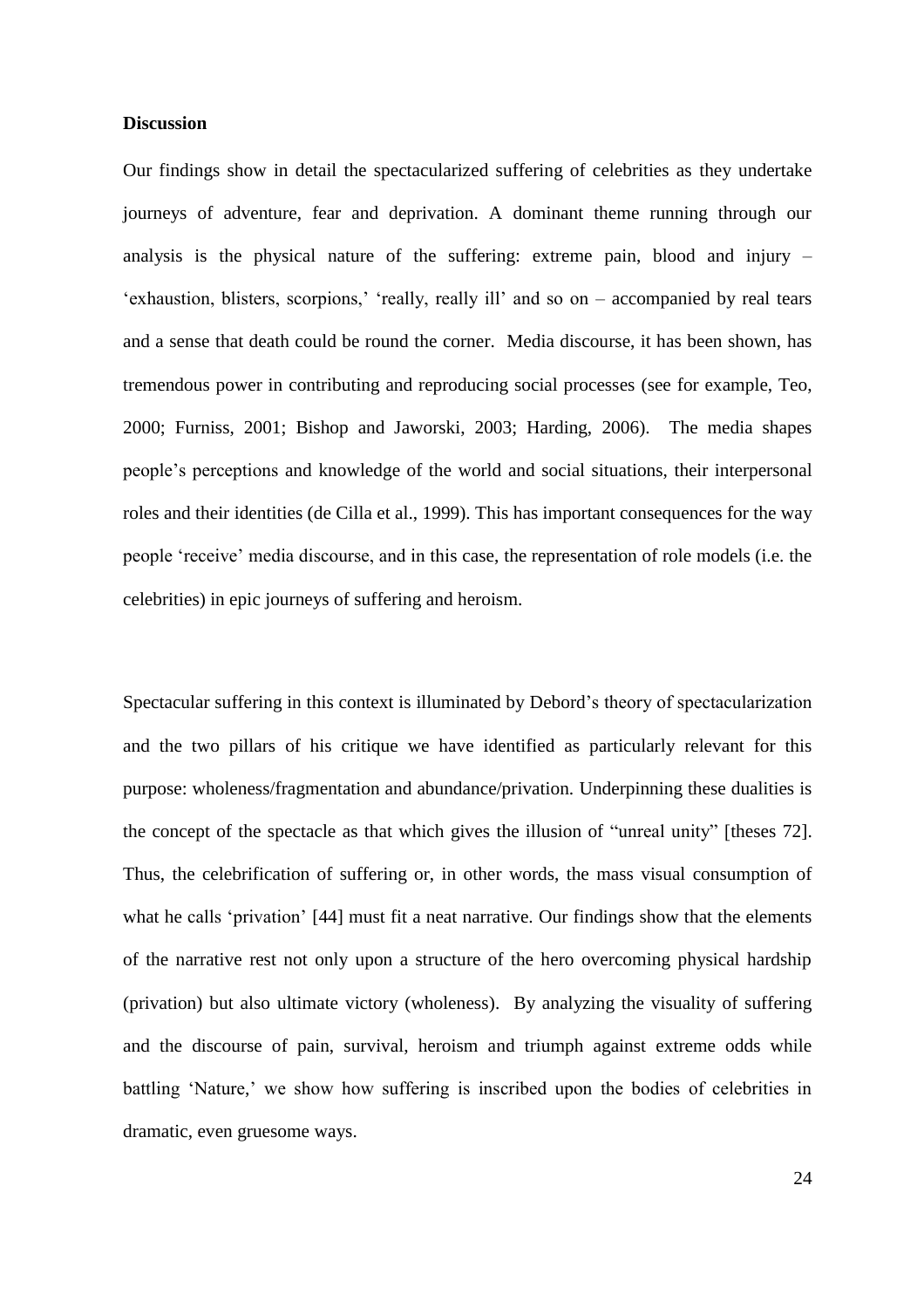This kind of public participation by proxy (in this case by displacing suffering on the body of a celebrity) is a twist on the phenomenon of the 'crucial communicative figure' (Chouliaraki, 2012: 2) who can authenticate and also represent in his or her person the 'distant suffering' (Boltanski and Chiapello, 2005) of starving millions in Africa and elsewhere. As noted by these authors, a crucial caveat emerges when celebrities take over the pity felt by the privileged millions for those other distant others: it is precisely because the celebrity proposes a universal altruism that the former can give without truly feeling the suffering of the orphans in Africa, or the people suffering from AIDS for example. These others become distant (forgotten, almost): they become only third parties in that spectacle, mere 'figurants' or accessories to the main event (accented by, rather than in spite of, the triumphant arrival of the hero at the village to cheering crowds. It is a notable irony that somebody like David Walliams makes so much of his swallowing contaminated water from the Thames when millions routinely drink water that is at least as, if not more, contaminated because they have no choice.<sup>3</sup> An even greater irony is the sight of celebrities tipping icecold water – water that is presumably ultra-safe to drink! – over themselves in the most recent global charity sensation, the Ice Bucket Challenge, before nominating their celebrity pals to do the same thing, thus wasting even more water. What is celebrated is the figure of the drenched celebrity, the spectacle itself, thus further severing the bond between spectators and the beneficiaries of the charity, sufferers of ALS or motor neurone disease.

As Debord would argue, even deeper layers of separation between celebrities and beneficiaries can be discerned in our analysis: while searing heat, thirst, disease, raging

 $\overline{a}$ 

<sup>&</sup>lt;sup>3</sup> We owe this insight to an anonymous reviewer.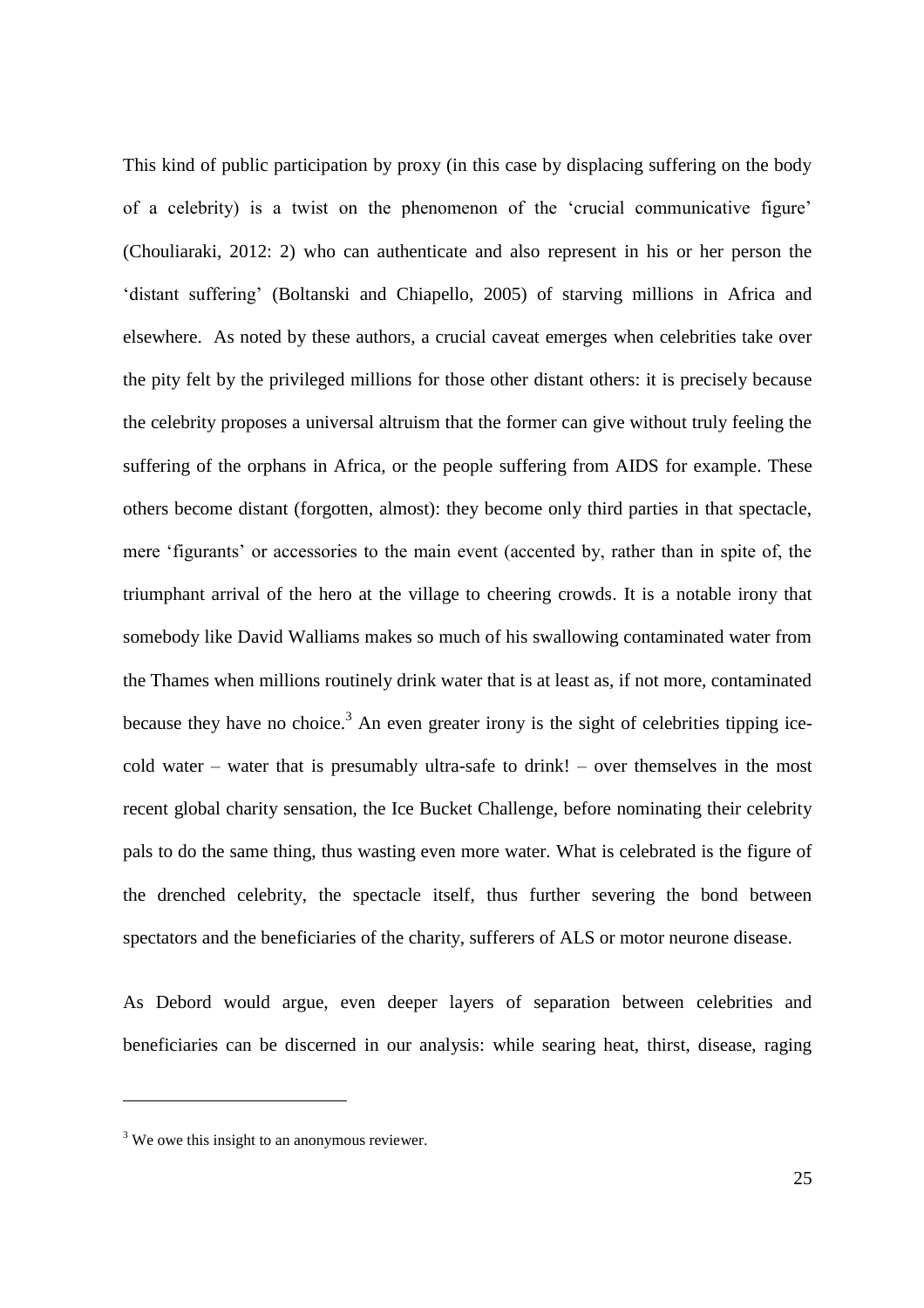rivers and the threat of death are probably endured as an ever-present lived reality for aid recipients, these same experiences are spectacularized by the media so as to make celebrities appear extraordinarily brave for taking them on.<sup>4</sup> Similarly, the raging rapids, hippos, crocs and so on are framed as exotically dangerous psycho-geographies for popular consumption, thus further glamorizing the celebrity-figure and erasing the aid recipients as the focus of the campaign.

While contemporary charity fundraising is invariably presented through images of dramatized suffering, what is constructed in the media is, nevertheless, a more sanitised version of human suffering than the real ordeals faced by the starving, the homeless, the sick, and the unloved. It is noted, for instance, that in all the case studies we have explored, the celebrities made the point, repeatedly and emphatically, that what they have done is only meaningful insofar as the public supported them, re-casting the roles of 'victim', 'hero' and 'donor'. The suffering they submit to is doubly painful to witness because it so closely mimics penitential rites endured by the sinner, the outcast, the leper.

These visual images form the basis of our framework of how spectacle works in capitalist societies. Like images of vaccines, running water, clean white hospital bed sheets and celebrities hugging the malnourished or HIV-positive child, the spectacular logic "silences anything that it finds inconvenient" (Debord, 13). It isolates all from its context, its past, its intentions and consequences. Ultimately, spectacle defies any imagery. The pornographic nature of suffering (or suffering heightened to a pitch that is scarcely believable or relatable by audiences) sets the image free from any locus of signification; the suffering is hyped-up

 $\overline{a}$ 

<sup>&</sup>lt;sup>4</sup> We owe this insight to another anonymous reviewer.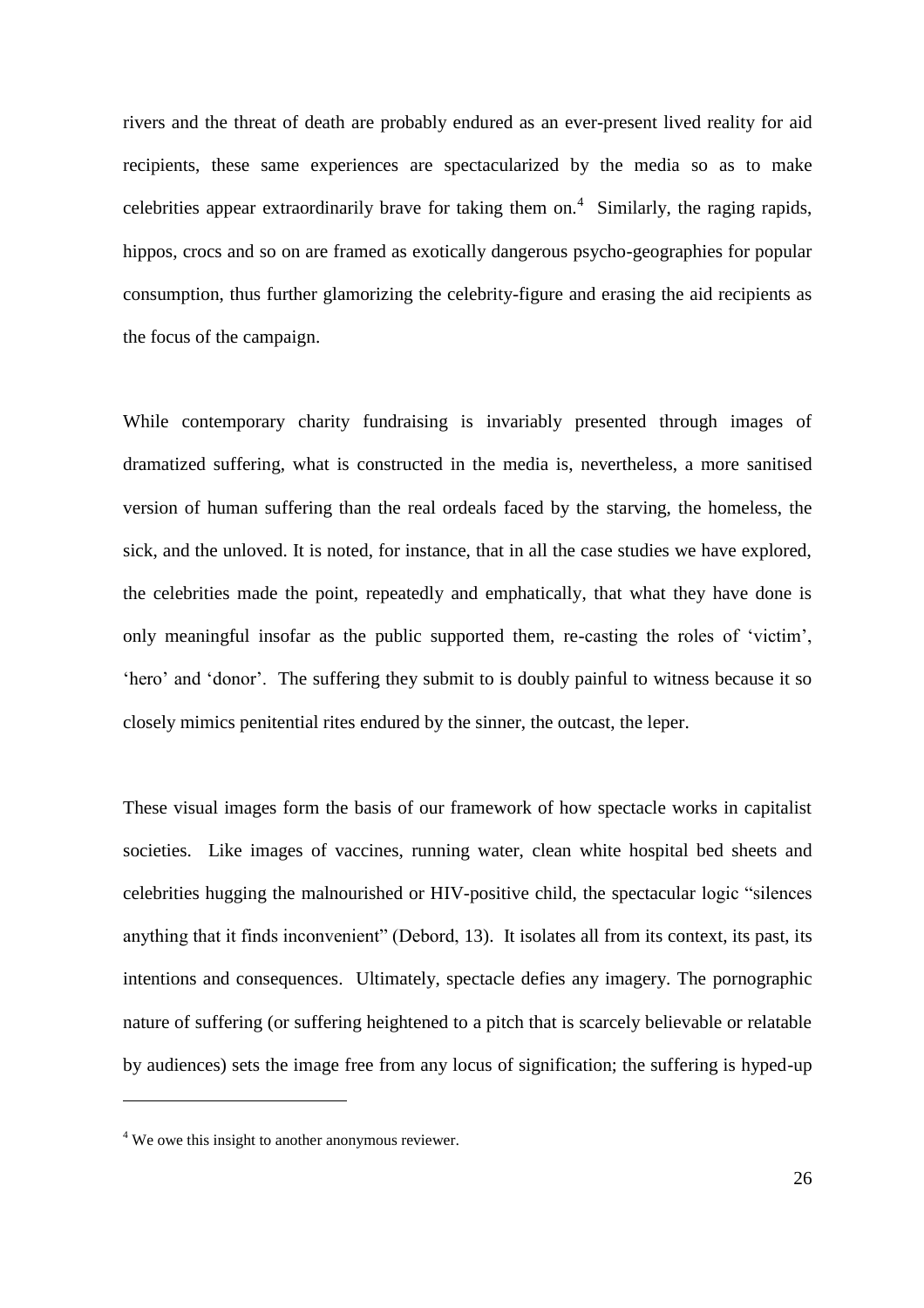imagery, a floating signifier devoid of meaning (Baudrillard, 1981). Thus, spectacular suffering (paradoxically) both undercuts and energizes Debord's Marxist structuralism.

In the search to be unified with its referent, spectacle functions in our society almost purely as a commodity-form, a product that can be endlessly invented and re-invented to create emotionally satisfying scenarios and performances to stimulate mind and body. These scenarios often have very little, if anything at all, to do with the issue at hand, whether it is a war between nations, trying to eradicate disease and poverty or improving social justice or mobility. These larger questions are, in fact, trivialized and made entertaining in order to make large issues seem easy to solve. Like the hero/human, rich/poor, donor/sufferer dichotomies set up by charity events, spectacles thrive on easy oppositions: "fallacious archaic oppositions are revived" by such spectacles and "and pseudoplayful enthusiasms are aroused by an *endless succession of ludicrous competitions*, *from sports to elections*" (Debord, 62, our emphasis).

Our analysis shows – drawing upon Debord – that, in the case of Sport Relief, it is not only the underprivileged who disappear from our screens and our imaginations by the allconsuming spectacle of the suffering celebrity. The charities themselves are not heard or seen, except in very brief glimpses. It is the suffering itself that gives us, in an instant, all the "intangible as well as tangible things" [36] that constitute charitable giving: pity, love, altruism and satisfaction. Congealed into images of the hero, hostile Nature, danger and survival, the suffering of the celebrity is fetishized into a commodity-form that conceals both the charities as well as its dependents. And so we arrive at the final, bizarre twist upon Debord's insight that "separation is the alpha and omega of the spectacle" [25]: by spectacularizing the suffering of celebrities, Comic Relief (with the BBC) both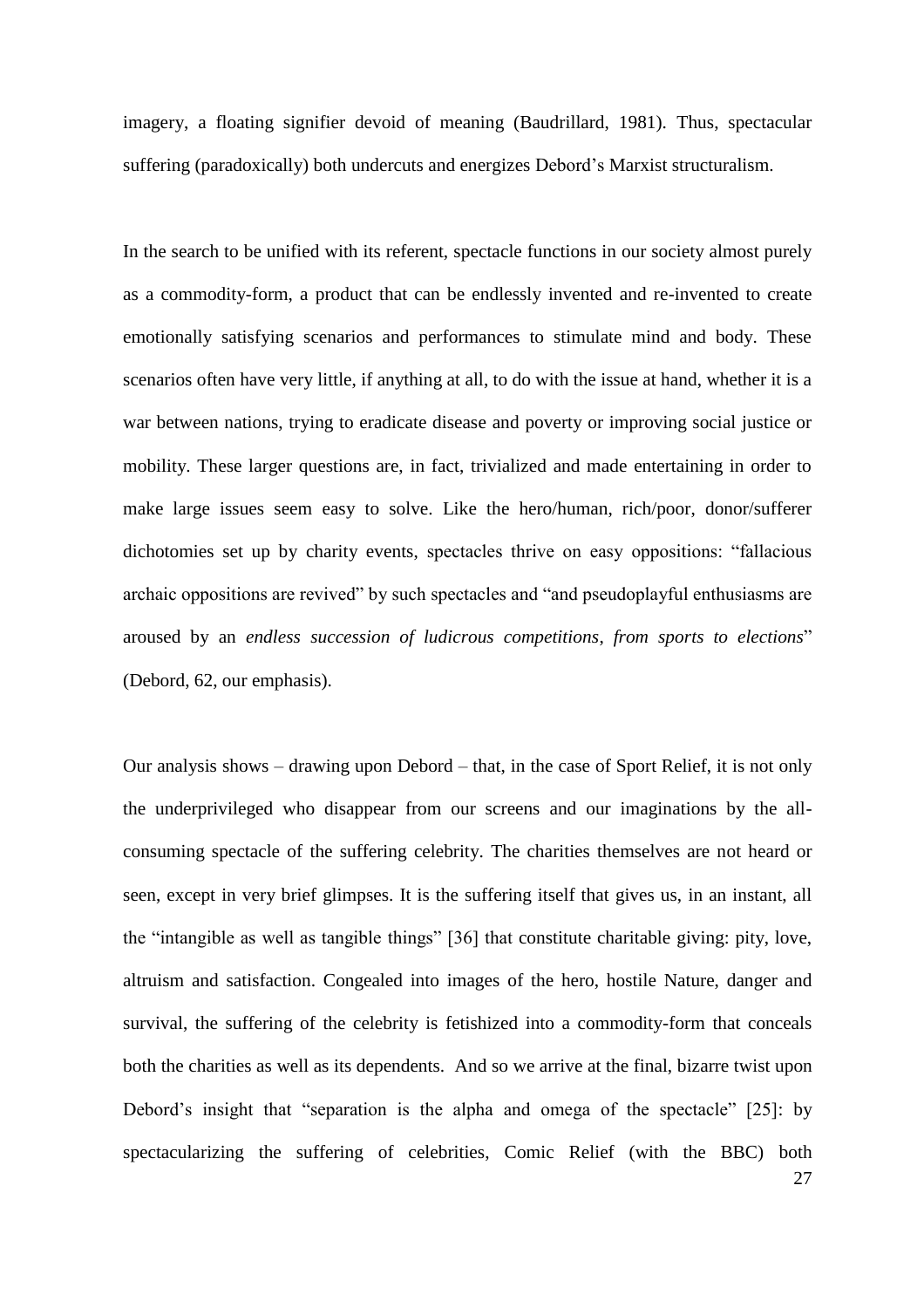commodifies and splits asunder the bond that ought to have joined spectators with the charitable cause or the beneficiaries of those causes.

Without discounting the fact that millions of dollars and pounds are undoubtedly raised for charity without the use of celebrities, the likelihood remains that there are few more effective ways for charities to raise money-in-an-instant than through images such as those we have described in this paper. The spectacles compress pity, heroism and struggle into a 27-day package (not unlike instant diets or instant meditation) that exceeds what an Angelina Jolie or Sharon Stone could do (with their aspirational but remote auras of pity). In the data we have looked at here, the public are encouraged to feel that the celebrities' journeys are theirs. They are constantly and lavishly thanked by celebrities - David Walliams even kisses the air at them profusely towards the end of the latest Sport Relief programme (Anon, Comic Relief website, 2014a) (the camera shows him moving away from Gary Lineker and towards the viewer as he does this, thus literally closing the gap between him and the millions watching the programme). Whole. Perfect. Complete.

What does 'spectacularization' really do for consumers and the celebrities themselves? Are they just pawns, ultimately, in a great media game of entertainment? What agency is there for both sufferer and voyeur? The insight of Debord is that spectacles merely defer the consumer's awareness of divisions that are always already present. They present as eternal and satisfying that which is transient and changeful:

28 *The image of blissful social unification through consumption merely postpones the consumer's awareness of the actual divisions until his next disillusionment with some particular commodity. Each new product is ceremoniously acclaimed as a unique*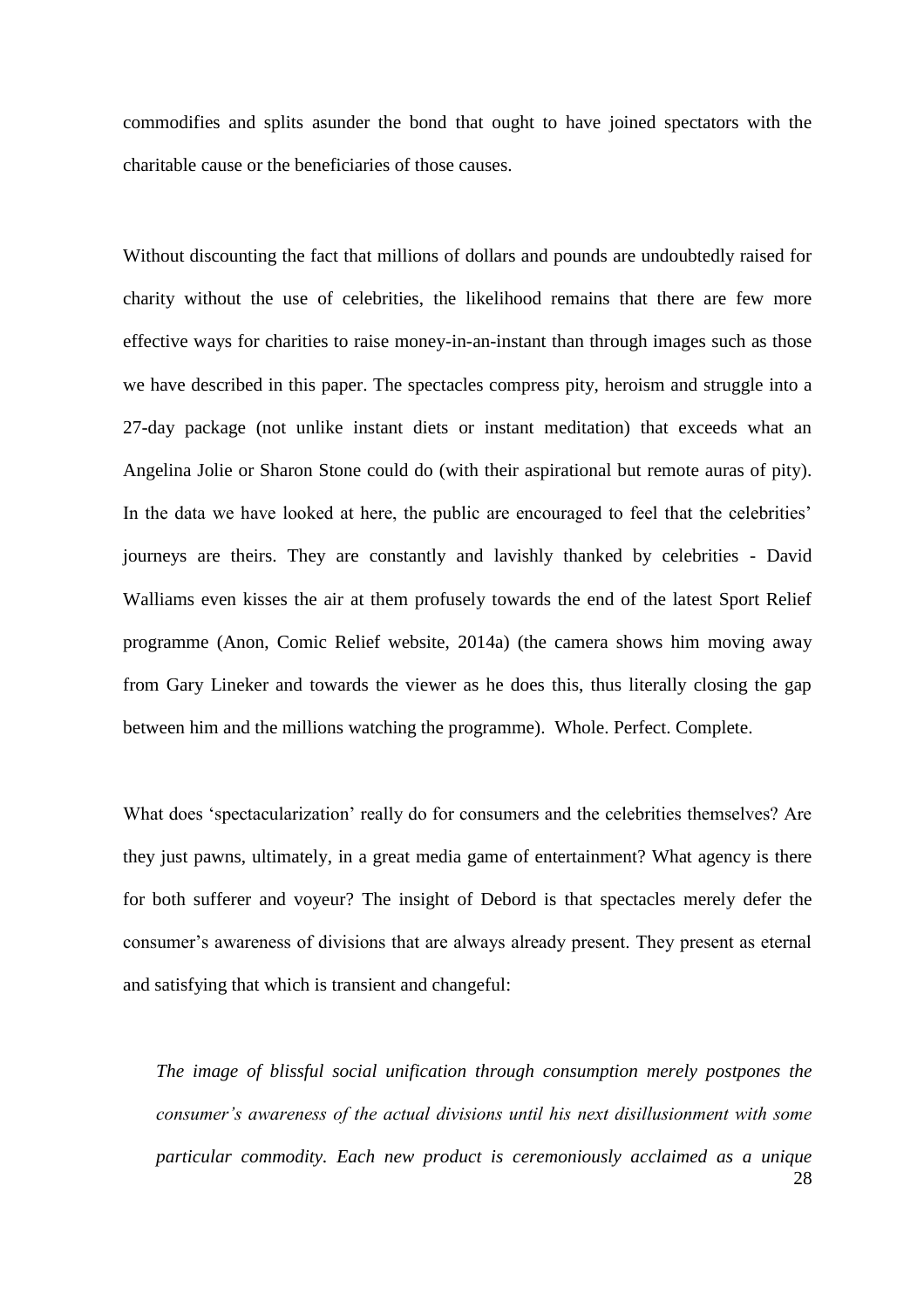*creation offering a dramatic shortcut to the promised land of total consummation*  [Debord, 69].

In this sense, spectacular charity events are fraudulent, both intellectually and morally. The public are invited to participate in these events through a scripted narrative in which they both commodify the celebrity but are also commodified by the very process and structure of the event: 'What obliges the producers to participate in the construction of the world is also what excludes them from it' [Debord, 72]. This gap is closed, as we have shown, by the clever construction of a simple (even banal) mythic narrative that appears easily accessible to most but is in fact rendered powerful because it is undergirded and infused by elements of spectacular suffering. The final piece – that of celebrities living out the narrative and suffering through it – clicks into place to seal its place in the public's imagination because it makes whole that which was fragmented and makes privation a privilege for those lucky enough to witness and share in it.

### **Conclusion**

Giving to charity is, arguably, one of the great, unquestioned pillars of British society: "*We are a great sporting nation but also one of the most generous countries when it comes to contributing to good causes*" proudly notes David Cameron (BBC News, 2014b). It is an entrenched value in every sector of commercial and private life and hundreds of millions of pounds are raised every year for charitable causes. As Nelson et al. (2011: 815-6) note, 'almost no one disagrees with (the) values' associated with giving to charity.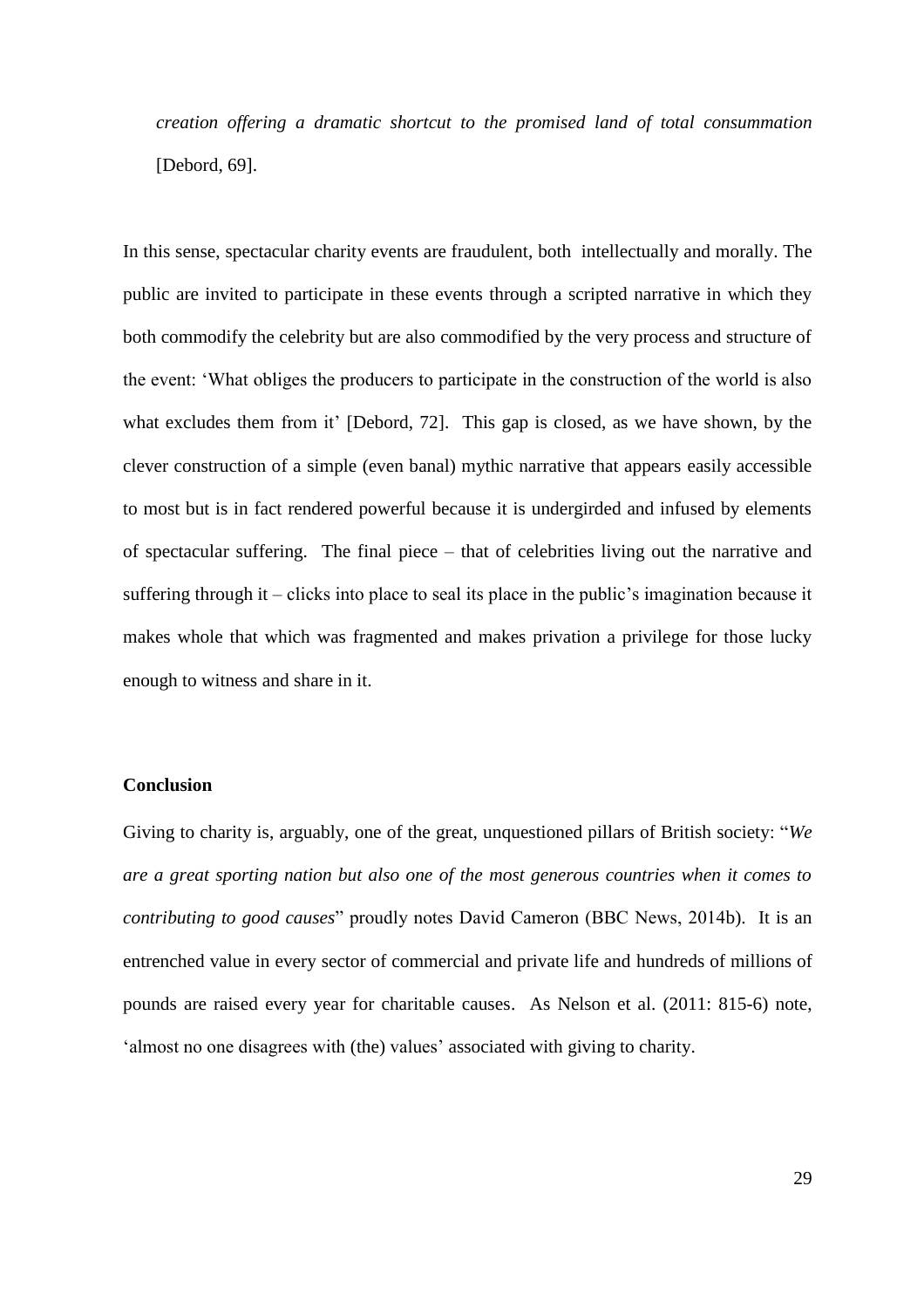Celebrities have a powerful role to play in promoting these values because 'can be powerful allies in the battle for public opinion' (ibid.) waged by policy-makers, the media, sponsors and advertisers:

*The function of these celebrities is to act out various lifestyles or socio-political viewpoints in a full, totally free manner. They embody the inaccessible results of social labour by dramatising the by-products of that labour which are magically projected above it as its ultimate goals: power and vacations – the decision making and consumption that are at the beginning and the end of a process that is never questioned…But the activities of these stars are not really free, and they offer no real choices*. [Debord, 60]

The use of celebrities as a kind of easy, golden answer to communicate and market charities' values and missions (Helmig et al., 2004; Vazquez et al., 2002) is increasingly criticised as strategically narrow and unimpressive in its impact: already, there are signs that "the ability of celebrity advocates to reach people is limited, and dominated (in Britain) by some extremely prominent telethons [including Comic Relief] and the work of a few stars" (Brockington and Henson, 2014: 8).

30 At the same time, the spectacle continues to scale new heights. The public not only aspire to the material abundance of celebrities; they now aspire *to suffer like they do* for charitable causes. For instance, there is an increasingly popular trend for the public to mimic celebrities through bodily and visceral expressions of sympathy for the underprivileged, a form of *physical philanthropy* that has now penetrated corporate offices, schools and other places: "*Companies all over London are encouraging their employees to take part in extreme physical challenges to raise money for their chosen causes*," notes Simon Albert,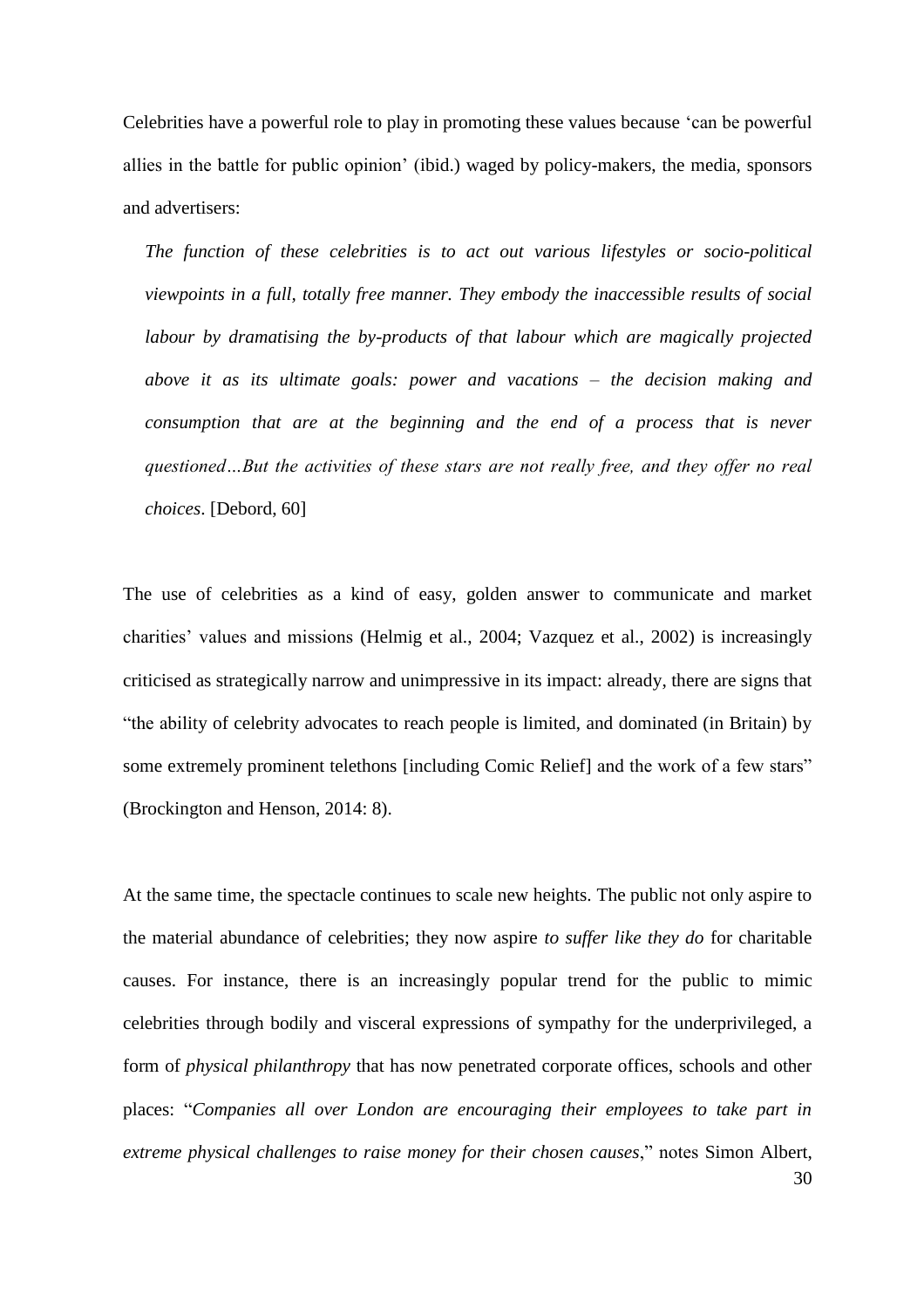co-founder of Charity Challenge (2010). Future research could focus on how celebrities' involvement in charity marketing and fundraising actually flattens the emotional engagement the public has with charitable causes.

Last but not least, the charitable organizations themselves, as we have pointed out, should not escape attention. The nature and scope of celebrity gift-giving and philanthropy raise new questions for marketing researchers. For instance, Mark 'Facebook' Zuckerberg's US\$1 billion to charity (Stone, 2014) recasts Debordian questions about privation, abundance, narratives of wholeness in a new light and we should ask whether or not such massive gifts end up creating new divisions between classes and groups in societies. Does lavish gifting on this scale – whether in the form of blood, injuries or dollars, art collections, monuments and mansions -- make the word 'charity' obsolete, even laughable in some instances? How much is too much? Are charities in danger of being 'too rich to fail'? What are the moral and emotional limits on charitable giving in the years to come? And how are charities and the media going to satisfy an ever-growing appetite among the public for more and more spectacular shows of privation? In future – and on a continuum of extreme marketing tactics – will celebrities start bleeding on public television to sell soap? Our paper has, hopefully, focused attention on the logic of spectacularization in this regard by applying Debord's theory as a heuristic and theoretical frame to develop a more finely-grained and innovative understanding of the operations and effects of celebrity advocacy in our time.

31 Let us leave the final (and brilliantly concise) word to Lucy Mangan of *The Guardian*: *"There is some part of me that won't be satisfied without blood or dismemberment next time. Make Lionel Blair tap-dance until his feet are bloody stumps, and I will stump*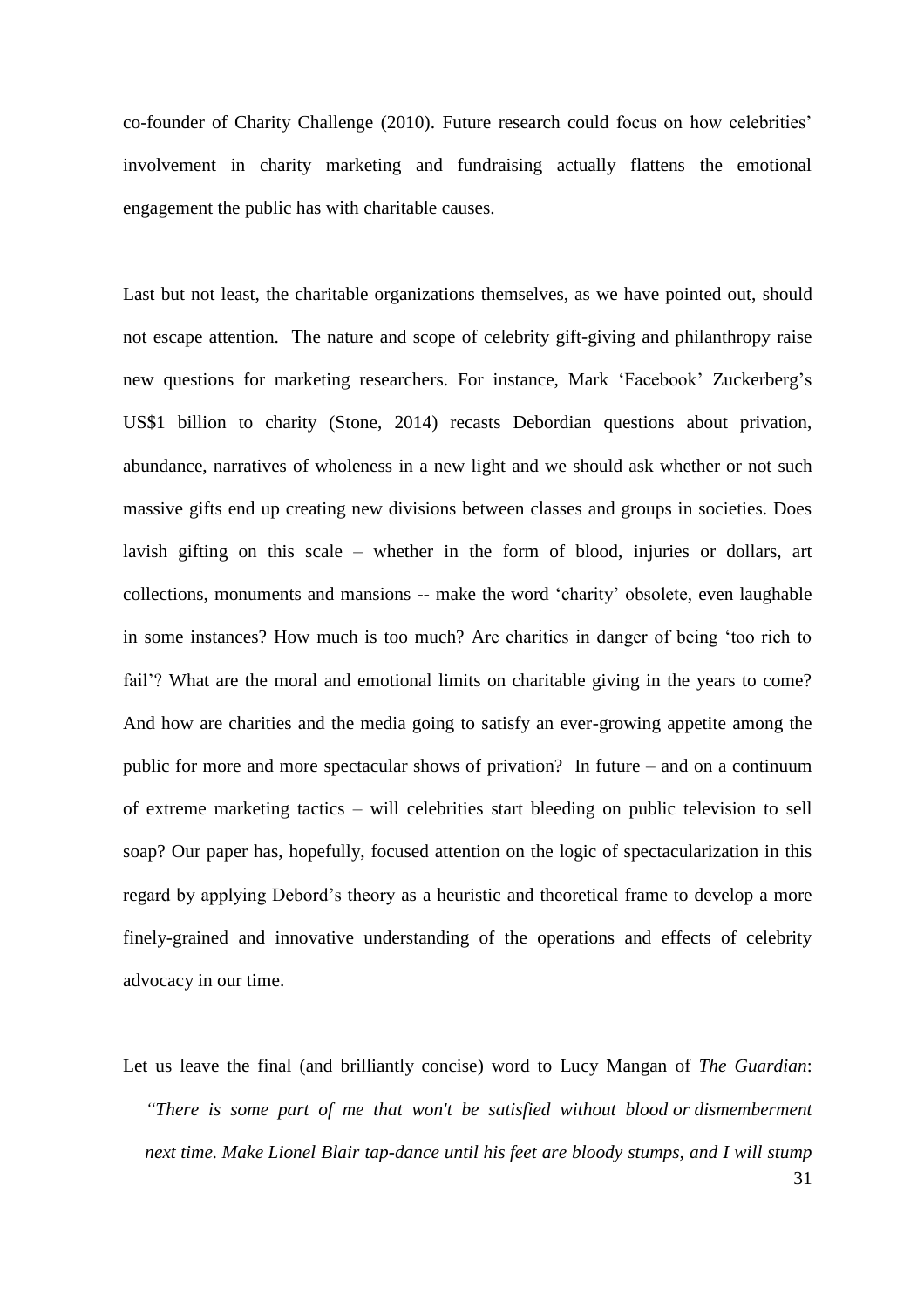*up. Show me shark-bitten chunks of Graham Norton strewn around the Atlantic coast and I'll be sorry, sure – I love Graham Norton – but I will give you the fiver I sort of feel I no longer owe you otherwise"*. (Mangan, 2014)

--------------------END----------------------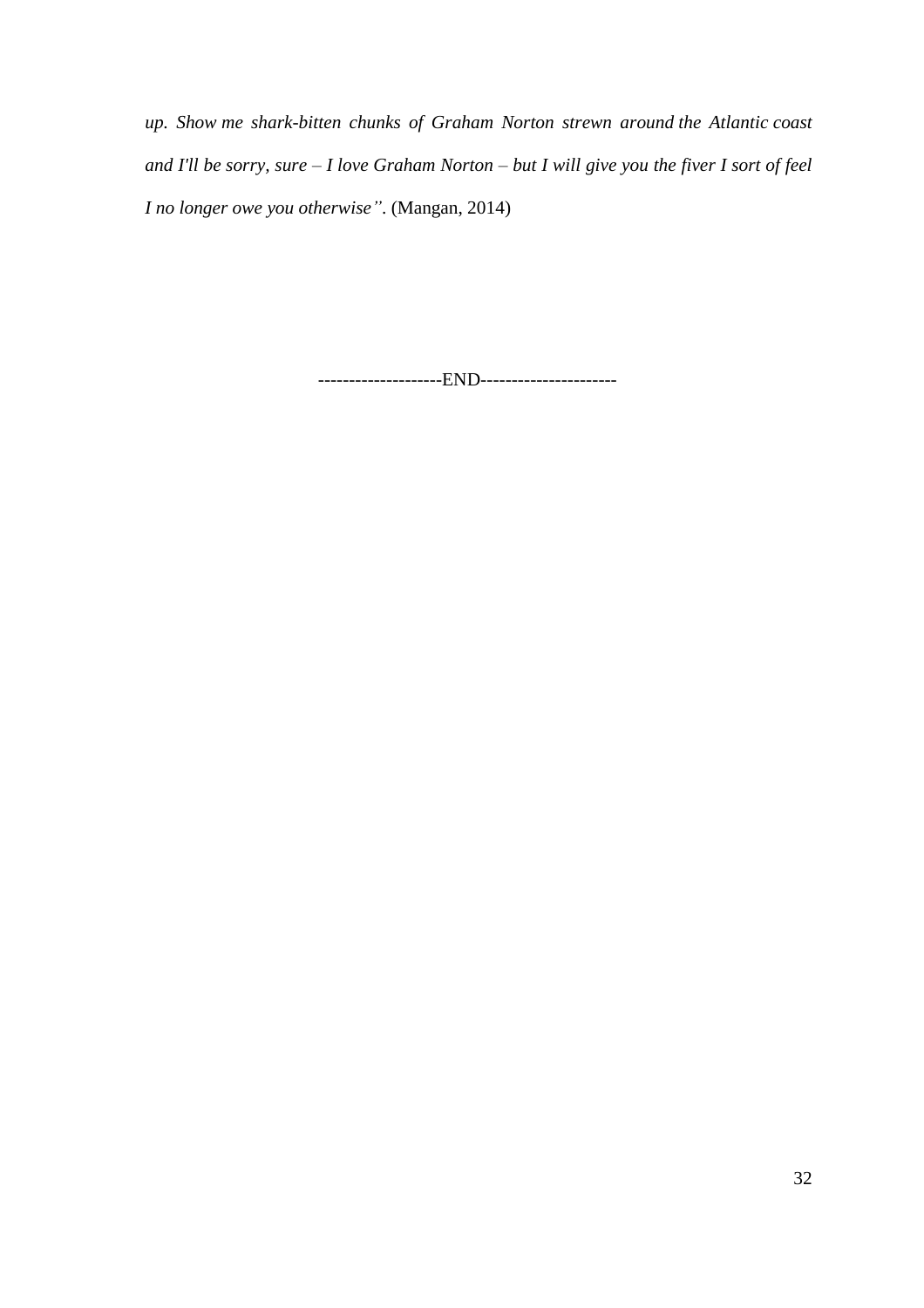# **References**

- Albert, S. (2010) "How physical philanthropy is changing corporate culture," 28/10/10. Available at: [www.charitychallenge.ca/newsitem.html?id=119](http://www.charitychallenge.ca/newsitem.html?id=119) [accessed 15/01/2014]
- Anisiobi, J.J. and Dadds, K. (2012) 'That's just blown me away': Comedian John Bishop finally ends Week of Hell charity triathlon, raising £1.6m for Sport Relief', *Daily Mail*, 02/03/2012. Available at: [http://www.dailymail.co.uk/tvshowbiz/article-2109290/John-](http://www.dailymail.co.uk/tvshowbiz/article-2109290/John-Bishop-Sport-Relief-challenge-Comedian-ends-Week-Hell-charity-triathlon.html#ixzz3QKDSYcOx)[Bishop-Sport-Relief-challenge-Comedian-ends-Week-Hell-charity](http://www.dailymail.co.uk/tvshowbiz/article-2109290/John-Bishop-Sport-Relief-challenge-Comedian-ends-Week-Hell-charity-triathlon.html#ixzz3QKDSYcOx)[triathlon.html#ixzz3QKDSYcOx](http://www.dailymail.co.uk/tvshowbiz/article-2109290/John-Bishop-Sport-Relief-challenge-Comedian-ends-Week-Hell-charity-triathlon.html#ixzz3QKDSYcOx) [accessed 28/01/2015]. Armstrong, J. and Jefferies, M. (2014), "Davina McCall looked up to God as she

collapsed with suspected hypothermia in Sport Relief challenge", 14/02/2014. Available

at: <http://www.mirror.co.uk/tv/tv-news/davina-mccall-looked-up-god-3132391> [accessed 5/03/2014].

- Barkham, P. (2009) 'After 1,100 miles and 52 days, Eddie Izzard has finishing line in sight', *The Guardian*, 15/09/2009. Available at: <http://www.theguardian.com/culture/2009/sep/15/eddie-izzard-charity-run> [accessed 30/01/2015].
- Barthes, R. (1974), *S/Z: an Essay*. New York: Farrar, Straus and Giroux.
- Baudrillard, J. (1981) *Simulacra and Simulation*, Paris: Éditions Galilée, translation by Sheila Faria Glaser (1994), Michigan, University of Michigan Press.
- BBC (2011a), "Red Nose Desert Trek". Available at: [http://www.bbc.co.uk/rednoseday/trek/,](http://www.bbc.co.uk/rednoseday/trek/) [accessed 27/03/2014].
- BBC (2011b), The Big Red Nose Desert Trek", 17/03/2011, Available at: <http://www.bbc.co.uk/programmes/b00zmdhy> [accessed 26/02/204]

33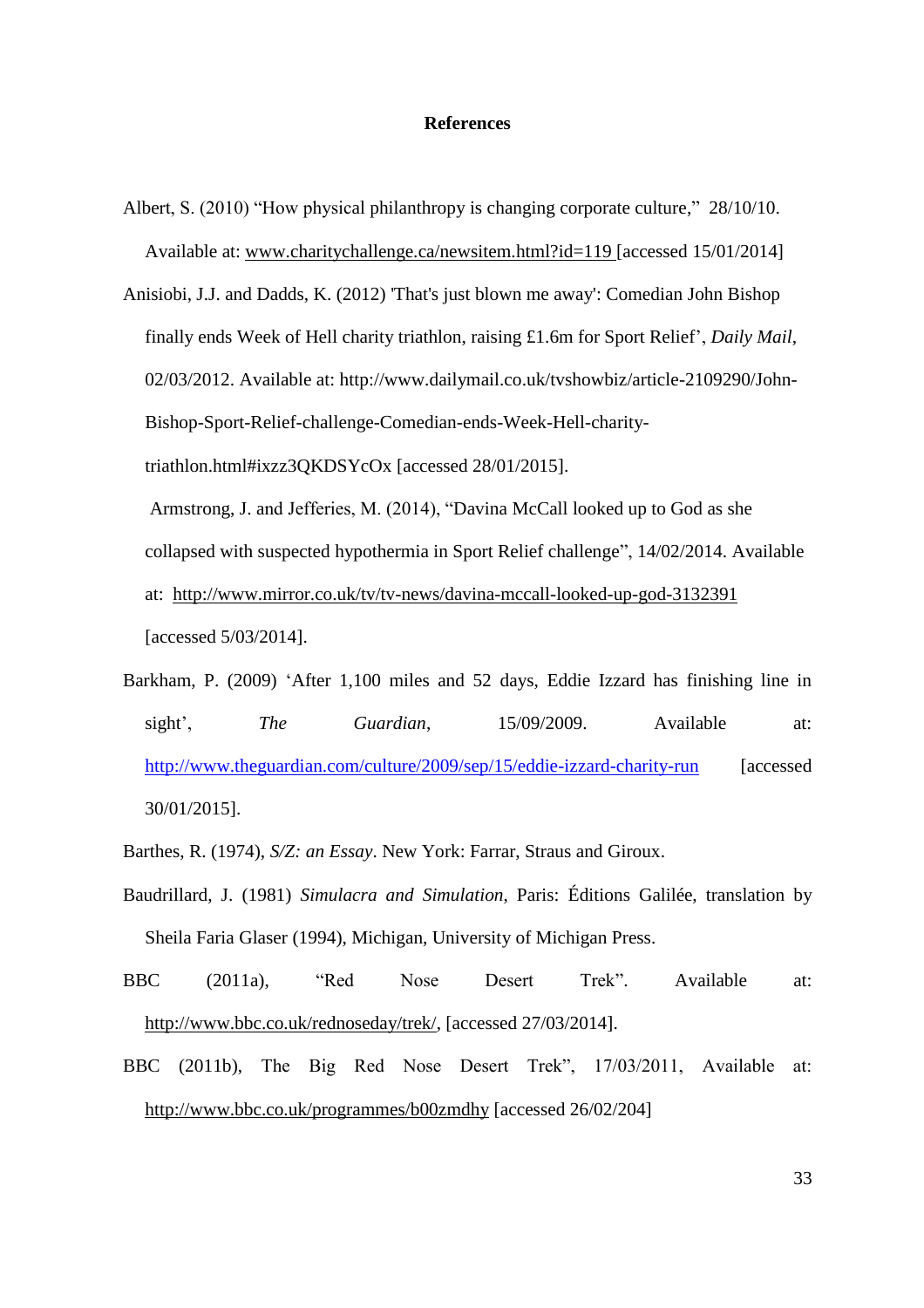BBC (2012), "Sport Relief 2012 Total", no date, Available at

[http://www.bbc.co.uk/sportrelief/news/2012/total\\_update.shtml,](http://www.bbc.co.uk/sportrelief/news/2012/total_update.shtml) [accessed 20/03/2014]

BBC (2013a), "Comic Relief: Through Hell and High Water trail", 07/03/2014, Available at: http://www.bbc.co.uk/programmes/p0160kbl [accessed 25/03/2014]

BBC (2013b), "Through Hell and High Water", no date, Available at: <http://www.bbc.co.uk/programmes/b01r9wmx> [accessed 5/03/2014].

- BBC (2014), 'Davina Beyond breaking point,' 05/04/2014. Available at: <http://www.bbc.co.uk/programmes/b03yrk3b> [accessed 09/10/2014].
- BBC News (2013), Comic Relief: Red Nose night raises record £75m", 16/03/2013, Available at: [http://www.bbc.co.uk/news/entertainment-arts-21789531,](http://www.bbc.co.uk/news/entertainment-arts-21789531) [accessed 25/03/2013].
- BBC News (2014b), "David Cameron runs in Oxford Sport Relief Mile event", 23/03/2014, Available at: [http://www.bbc.co.uk/news/uk-england-oxfordshire-26705040,](http://www.bbc.co.uk/news/uk-england-oxfordshire-26705040) [accessed 28/03/2014]
- Bennett, R. (1998), "Shame, guilt and responses to non-profit and public sector ads", *International Journal of Advertising,* 17, pp. 483-499.
- Bishop, H. and Jaworski, A. (2003), "Reportage of Germany versus England during Euro 2000 'We Beat 'em': Nationalism and the Hegemony of Homogeneity in the British Press", *Discourse & Society* 14, p. 243
- Boltanski, L. and Chiapello, E. (2005) *The New Spirit of Capitalism*, London: Verso.
- Borgerson, J.L. and Schroeder, J. E. (2005), "Identity in marketing communications: an ethics of visual representation", in Kimel, A. J. (ed) (2005), Marketing *Communication:*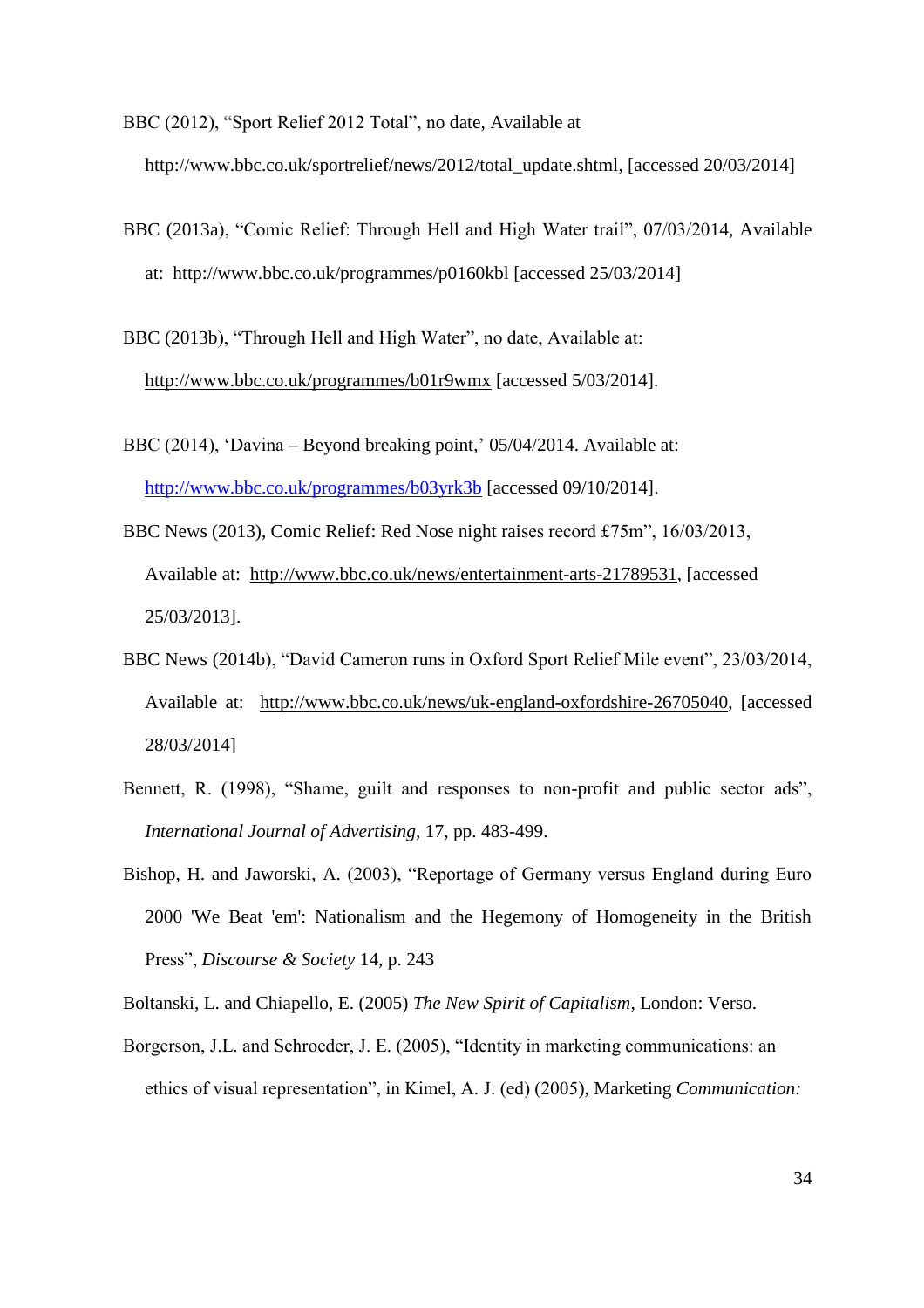*New Approaches, Technologies, and Styles*. Oxford: Oxford University Press, pp. 256- 277.

- Boykoff, M. and Goodman, M.K. (2009), "Conspicuous Redemption, Promises and perils of celebrity involvement in climate change", *Geoforum*, 40, pp. 395-406.
- Bradley, S. (2013), "Celebrities and charity: the price of philanthropy", *Huffington Post* (11/02/2013).
- Brockington, D. (2014), "The production and construction of celebrity advocacy in international development", *Third World Quarterly*, 35 (1), pp. 88-108
- Brockington, D. (2014), "The Politics of Celebrity Advocacy", *E-International Relations*, <http://www.e-ir.info/2014/03/21/the-politics-of-celebrity-advocacy/> [accessed 26/07/2014]
- Brockington, D. and Henson, S. (2014), "Signifying the public: Celebrity advocacy and post-democratic politics", *International Journal of Cultural Studies*, [http://ics.sagepub.com/content/early/2014/05/08/1367877914528532.full.pdf+html,](http://ics.sagepub.com/content/early/2014/05/08/1367877914528532.full.pdf+html) as accessed on 26/07/2014
- BT (2011), "Red Nose Desert Trek", no date, Available at: [http://www.productsandservices.bt.com/consumerProducts/displayTopic.do?topicId=343](http://www.productsandservices.bt.com/consumerProducts/displayTopic.do?topicId=3439) [9,](http://www.productsandservices.bt.com/consumerProducts/displayTopic.do?topicId=3439) [accessed 15/03/2014].
- BT (2014), "David Walliams vs. The Thames", no date, Available at: [http://www.productsandservices.bt.com/consumerProducts/displayTopic.do?topicId=343](http://www.productsandservices.bt.com/consumerProducts/displayTopic.do?topicId=34396) [96,](http://www.productsandservices.bt.com/consumerProducts/displayTopic.do?topicId=34396) [accessed 20/03/2014].
- Butler-Kiesberg, L. (2010), *Qualitative Inquiry: Thematic, Narrative and Arts-Informed Perspectives*. London: Sage.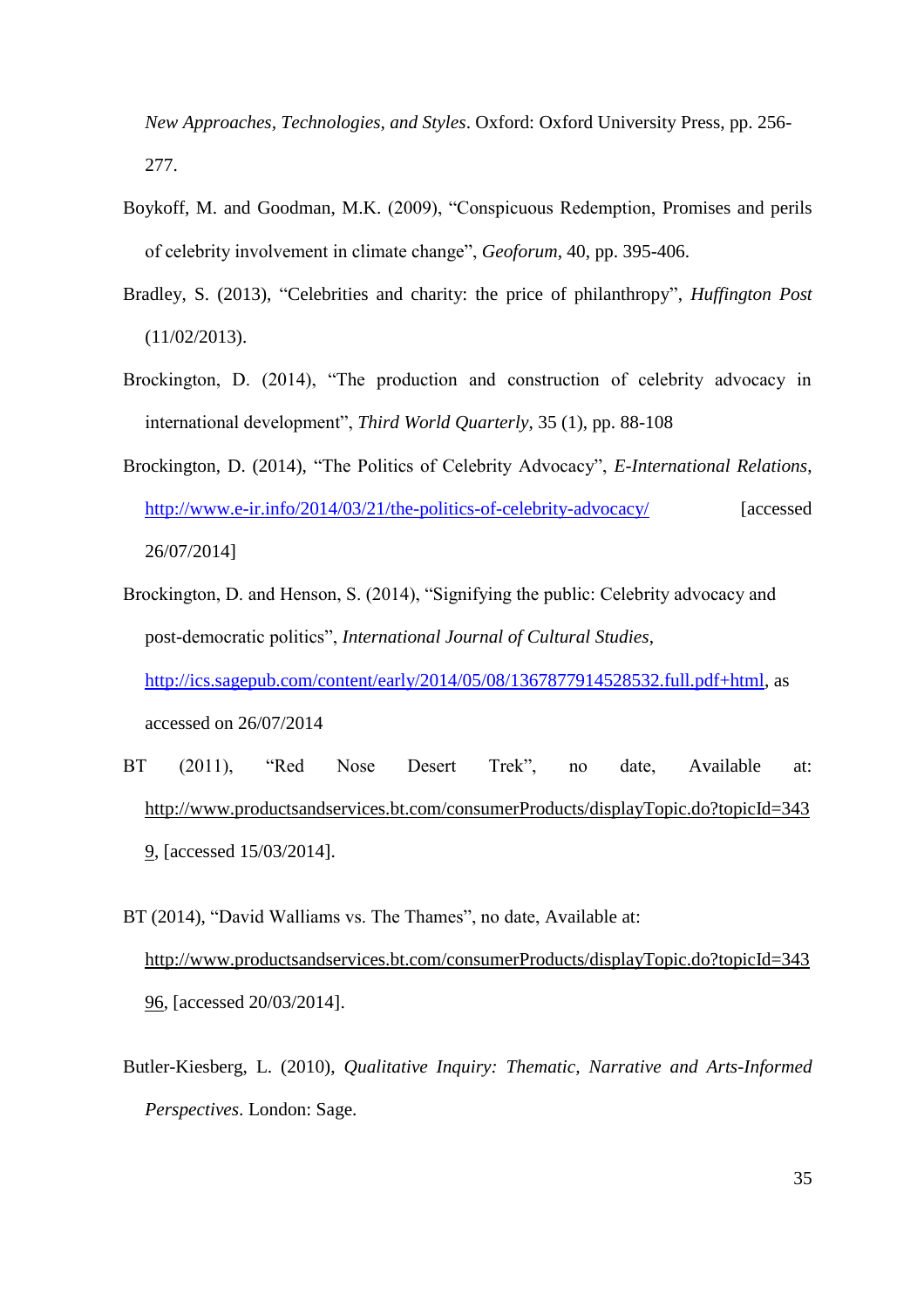- Charity Challenge (2010), "How physical philanthropy is changing corporate culture", 28/10/2010. Available at: [www.charitychallenge.ca/newsitem.html?id=119,](http://www.charitychallenge.ca/newsitem.html?id=119) [accessed 1/02//2014]
- Chouliaraki, L. (2012) 'The Theatricality of Humanitarianism: A Critique of Celebrity Advocacy', *Communication and Critical/Cultural Studies*, 9 (1), pp. 1-21.

Chouliaraki, L. (2006) *The Spectatorship of Suffering*, Thousand Oaks, CA: Sage.

- Comic Relief (2014a), 'Sport Relief Raises a record breaking total £51,242,186 (so far)!' 24 March. Available at: [http://www.comicrelief.com/news/sport-relief-raises-record](http://www.comicrelief.com/news/sport-relief-raises-record-breaking-total-%C2%A351242186-so-far)[breaking-total-%C2%A351242186-so-far](http://www.comicrelief.com/news/sport-relief-raises-record-breaking-total-%C2%A351242186-so-far) [accessed 27/01/15].
- Comic Relief (2014b), "The Comic Relief. Timeline", Available: <http://www.comicrelief.com/about-us/our-histor> [accessed 27/02/2014]
- Coulter, P. (1989), "Pretty as a picture", *The New Internationalist*, 194, pp.10–13.
- Croft, L. (2013), "Comic Relief celebrities complete 'Hell and High Water' Zambezi challenge for Red Nose Day", Charity Challenge, 03/02/2013. Available at: <http://www.charitychallenge.com/blog/blog/tag/lara-croft/> [accessed 20/03/2014].
- De Cillia, R. Reisigl, M. and Wodak, R. (1999), "The Discursive Construction of National Identities", *Discourse & Society*, 10(2), pp. 149-173.
- Debord (1994, 1967) *The Society of the Spectacle*, translation by Ken Knabb, London: Rebel Press.
- Evening Times (2014), "Davina in tears as final leg looms", 14/02/2014, Available at: [http://www.eveningtimes.co.uk/entertainment/tv-radio/davina-in-tears-as-final-leg](http://www.eveningtimes.co.uk/entertainment/tv-radio/davina-in-tears-as-final-leg-looms.1392371336)[looms.1392371336](http://www.eveningtimes.co.uk/entertainment/tv-radio/davina-in-tears-as-final-leg-looms.1392371336) [accessed 1/3/2014].

Featherstone, M. (2007) *Consumer Culture and Postmodernism*, 2nd ed., London: Sage.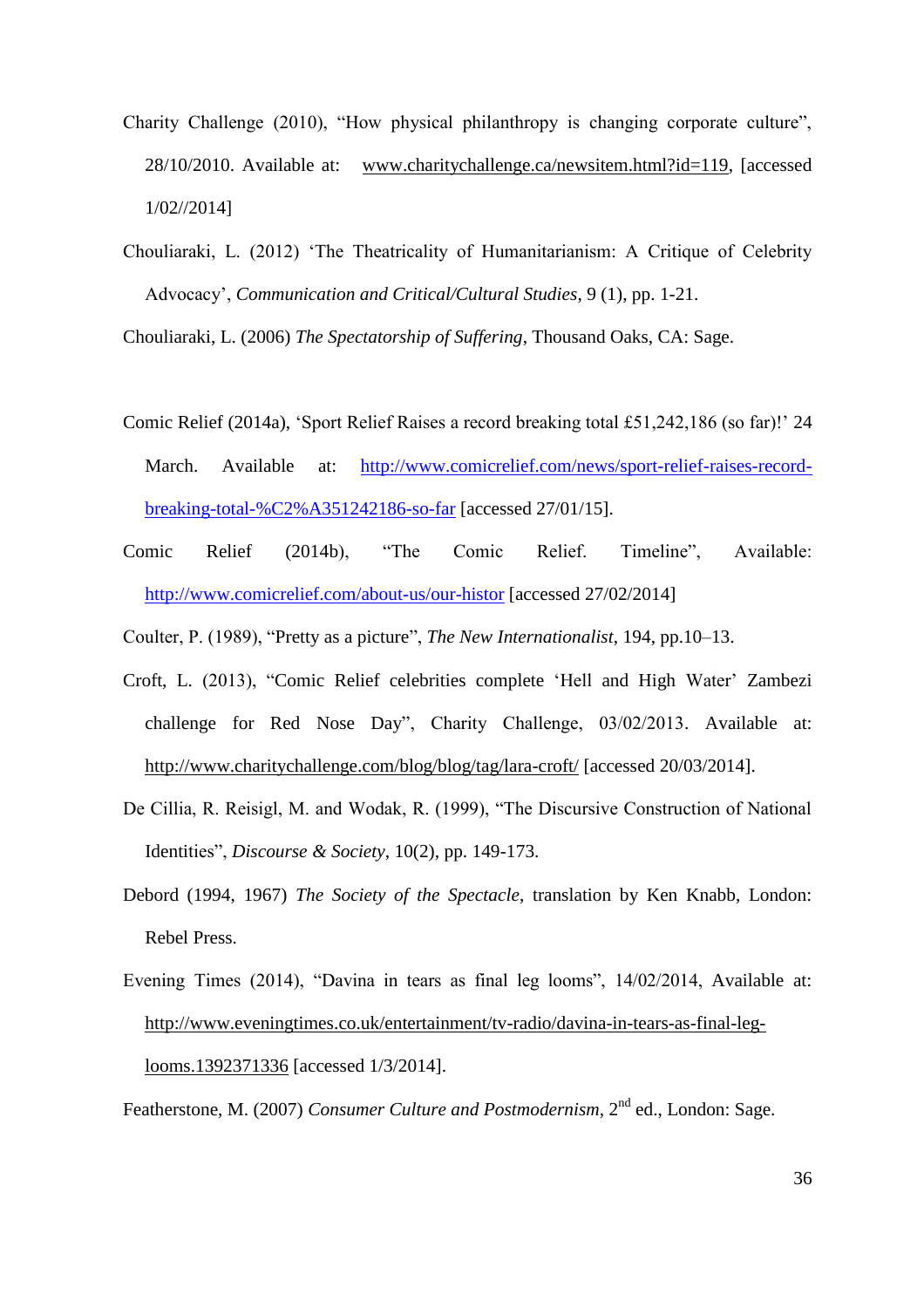- Fennis, B. M., Janssen, L., and Vohs, K. (2009). "Acts of benevolence: A limitedresourceaccount of compliance with charitable request", *Journal of Consumer Research*, 35, pp.906–924.
- Furniss, E. (2001) "Aboriginal justice, the media and the symbolic management of Aboriginal/Euro-Canadian relations", *American Indian Culture and Research Journal*,  $25(2): 1-36.$
- Goodman, MK (2010), "The mirror of consumption: celebritization, developmental consumption and the shifting cultural politics of fair trade", *Geoforum*, 41(1), pp. 104- 116.
- Harding, R. (2006), "Historical representations of aboriginal people in the Canadian news media", *Discourse & Society*, 17, pp. 205
- Hawkins, R. "Shopping to Save lives: gender and environment theories meet Ethical consumption", *Geoforum*, 43, pp. 750-759
- Helmig, B., Jegers, M. and Lapsley, I. (2004) "Challenges in Managing Nonprofit Organizations: A Research Overview", *Voluntas: International Journal of Voluntary and Nonprofit Organisations*, 15 (2), pp. 101-116.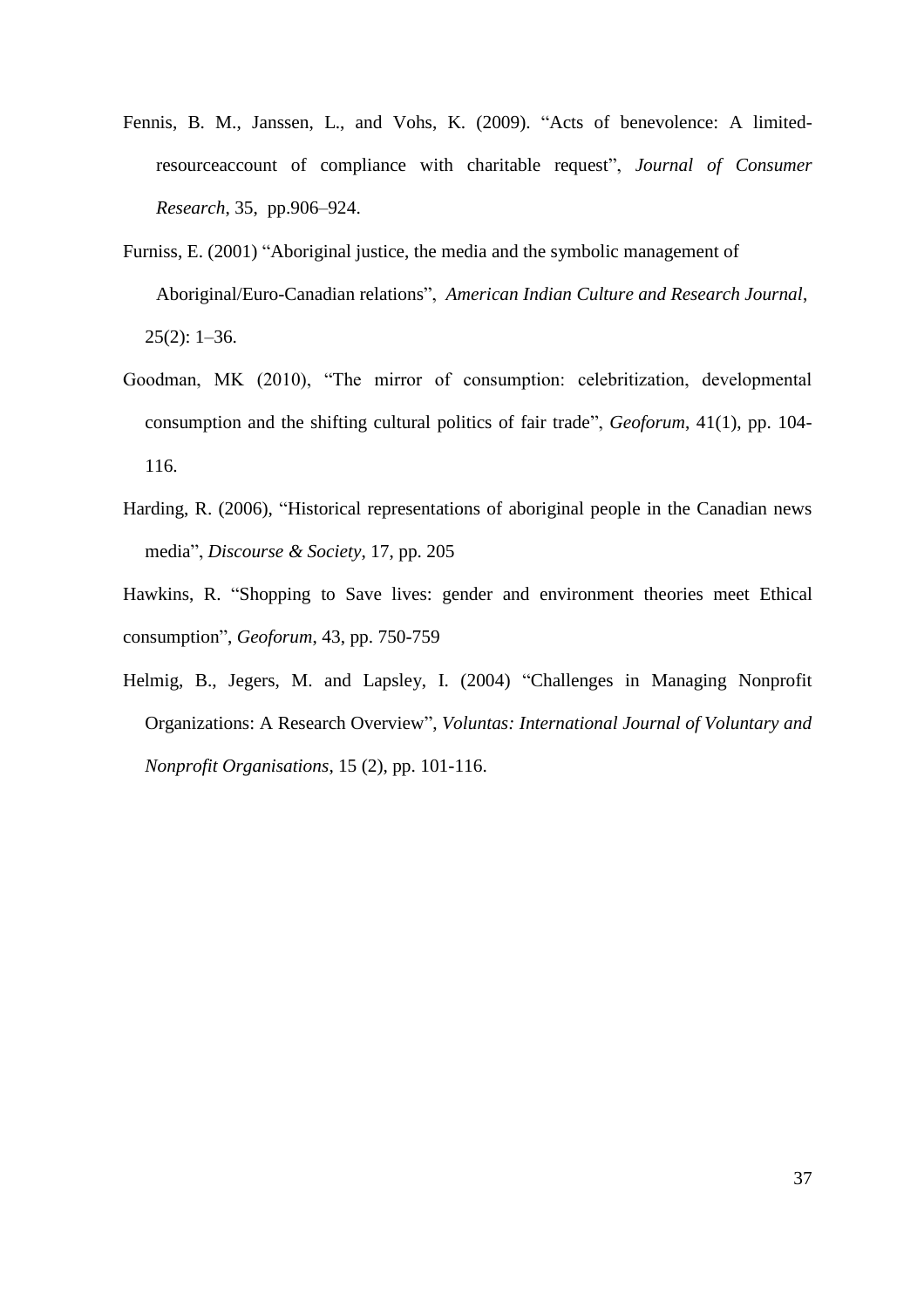- Herald Scotland (2014), "Emotional finale as Davina completes 500-mile challenge", 15/02/2014.Available at: [http://www.heraldscotland.com/news/home-news/emotional](http://www.heraldscotland.com/news/home-news/emotional-finale-as-davina-completes-500-mile-challenge.23448954)[finale-as-davina-completes-500-mile-challenge.23448954](http://www.heraldscotland.com/news/home-news/emotional-finale-as-davina-completes-500-mile-challenge.23448954) [accessed 20/02/2014].
- Hislop, J. (2014), "Sport Relief 2014: Join in the fun and games". Available at: [http://www.theedinburghreporter.co.uk/2014/03/sport-relief-2014-join-in-the-fun-and](http://www.theedinburghreporter.co.uk/2014/03/sport-relief-2014-join-in-the-fun-and-games/?wpmp_switcher=mobile)[games/?wpmp\\_switcher=mobile,](http://www.theedinburghreporter.co.uk/2014/03/sport-relief-2014-join-in-the-fun-and-games/?wpmp_switcher=mobile) [accessed 20/03/2014]
- Hodgson, C. (2014), "Davina McCall reveals her 'chest felt crushed' before dramatic Sport Relief collapse", 10/02/2014. Available at: [http://www.mirror.co.uk/tv/tv-news/davina](http://www.mirror.co.uk/tv/tv-news/davina-mccall-collapse-sport-relief-3131764)[mccall-collapse-sport-relief-3131764,](http://www.mirror.co.uk/tv/tv-news/davina-mccall-collapse-sport-relief-3131764) [accessed 02/03/2014].
- The Huffington Post (02/03/2012), "John Bishop finishes 'Week of Hell'". Available at: [http://www.huffingtonpost.co.uk/2012/03/02/john-bishop-finishes-week-of-hell-sport](http://www.huffingtonpost.co.uk/2012/03/02/john-bishop-finishes-week-of-hell-sport-relief_n_1316993.html)[relief\\_n\\_1316993.html](http://www.huffingtonpost.co.uk/2012/03/02/john-bishop-finishes-week-of-hell-sport-relief_n_1316993.html) [accessed on 28/03/2014]
- Jappe, A. (1999) *Guy Debord*, trans. D. Nicholson-Smith, Berkeley: University of California Press.
- Kellner, D. and Best, S. (1999) 'Debord, cybersituations, and the interactive spectacle,' *SubStance*, 28 (3), 90, pp. 129-156.

Kellner, D. (2003) *Media Spectacle*, New York: Routledge.

Kress, G. and van Leeuwen, T. (1996), *Reading Images – the Grammar of Visual Design*. London: Routledge.

Leyfield, J. Mail Online (2014), "'I have got to stop crying!' Davina McCall completes 500 mile Sport Relief challenge and praises family for helping her get through it", Mail Online 14/02/2014. Available at: [http://www.dailymail.co.uk/tvshowbiz/article-](http://www.dailymail.co.uk/tvshowbiz/article-2559297/Davina-McCall-gets-piggyback-Jo-Brand-starting-final-leg-Sport-Relief-challenge-tears.html)[2559297/Davina-McCall-gets-piggyback-Jo-Brand-starting-final-leg-Sport-Relief](http://www.dailymail.co.uk/tvshowbiz/article-2559297/Davina-McCall-gets-piggyback-Jo-Brand-starting-final-leg-Sport-Relief-challenge-tears.html)[challenge-tears.html,](http://www.dailymail.co.uk/tvshowbiz/article-2559297/Davina-McCall-gets-piggyback-Jo-Brand-starting-final-leg-Sport-Relief-challenge-tears.html) [accessed 1/03/2014].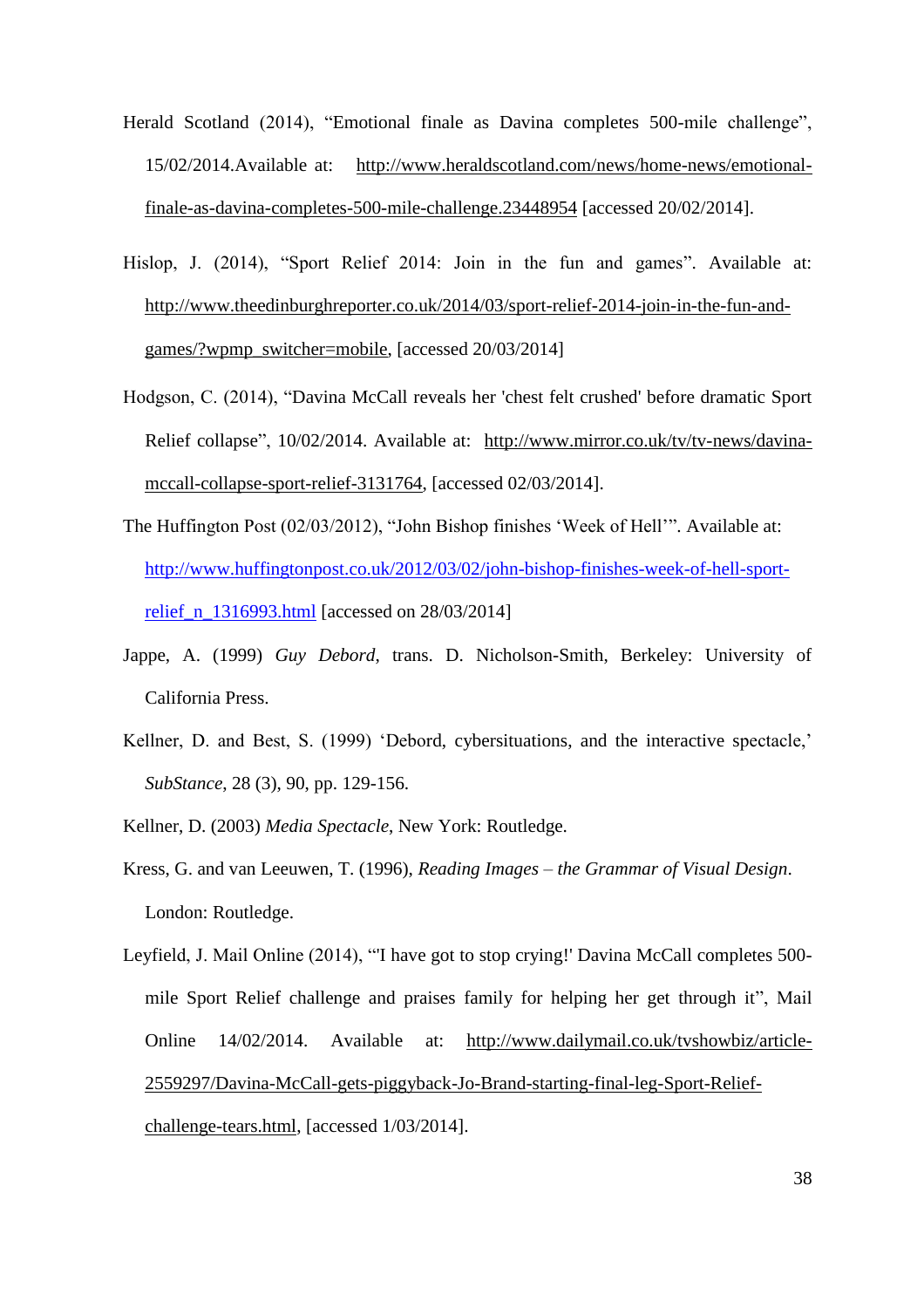- Littler, J. (2008), "'I feel your pain': cosmopolitan charity and the public fashioning of the celebrity soul", *Social Semiotics*, 18 (2), pp. 237-251.
- Mangan, L. (2014) "Davina, I'm so disappointed in you", *The Guardian* Weekend, 15 February 2014, Available at: [http://www.theguardian.com/lifeandstyle/2014/feb/15/lucy](http://www.theguardian.com/lifeandstyle/2014/feb/15/lucy-mangan-davina-mccall-triathlon)[mangan-davina-mccall-triathlon,](http://www.theguardian.com/lifeandstyle/2014/feb/15/lucy-mangan-davina-mccall-triathlon) [accessed 20/02/14].
- Merchant, A., Ford, J.B. and Sargeant, A. (2010), "Charitable organizations' story-telling influence on donors' emotions and intentions", *Journal of Business Research*, 63 (7), pp. 754-762.
- Meyer, D.S. and Gamson, J. (1995), "The Challenge of cultural elites: celebrities and social movements", *Sociological Inquiry*, 65 (2), pp. 181-206.
- Mirror (2011), "Sick David Walliams may have to abandon Thames charity swim", 7/09/2011. Available at: [http://www.mirror.co.uk/3am/celebrity-news/sick-david](http://www.mirror.co.uk/3am/celebrity-news/sick-david-walliams-may-have-to-abandon-thames-186314#ixzz2x3WebXgP)[walliams-may-have-to-abandon-thames-186314#ixzz2x3WebXgP,](http://www.mirror.co.uk/3am/celebrity-news/sick-david-walliams-may-have-to-abandon-thames-186314#ixzz2x3WebXgP) [accessed 5/02/204]
- Mittelman, R. and Neilson, L.C. (2011), "Development Porn? Child sponsorship advertisements in the 1970s", *Journal of Historical Research in Marketing*, 3 (3), pp. 370-401.
- Neilson, L.C. and Mittelman, R. (2012), "Ideological Outcomes of Marketing Practices: a critical historical analysis of child sponsorship programs", *Research in Consumer Behaviour*, 14, pp. 9-27.
- Nelson, T. E., Gwiasda, G. and Lyons, J. (2011) 'Vilification and Values', *Political Psychology*, 32 (5), pp. 813-830.
- Peloza, J. and Hassay, D.N. (2007), "A typology of charity support behaviors: towards a holistic view of helping", in Basil, D.Z. and Wyner, W. (eds), *Social Marketing: Advances in research and theory* (pp. 135-151), Binghamton, NY: The Haworth Press.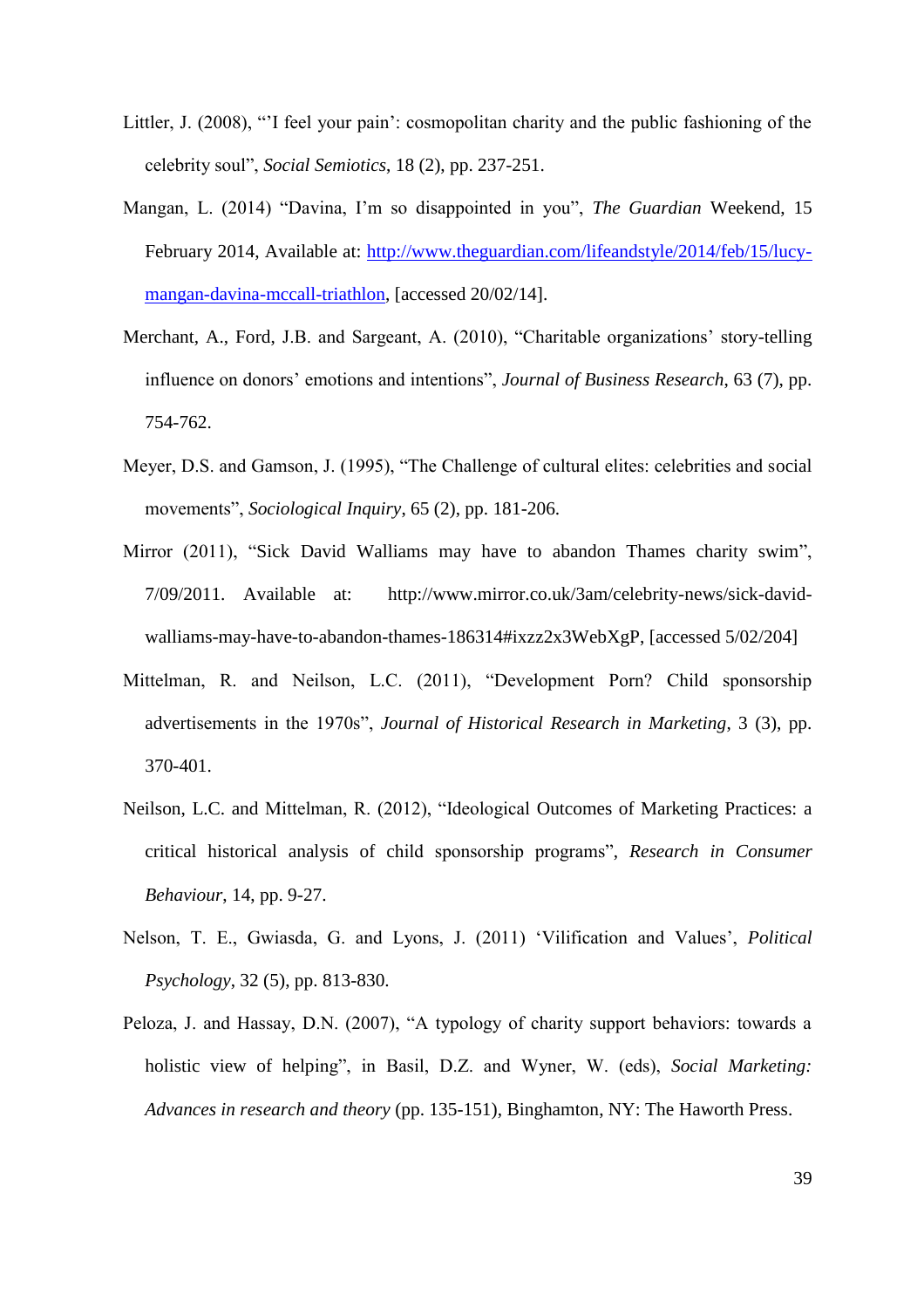- Ponte, S. and Richey, L.A. (2014), "Buying into development? Brand Aid forms of causerelated marketing", *Third World Quaterly*, 35 (1), pp. 65-87.
- Radley, A. and Kennedy, M. (1997), "Picturing Need: Images of Overseas Aid and Interpretations of Cultural Differences", *Culture & Psychology*, 3(4), pp. 435-460.
- [Red Nose Day \(2013\), "BT Red Nose Challenges: Hell and High Water", no date,](file:///C:/Users/mmoufahim/AppData/Local/Microsoft/Windows/Temporary%20Internet%20Files/AppData/Local/Microsoft/Windows/mmoufahim/AppData/Local/Microsoft/Windows/Temporary%20Internet%20Files/mmoufahim/AppData/Local/Microsoft/Windows/Temporary%20Internet%20Files/Content.Outlook/A8B1KQWA/Red%20Nose%20Day%20(2013),%20“BT%20Red%20Nose%20Challenges:%20Hell%20and%20High%20Water”,%20%20no%20date,%20Available%20at:%20%20http:/www.rednoseday.com/whats-going-on/challenges/hellandhighwater)  [Available at: http://www.rednoseday.com/whats-going-on/challenges/hellandhighwater;](file:///C:/Users/mmoufahim/AppData/Local/Microsoft/Windows/Temporary%20Internet%20Files/AppData/Local/Microsoft/Windows/mmoufahim/AppData/Local/Microsoft/Windows/Temporary%20Internet%20Files/mmoufahim/AppData/Local/Microsoft/Windows/Temporary%20Internet%20Files/Content.Outlook/A8B1KQWA/Red%20Nose%20Day%20(2013),%20“BT%20Red%20Nose%20Challenges:%20Hell%20and%20High%20Water”,%20%20no%20date,%20Available%20at:%20%20http:/www.rednoseday.com/whats-going-on/challenges/hellandhighwater) [accessed 27/03/2014].
- Riessman, C.K.(1993), Narrative Analysis. Qualitative Research Methods Series. Volume 30, London: Sage.
- Richey, L.A. and Ponte, S. (2011), *Brand Aid: Shopping Well to Save the World*. Minneapolis: University of Minnesota Press.
- Schroeder, J. E. (2002), *Visual Consumption*. London: Routledge.
- Sheridan, E. (2013) 'Comedian Dara O'Briain left clinging to a tree for survival for nearly an HOUR after crashing during Comic Relief Zambezi River challenge' 30/01/2013. Available at: [http://www.dailymail.co.uk/tvshowbiz/article-2270649/Comic-Relief-](http://www.dailymail.co.uk/tvshowbiz/article-2270649/Comic-Relief-2013-challenge-Moment-Dara-OBriain-clutched-tree-survival-crashing-raft.html)[2013-challenge-Moment-Dara-OBriain-clutched-tree-survival-crashing-raft.html.](http://www.dailymail.co.uk/tvshowbiz/article-2270649/Comic-Relief-2013-challenge-Moment-Dara-OBriain-clutched-tree-survival-crashing-raft.html) [accessed 21/06/2014].
- Silverman, D. (1994) *Interpreting Qualitative Data: Methods for Analysing Talk, Text and Interaction*. London: Sage
- Smith, M. and Yanacopulos, H. (2004), "The public faces of development an introduction", *Journal of International Development*, 16 (5), pp. 657- 664.
- Sport Relief (2014), "The Camerons go the extra mile for Sport Relief," 23/03/2014. Available at:<http://www.sportrelief.com/latest/news/camerons-go-extra-mile-sport-relief> [accessed 23/3/2014].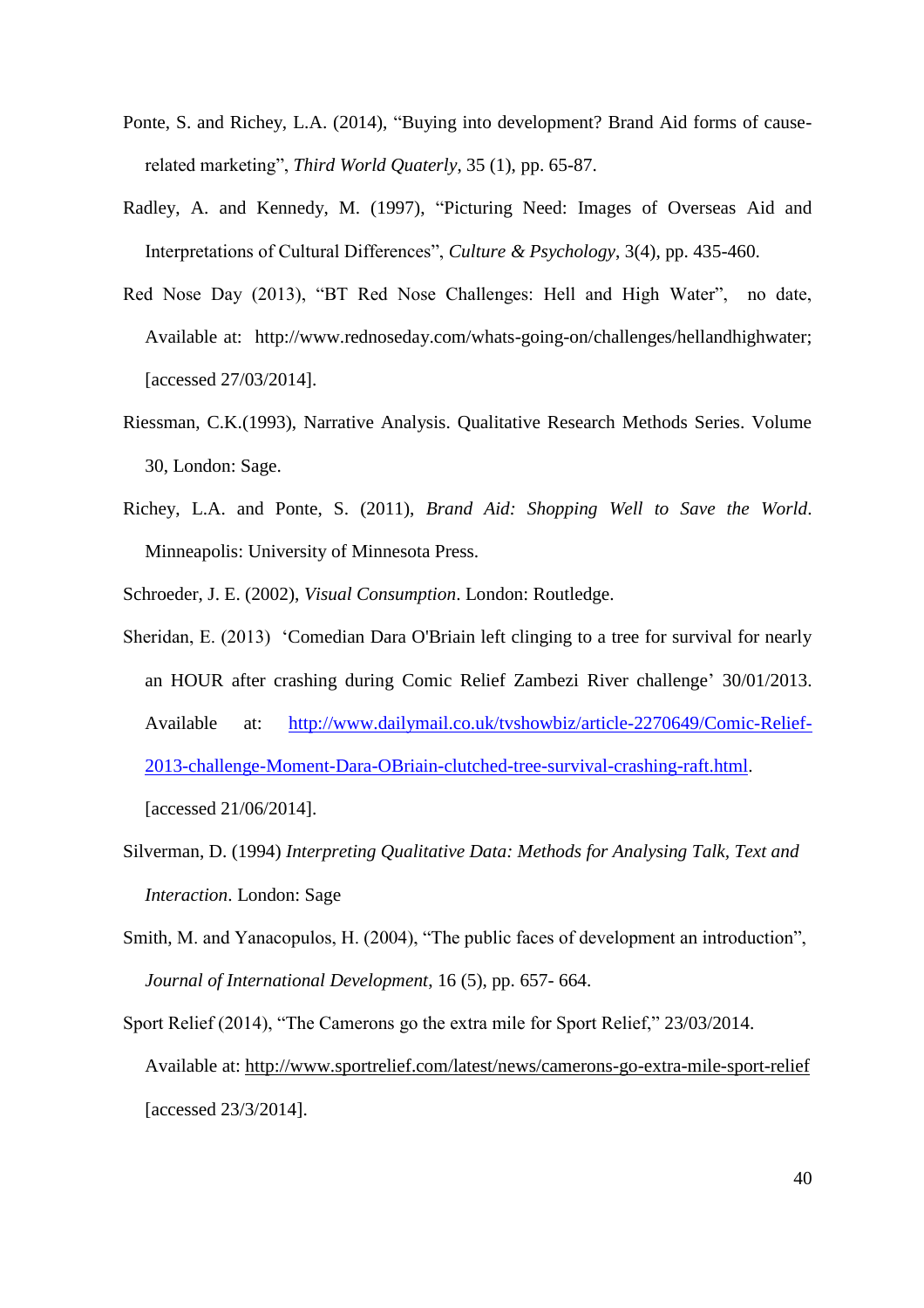- Stone, M. (2014) 'Mark Zuckerberg's Billion-Dollar Gift Was The Biggest Donation Of 2013'10/02/2014. Available at: [http://www.businessinsider.com/mark-zuckerbergs-1](http://www.businessinsider.com/mark-zuckerbergs-1-billion-donation-was-the-biggest-of-2013-2014-2#ixzz3Q2UaitYI) [billion-donation-was-the-biggest-of-2013-2014-2#ixzz3Q2UaitYI](http://www.businessinsider.com/mark-zuckerbergs-1-billion-donation-was-the-biggest-of-2013-2014-2#ixzz3Q2UaitYI) [accessed 27 /01/2015].
- Telegraph (2014), "Davina McCall collapses after Sport Relief swim", 10/02/2014. Available at: [http://www.telegraph.co.uk/news/newsvideo/celebrity-news](http://www.telegraph.co.uk/news/newsvideo/celebrity-news-video/10628248/Davina-McCall-collapses-after-Sport-Relief-swim.html)[video/10628248/Davina-McCall-collapses-after-Sport-Relief-swim.html.](http://www.telegraph.co.uk/news/newsvideo/celebrity-news-video/10628248/Davina-McCall-collapses-after-Sport-Relief-swim.html) [accessed 28/03/2014]
- Teo, P. (2000), "Racism in the News: a Critical Disocurse Analysis of News Reporting in Two Australian Newspapers", *Discourse & Society*, 11 (1), pp. 7-49.
- Trier, J. (2007) Guy Debord's 'The Society of the Spectacle,' *Journal of Adolescent and Adult Literacy*, 51 (1), pp. 68-73.
- The List (2011), "*TV stars suffering on Comic Relief desert trek*", 24/01/2011. Available at: [http://www.list.co.uk/article/32858-tv-stars-suffering-on-comic-relief-desert](http://www.list.co.uk/article/32858-tv-stars-suffering-on-comic-relief-desert-trek/)[trek/\[](http://www.list.co.uk/article/32858-tv-stars-suffering-on-comic-relief-desert-trek/)accessed 27/03/2014].
- Van Dijk, T.A. (1992) "Racism and Argumentation: Race Riot Rhetoric in Tabloid Editorials", in van Eemeren, F.H. (eds) *Argumentation Illuminated*, pp. 242–59. Dordrecht: Foris.
- Van Leeuwen, T. and Jewitt, C. (2001), *Handbook of Visual Analysis.* London: Sage Publications.
- Vázquez, R., Álvarez, L.I., and Santos, M.L. (2002) "Market orientation and social services in private non-profit organisations", *European Journal of Marketing*, 36 (9/10), pp.1022  $-1046.$
- Vidal, J. (2011), "Thames tummy: David Walliams has got off lightly so far", The Guardian 9/11/2011.Available at: